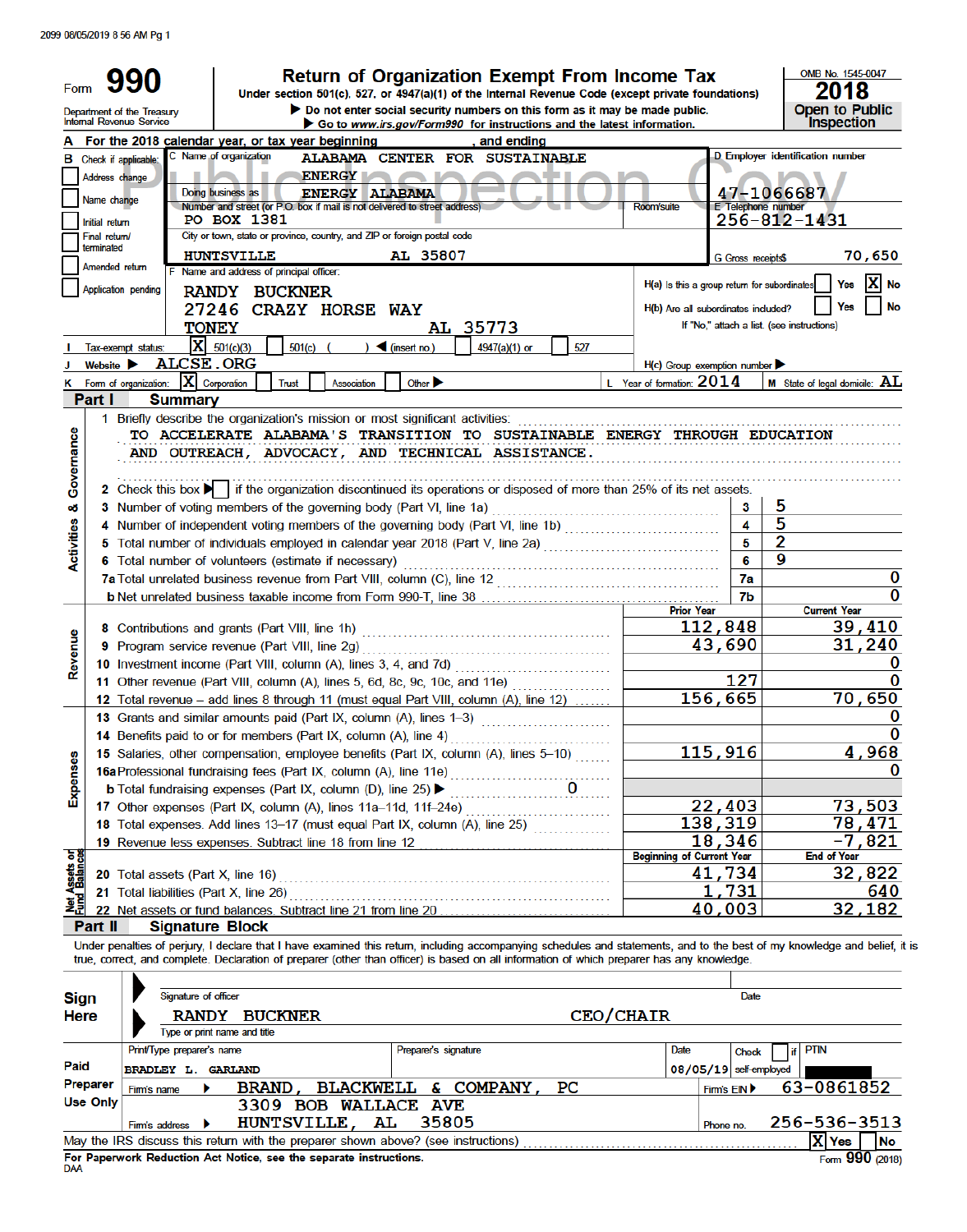| <b>Statement of Program Service Accomplishments</b><br>Part III<br>1 Briefly describe the organization's mission:<br>TO ACCELERATE ALABAMA'S TRANSITION TO SUSTAINABLE ENERGY THROUGH EDUCATION<br>AND OUTREACH, ADVOCACY, AND TECHNICAL ASSISTANCE.<br><b>\\/</b><br>Did the organization undertake any significant program services during the year which were not listed on the<br>$\mathbf{2}$<br>$\vert$ Yes $\vert$ X No<br>prior Form 990 or 990-EZ?<br>If "Yes," describe these new services on Schedule O.<br>Did the organization cease conducting, or make significant changes in how it conducts, any program<br>3<br>$\boxed{\phantom{1}}$ Yes $\boxed{\textbf{X}}$ No<br>services?<br>If "Yes," describe these changes on Schedule O.<br>Describe the organization's program service accomplishments for each of its three largest program services, as measured by<br>4<br>expenses. Section 501(c)(3) and 501(c)(4) organizations are required to report the amount of grants and allocations to others,<br>the total expenses, and revenue, if any, for each program service reported.<br>31,240<br>63,737 including grants of\$<br>4a (Code:<br>) (Revenue \$<br>) (Expenses \$<br>TO ACCELERATE ALABAMA'S TRANSITION TO SUSTAINABLE ENERGY THROUGH EDUCATION<br>AND OUTREACH, ADVOCACY, AND TECHNICAL ASSISTANCE.<br>N/A<br>4c (Code:<br>$\ldots$ ) (Expenses \$<br>N/A |  |
|--------------------------------------------------------------------------------------------------------------------------------------------------------------------------------------------------------------------------------------------------------------------------------------------------------------------------------------------------------------------------------------------------------------------------------------------------------------------------------------------------------------------------------------------------------------------------------------------------------------------------------------------------------------------------------------------------------------------------------------------------------------------------------------------------------------------------------------------------------------------------------------------------------------------------------------------------------------------------------------------------------------------------------------------------------------------------------------------------------------------------------------------------------------------------------------------------------------------------------------------------------------------------------------------------------------------------------------------------------------------------------------------|--|
|                                                                                                                                                                                                                                                                                                                                                                                                                                                                                                                                                                                                                                                                                                                                                                                                                                                                                                                                                                                                                                                                                                                                                                                                                                                                                                                                                                                            |  |
|                                                                                                                                                                                                                                                                                                                                                                                                                                                                                                                                                                                                                                                                                                                                                                                                                                                                                                                                                                                                                                                                                                                                                                                                                                                                                                                                                                                            |  |
|                                                                                                                                                                                                                                                                                                                                                                                                                                                                                                                                                                                                                                                                                                                                                                                                                                                                                                                                                                                                                                                                                                                                                                                                                                                                                                                                                                                            |  |
|                                                                                                                                                                                                                                                                                                                                                                                                                                                                                                                                                                                                                                                                                                                                                                                                                                                                                                                                                                                                                                                                                                                                                                                                                                                                                                                                                                                            |  |
|                                                                                                                                                                                                                                                                                                                                                                                                                                                                                                                                                                                                                                                                                                                                                                                                                                                                                                                                                                                                                                                                                                                                                                                                                                                                                                                                                                                            |  |
|                                                                                                                                                                                                                                                                                                                                                                                                                                                                                                                                                                                                                                                                                                                                                                                                                                                                                                                                                                                                                                                                                                                                                                                                                                                                                                                                                                                            |  |
|                                                                                                                                                                                                                                                                                                                                                                                                                                                                                                                                                                                                                                                                                                                                                                                                                                                                                                                                                                                                                                                                                                                                                                                                                                                                                                                                                                                            |  |
|                                                                                                                                                                                                                                                                                                                                                                                                                                                                                                                                                                                                                                                                                                                                                                                                                                                                                                                                                                                                                                                                                                                                                                                                                                                                                                                                                                                            |  |
|                                                                                                                                                                                                                                                                                                                                                                                                                                                                                                                                                                                                                                                                                                                                                                                                                                                                                                                                                                                                                                                                                                                                                                                                                                                                                                                                                                                            |  |
|                                                                                                                                                                                                                                                                                                                                                                                                                                                                                                                                                                                                                                                                                                                                                                                                                                                                                                                                                                                                                                                                                                                                                                                                                                                                                                                                                                                            |  |
|                                                                                                                                                                                                                                                                                                                                                                                                                                                                                                                                                                                                                                                                                                                                                                                                                                                                                                                                                                                                                                                                                                                                                                                                                                                                                                                                                                                            |  |
|                                                                                                                                                                                                                                                                                                                                                                                                                                                                                                                                                                                                                                                                                                                                                                                                                                                                                                                                                                                                                                                                                                                                                                                                                                                                                                                                                                                            |  |
|                                                                                                                                                                                                                                                                                                                                                                                                                                                                                                                                                                                                                                                                                                                                                                                                                                                                                                                                                                                                                                                                                                                                                                                                                                                                                                                                                                                            |  |
|                                                                                                                                                                                                                                                                                                                                                                                                                                                                                                                                                                                                                                                                                                                                                                                                                                                                                                                                                                                                                                                                                                                                                                                                                                                                                                                                                                                            |  |
|                                                                                                                                                                                                                                                                                                                                                                                                                                                                                                                                                                                                                                                                                                                                                                                                                                                                                                                                                                                                                                                                                                                                                                                                                                                                                                                                                                                            |  |
|                                                                                                                                                                                                                                                                                                                                                                                                                                                                                                                                                                                                                                                                                                                                                                                                                                                                                                                                                                                                                                                                                                                                                                                                                                                                                                                                                                                            |  |
|                                                                                                                                                                                                                                                                                                                                                                                                                                                                                                                                                                                                                                                                                                                                                                                                                                                                                                                                                                                                                                                                                                                                                                                                                                                                                                                                                                                            |  |
|                                                                                                                                                                                                                                                                                                                                                                                                                                                                                                                                                                                                                                                                                                                                                                                                                                                                                                                                                                                                                                                                                                                                                                                                                                                                                                                                                                                            |  |
|                                                                                                                                                                                                                                                                                                                                                                                                                                                                                                                                                                                                                                                                                                                                                                                                                                                                                                                                                                                                                                                                                                                                                                                                                                                                                                                                                                                            |  |
|                                                                                                                                                                                                                                                                                                                                                                                                                                                                                                                                                                                                                                                                                                                                                                                                                                                                                                                                                                                                                                                                                                                                                                                                                                                                                                                                                                                            |  |
|                                                                                                                                                                                                                                                                                                                                                                                                                                                                                                                                                                                                                                                                                                                                                                                                                                                                                                                                                                                                                                                                                                                                                                                                                                                                                                                                                                                            |  |
|                                                                                                                                                                                                                                                                                                                                                                                                                                                                                                                                                                                                                                                                                                                                                                                                                                                                                                                                                                                                                                                                                                                                                                                                                                                                                                                                                                                            |  |
|                                                                                                                                                                                                                                                                                                                                                                                                                                                                                                                                                                                                                                                                                                                                                                                                                                                                                                                                                                                                                                                                                                                                                                                                                                                                                                                                                                                            |  |
|                                                                                                                                                                                                                                                                                                                                                                                                                                                                                                                                                                                                                                                                                                                                                                                                                                                                                                                                                                                                                                                                                                                                                                                                                                                                                                                                                                                            |  |
|                                                                                                                                                                                                                                                                                                                                                                                                                                                                                                                                                                                                                                                                                                                                                                                                                                                                                                                                                                                                                                                                                                                                                                                                                                                                                                                                                                                            |  |
|                                                                                                                                                                                                                                                                                                                                                                                                                                                                                                                                                                                                                                                                                                                                                                                                                                                                                                                                                                                                                                                                                                                                                                                                                                                                                                                                                                                            |  |
|                                                                                                                                                                                                                                                                                                                                                                                                                                                                                                                                                                                                                                                                                                                                                                                                                                                                                                                                                                                                                                                                                                                                                                                                                                                                                                                                                                                            |  |
|                                                                                                                                                                                                                                                                                                                                                                                                                                                                                                                                                                                                                                                                                                                                                                                                                                                                                                                                                                                                                                                                                                                                                                                                                                                                                                                                                                                            |  |
|                                                                                                                                                                                                                                                                                                                                                                                                                                                                                                                                                                                                                                                                                                                                                                                                                                                                                                                                                                                                                                                                                                                                                                                                                                                                                                                                                                                            |  |
|                                                                                                                                                                                                                                                                                                                                                                                                                                                                                                                                                                                                                                                                                                                                                                                                                                                                                                                                                                                                                                                                                                                                                                                                                                                                                                                                                                                            |  |
|                                                                                                                                                                                                                                                                                                                                                                                                                                                                                                                                                                                                                                                                                                                                                                                                                                                                                                                                                                                                                                                                                                                                                                                                                                                                                                                                                                                            |  |
|                                                                                                                                                                                                                                                                                                                                                                                                                                                                                                                                                                                                                                                                                                                                                                                                                                                                                                                                                                                                                                                                                                                                                                                                                                                                                                                                                                                            |  |
|                                                                                                                                                                                                                                                                                                                                                                                                                                                                                                                                                                                                                                                                                                                                                                                                                                                                                                                                                                                                                                                                                                                                                                                                                                                                                                                                                                                            |  |
|                                                                                                                                                                                                                                                                                                                                                                                                                                                                                                                                                                                                                                                                                                                                                                                                                                                                                                                                                                                                                                                                                                                                                                                                                                                                                                                                                                                            |  |
|                                                                                                                                                                                                                                                                                                                                                                                                                                                                                                                                                                                                                                                                                                                                                                                                                                                                                                                                                                                                                                                                                                                                                                                                                                                                                                                                                                                            |  |
|                                                                                                                                                                                                                                                                                                                                                                                                                                                                                                                                                                                                                                                                                                                                                                                                                                                                                                                                                                                                                                                                                                                                                                                                                                                                                                                                                                                            |  |
|                                                                                                                                                                                                                                                                                                                                                                                                                                                                                                                                                                                                                                                                                                                                                                                                                                                                                                                                                                                                                                                                                                                                                                                                                                                                                                                                                                                            |  |
|                                                                                                                                                                                                                                                                                                                                                                                                                                                                                                                                                                                                                                                                                                                                                                                                                                                                                                                                                                                                                                                                                                                                                                                                                                                                                                                                                                                            |  |
|                                                                                                                                                                                                                                                                                                                                                                                                                                                                                                                                                                                                                                                                                                                                                                                                                                                                                                                                                                                                                                                                                                                                                                                                                                                                                                                                                                                            |  |
|                                                                                                                                                                                                                                                                                                                                                                                                                                                                                                                                                                                                                                                                                                                                                                                                                                                                                                                                                                                                                                                                                                                                                                                                                                                                                                                                                                                            |  |
|                                                                                                                                                                                                                                                                                                                                                                                                                                                                                                                                                                                                                                                                                                                                                                                                                                                                                                                                                                                                                                                                                                                                                                                                                                                                                                                                                                                            |  |
|                                                                                                                                                                                                                                                                                                                                                                                                                                                                                                                                                                                                                                                                                                                                                                                                                                                                                                                                                                                                                                                                                                                                                                                                                                                                                                                                                                                            |  |
|                                                                                                                                                                                                                                                                                                                                                                                                                                                                                                                                                                                                                                                                                                                                                                                                                                                                                                                                                                                                                                                                                                                                                                                                                                                                                                                                                                                            |  |
|                                                                                                                                                                                                                                                                                                                                                                                                                                                                                                                                                                                                                                                                                                                                                                                                                                                                                                                                                                                                                                                                                                                                                                                                                                                                                                                                                                                            |  |
|                                                                                                                                                                                                                                                                                                                                                                                                                                                                                                                                                                                                                                                                                                                                                                                                                                                                                                                                                                                                                                                                                                                                                                                                                                                                                                                                                                                            |  |
|                                                                                                                                                                                                                                                                                                                                                                                                                                                                                                                                                                                                                                                                                                                                                                                                                                                                                                                                                                                                                                                                                                                                                                                                                                                                                                                                                                                            |  |
|                                                                                                                                                                                                                                                                                                                                                                                                                                                                                                                                                                                                                                                                                                                                                                                                                                                                                                                                                                                                                                                                                                                                                                                                                                                                                                                                                                                            |  |
|                                                                                                                                                                                                                                                                                                                                                                                                                                                                                                                                                                                                                                                                                                                                                                                                                                                                                                                                                                                                                                                                                                                                                                                                                                                                                                                                                                                            |  |
|                                                                                                                                                                                                                                                                                                                                                                                                                                                                                                                                                                                                                                                                                                                                                                                                                                                                                                                                                                                                                                                                                                                                                                                                                                                                                                                                                                                            |  |
|                                                                                                                                                                                                                                                                                                                                                                                                                                                                                                                                                                                                                                                                                                                                                                                                                                                                                                                                                                                                                                                                                                                                                                                                                                                                                                                                                                                            |  |
|                                                                                                                                                                                                                                                                                                                                                                                                                                                                                                                                                                                                                                                                                                                                                                                                                                                                                                                                                                                                                                                                                                                                                                                                                                                                                                                                                                                            |  |
|                                                                                                                                                                                                                                                                                                                                                                                                                                                                                                                                                                                                                                                                                                                                                                                                                                                                                                                                                                                                                                                                                                                                                                                                                                                                                                                                                                                            |  |
|                                                                                                                                                                                                                                                                                                                                                                                                                                                                                                                                                                                                                                                                                                                                                                                                                                                                                                                                                                                                                                                                                                                                                                                                                                                                                                                                                                                            |  |
|                                                                                                                                                                                                                                                                                                                                                                                                                                                                                                                                                                                                                                                                                                                                                                                                                                                                                                                                                                                                                                                                                                                                                                                                                                                                                                                                                                                            |  |
| 47-1066687<br>Form 990 (2018) ALABAMA CENTER FOR SUSTAINABLE<br>Page 2                                                                                                                                                                                                                                                                                                                                                                                                                                                                                                                                                                                                                                                                                                                                                                                                                                                                                                                                                                                                                                                                                                                                                                                                                                                                                                                     |  |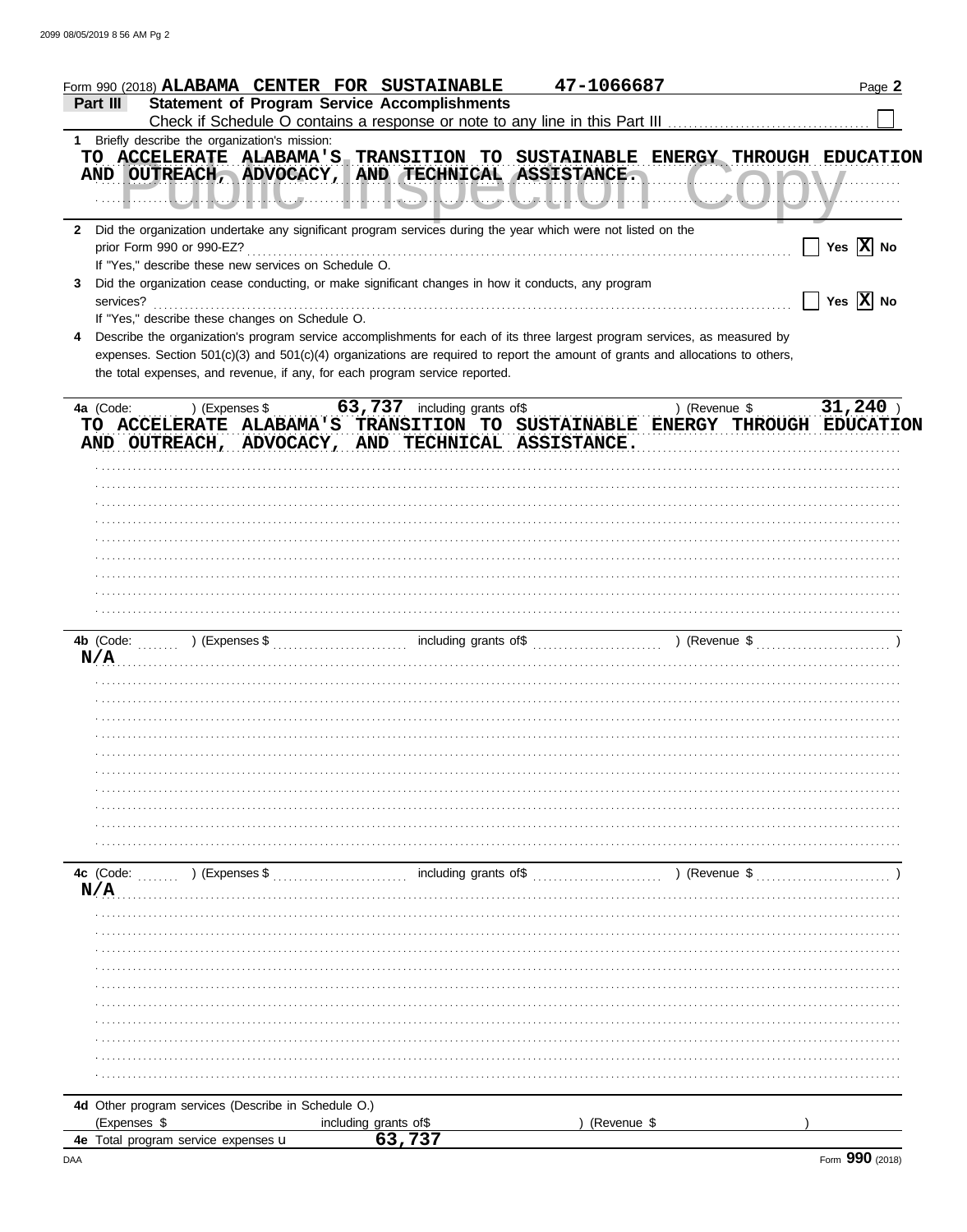### **Part IV Checklist of Required Schedules Form 990 (2018) ALABAMA CENTER FOR SUSTAINABLE 47-1066687** Page 3

|     |                                                                                                                                                                                                                                             |                 | Yes         | No       |
|-----|---------------------------------------------------------------------------------------------------------------------------------------------------------------------------------------------------------------------------------------------|-----------------|-------------|----------|
| 1   | Is the organization described in section $501(c)(3)$ or $4947(a)(1)$ (other than a private foundation)? If "Yes,"                                                                                                                           |                 |             |          |
|     | complete Schedule A                                                                                                                                                                                                                         | 1               | X           |          |
| 2   | Is the organization required to complete Schedule B, Schedule of Contributors (see instructions)?                                                                                                                                           | $\overline{2}$  | $\mathbf X$ |          |
| 3   | Did the organization engage in direct or indirect political campaign activities on behalf of or in opposition to                                                                                                                            |                 |             |          |
|     | candidates for public office? If "Yes," complete Schedule C, Part I                                                                                                                                                                         | 3               |             | X,       |
| 4   | Section 501(c)(3) organizations. Did the organization engage in lobbying activities, or have a section 501(h)                                                                                                                               |                 |             |          |
|     | election in effect during the tax year? If "Yes," complete Schedule C, Part II                                                                                                                                                              | 4               |             | X        |
| 5   | Is the organization a section $501(c)(4)$ , $501(c)(5)$ , or $501(c)(6)$ organization that receives membership dues,                                                                                                                        |                 |             |          |
|     | assessments, or similar amounts as defined in Revenue Procedure 98-19? If "Yes," complete Schedule C, Part III                                                                                                                              | 5               |             | x        |
| 6   | Did the organization maintain any donor advised funds or any similar funds or accounts for which donors                                                                                                                                     |                 |             |          |
|     | have the right to provide advice on the distribution or investment of amounts in such funds or accounts? If                                                                                                                                 |                 |             | X        |
|     | "Yes," complete Schedule D, Part I<br>Did the organization receive or hold a conservation easement, including easements to preserve open space,                                                                                             | 6               |             |          |
| 7   | the environment, historic land areas, or historic structures? If "Yes," complete Schedule D, Part II                                                                                                                                        | 7               |             | X        |
| 8   | Did the organization maintain collections of works of art, historical treasures, or other similar assets? If "Yes,"                                                                                                                         |                 |             |          |
|     | complete Schedule D, Part III                                                                                                                                                                                                               | 8               |             | X        |
| 9   | Did the organization report an amount in Part X, line 21, for escrow or custodial account liability, serve as a                                                                                                                             |                 |             |          |
|     | custodian for amounts not listed in Part X; or provide credit counseling, debt management, credit repair, or                                                                                                                                |                 |             |          |
|     | debt negotiation services? If "Yes," complete Schedule D, Part IV                                                                                                                                                                           | 9               |             | X        |
| 10  | Did the organization, directly or through a related organization, hold assets in temporarily restricted                                                                                                                                     |                 |             |          |
|     | endowments, permanent endowments, or quasi-endowments? If "Yes," complete Schedule D, Part V                                                                                                                                                | 10              |             | X        |
| 11  | If the organization's answer to any of the following questions is "Yes," then complete Schedule D, Parts VI,                                                                                                                                |                 |             |          |
|     | VII, VIII, IX, or X as applicable.                                                                                                                                                                                                          |                 |             |          |
| а   | Did the organization report an amount for land, buildings, and equipment in Part X, line 10? If "Yes,"                                                                                                                                      |                 |             |          |
|     | complete Schedule D, Part VI                                                                                                                                                                                                                | 11a             | X           |          |
| b   | Did the organization report an amount for investments—other securities in Part X, line 12 that is 5% or more                                                                                                                                |                 |             |          |
|     | of its total assets reported in Part X, line 16? If "Yes," complete Schedule D, Part VII                                                                                                                                                    | 11 <sub>b</sub> |             | X        |
| c   | Did the organization report an amount for investments—program related in Part X, line 13 that is 5% or more                                                                                                                                 |                 |             |          |
|     | of its total assets reported in Part X, line 16? If "Yes," complete Schedule D, Part VIII                                                                                                                                                   | 11c             |             | x        |
| d   | Did the organization report an amount for other assets in Part X, line 15 that is 5% or more of its total assets                                                                                                                            |                 |             |          |
|     | reported in Part X, line 16? If "Yes," complete Schedule D, Part IX                                                                                                                                                                         | 11d             |             | X        |
| е   | Did the organization report an amount for other liabilities in Part X, line 25? If "Yes," complete Schedule D, Part X                                                                                                                       | 11e             | X           |          |
| f   | Did the organization's separate or consolidated financial statements for the tax year include a footnote that addresses                                                                                                                     |                 |             |          |
|     | the organization's liability for uncertain tax positions under FIN 48 (ASC 740)? If "Yes," complete Schedule D, Part X                                                                                                                      | 11f             |             | X        |
|     | 12a Did the organization obtain separate, independent audited financial statements for the tax year? If "Yes," complete                                                                                                                     |                 |             |          |
|     | Schedule D, Parts XI and XII                                                                                                                                                                                                                | 12a             |             | X.       |
|     | <b>b</b> Was the organization included in consolidated, independent audited financial statements for the tax year? If<br>"Yes," and if the organization answered "No" to line 12a, then completing Schedule D, Parts XI and XII is optional | 12b             |             | X        |
| 13  |                                                                                                                                                                                                                                             | 13              |             | X        |
| 14a |                                                                                                                                                                                                                                             | 14a             |             | x        |
| b   | Did the organization have aggregate revenues or expenses of more than \$10,000 from grantmaking,                                                                                                                                            |                 |             |          |
|     | fundraising, business, investment, and program service activities outside the United States, or aggregate                                                                                                                                   |                 |             |          |
|     |                                                                                                                                                                                                                                             | 14b             |             | X        |
| 15  | Did the organization report on Part IX, column (A), line 3, more than \$5,000 of grants or other assistance to or                                                                                                                           |                 |             |          |
|     |                                                                                                                                                                                                                                             | 15              |             | X,       |
| 16  | Did the organization report on Part IX, column (A), line 3, more than \$5,000 of aggregate grants or other                                                                                                                                  |                 |             |          |
|     |                                                                                                                                                                                                                                             | 16              |             | X        |
| 17  | Did the organization report a total of more than \$15,000 of expenses for professional fundraising services on                                                                                                                              |                 |             |          |
|     |                                                                                                                                                                                                                                             | 17              |             | <u>x</u> |
| 18  | Did the organization report more than \$15,000 total of fundraising event gross income and contributions on                                                                                                                                 |                 |             |          |
|     |                                                                                                                                                                                                                                             | 18              |             | <u>x</u> |
| 19  | Did the organization report more than \$15,000 of gross income from gaming activities on Part VIII, line 9a?                                                                                                                                |                 |             |          |
|     |                                                                                                                                                                                                                                             | 19              |             | <u>x</u> |
| 20a |                                                                                                                                                                                                                                             | 20a             |             | X        |
| b   |                                                                                                                                                                                                                                             | 20 <sub>b</sub> |             |          |
| 21  | Did the organization report more than \$5,000 of grants or other assistance to any domestic organization or                                                                                                                                 |                 |             |          |
|     |                                                                                                                                                                                                                                             | 21              |             | X        |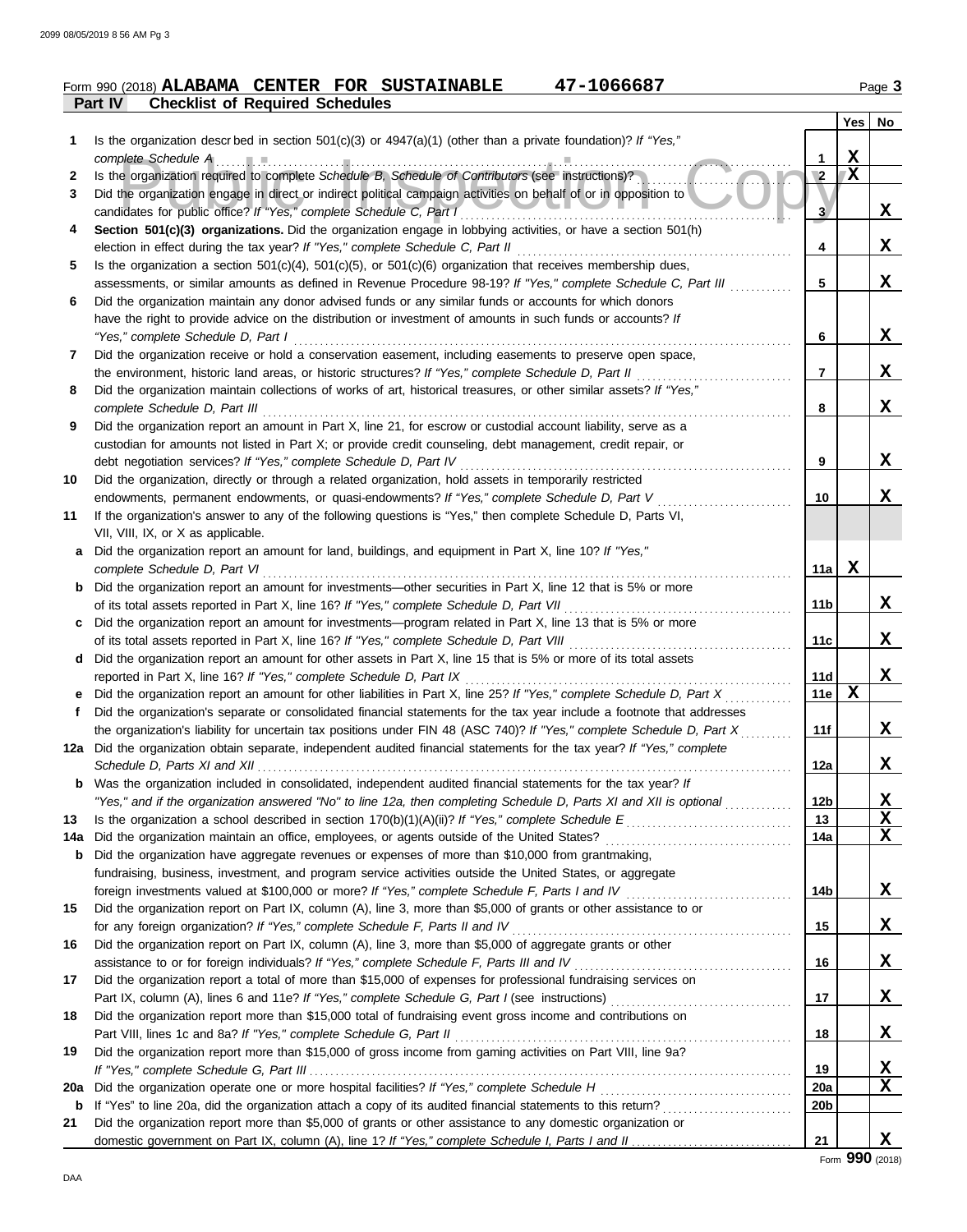|                                                            |  | Form 990 (2018) ALABAMA CENTER FOR SUSTAINABLE | 47-1066687 | Page 4 |
|------------------------------------------------------------|--|------------------------------------------------|------------|--------|
| <b>Part IV</b> Checklist of Required Schedules (continued) |  |                                                |            |        |

|          | succione of treguited concadios                                                                                                                                                                                    |                 |            |                         |
|----------|--------------------------------------------------------------------------------------------------------------------------------------------------------------------------------------------------------------------|-----------------|------------|-------------------------|
| 22       | Did the organization report more than \$5,000 of grants or other assistance to or for domestic individuals on                                                                                                      |                 | <b>Yes</b> | No                      |
|          | Part IX, column (A), line 2? If "Yes," complete Schedule I, Parts I and III                                                                                                                                        | 22              |            | x                       |
| 23       | Did the organization answer "Yes" to Part VII, Section A, line 3, 4, or 5 about compensation of the                                                                                                                |                 |            |                         |
|          | organization's current and former officers, directors, trustees, key employees, and highest compensated                                                                                                            |                 |            |                         |
|          | employees? If "Yes," complete Schedule J                                                                                                                                                                           | 23              |            | X                       |
|          | 24a Did the organization have a tax-exempt bond issue with an outstanding principal amount of more than                                                                                                            |                 |            |                         |
|          | \$100,000 as of the last day of the year, that was issued after December 31, 2002? If "Yes," answer lines 24b                                                                                                      |                 |            |                         |
| b        | through 24d and complete Schedule K. If "No," go to line 25a<br>Did the organization invest any proceeds of tax-exempt bonds beyond a temporary period exception?                                                  | 24a<br>24b      |            | x                       |
| c        | Did the organization maintain an escrow account other than a refunding escrow at any time during the year                                                                                                          |                 |            |                         |
|          | to defease any tax-exempt bonds?                                                                                                                                                                                   | 24c             |            |                         |
| d        | Did the organization act as an "on behalf of" issuer for bonds outstanding at any time during the year?                                                                                                            | 24d             |            |                         |
|          | 25a Section 501(c)(3), 501(c)(4), and 501(c)(29) organizations. Did the organization engage in an excess benefit                                                                                                   |                 |            |                         |
|          | transaction with a disqualified person during the year? If "Yes," complete Schedule L, Part I                                                                                                                      | 25a             |            | X                       |
| b        | Is the organization aware that it engaged in an excess benefit transaction with a disqualified person in a prior                                                                                                   |                 |            |                         |
|          | year, and that the transaction has not been reported on any of the organization's prior Forms 990 or 990-EZ?                                                                                                       |                 |            |                         |
|          | If "Yes," complete Schedule L, Part I                                                                                                                                                                              | 25 <sub>b</sub> |            | X                       |
| 26       | Did the organization report any amount on Part X, line 5, 6, or 22 for receivables from or payables to any                                                                                                         |                 |            |                         |
|          | current or former officers, directors, trustees, key employees, highest compensated employees, or<br>disqualified persons? If "Yes," complete Schedule L, Part II                                                  | 26              |            | x                       |
| 27       | Did the organization provide a grant or other assistance to an officer, director, trustee, key employee,                                                                                                           |                 |            |                         |
|          | substantial contributor or employee thereof, a grant selection committee member, or to a 35% controlled                                                                                                            |                 |            |                         |
|          | entity or family member of any of these persons? If "Yes," complete Schedule L, Part III                                                                                                                           | 27              |            | X                       |
| 28       | Was the organization a party to a business transaction with one of the following parties (see Schedule L,                                                                                                          |                 |            |                         |
|          | Part IV instructions for applicable filing thresholds, conditions, and exceptions):                                                                                                                                |                 |            |                         |
| a        | A current or former officer, director, trustee, or key employee? If "Yes," complete Schedule L, Part IV                                                                                                            | 28a             |            | X                       |
| b        | A family member of a current or former officer, director, trustee, or key employee? If "Yes," complete                                                                                                             |                 |            |                         |
|          | Schedule L, Part IV                                                                                                                                                                                                | 28b             |            | X                       |
| c        | An entity of which a current or former officer, director, trustee, or key employee (or a family member thereof)                                                                                                    |                 |            |                         |
| 29       | was an officer, director, trustee, or direct or indirect owner? If "Yes," complete Schedule L, Part IV<br>Did the organization receive more than \$25,000 in non-cash contributions? If "Yes," complete Schedule M | 28c<br>29       |            | <u>x</u><br>$\mathbf X$ |
| 30       | Did the organization receive contr butions of art, historical treasures, or other similar assets, or qualified                                                                                                     |                 |            |                         |
|          | conservation contributions? If "Yes," complete Schedule M                                                                                                                                                          | 30              |            | X                       |
| 31       | Did the organization liquidate, terminate, or dissolve and cease operations? If "Yes," complete Schedule N, Part I                                                                                                 | 31              |            | $\mathbf x$             |
| 32       | Did the organization sell, exchange, dispose of, or transfer more than 25% of its net assets? If "Yes,"                                                                                                            |                 |            |                         |
|          | complete Schedule N, Part II                                                                                                                                                                                       | 32              |            | X                       |
| 33       | Did the organization own 100% of an entity disregarded as separate from the organization under Regulations                                                                                                         |                 |            |                         |
|          | sections 301.7701-2 and 301.7701-3? If "Yes," complete Schedule R, Part I                                                                                                                                          | 33              |            | X                       |
| 34       | Was the organization related to any tax-exempt or taxable entity? If "Yes," complete Schedule R, Part II, III,                                                                                                     |                 |            |                         |
|          | or IV, and Part V, line 1                                                                                                                                                                                          | 34<br>35a       |            | <u>x</u><br>X           |
| 35a<br>b | If "Yes" to line 35a, did the organization receive any payment from or engage in any transaction with a                                                                                                            |                 |            |                         |
|          |                                                                                                                                                                                                                    | 35b             |            |                         |
| 36       | Section 501(c)(3) organizations. Did the organization make any transfers to an exempt non-charitable                                                                                                               |                 |            |                         |
|          | related organization? If "Yes," complete Schedule R, Part V, line 2                                                                                                                                                | 36              |            | X                       |
| 37       | Did the organization conduct more than 5% of its activities through an entity that is not a related organization                                                                                                   |                 |            |                         |
|          | and that is treated as a partnership for federal income tax purposes? If "Yes," complete Schedule R, Part VI                                                                                                       | 37              |            | X                       |
| 38       | Did the organization complete Schedule O and provide explanations in Schedule O for Part VI, lines 11b and                                                                                                         |                 |            |                         |
|          | 19? Note. All Form 990 filers are required to complete Schedule O.                                                                                                                                                 | 38              | X          |                         |
|          | Statements Regarding Other IRS Filings and Tax Compliance<br>Part V<br>Check if Schedule O contains a response or note to any line in this Part V                                                                  |                 |            |                         |
|          |                                                                                                                                                                                                                    |                 | Yes        | No                      |
| 1a       | 6<br>Enter the number reported in Box 3 of Form 1096. Enter -0- if not applicable <i>minimization</i><br>1a                                                                                                        |                 |            |                         |
| b        | $\mathbf 0$<br>1 <sub>b</sub><br>Enter the number of Forms W-2G included in line 1a. Enter -0- if not applicable <i>minimization</i>                                                                               |                 |            |                         |
| с        | Did the organization comply with backup withholding rules for reportable payments to vendors and                                                                                                                   |                 |            |                         |
|          |                                                                                                                                                                                                                    | 1c              |            |                         |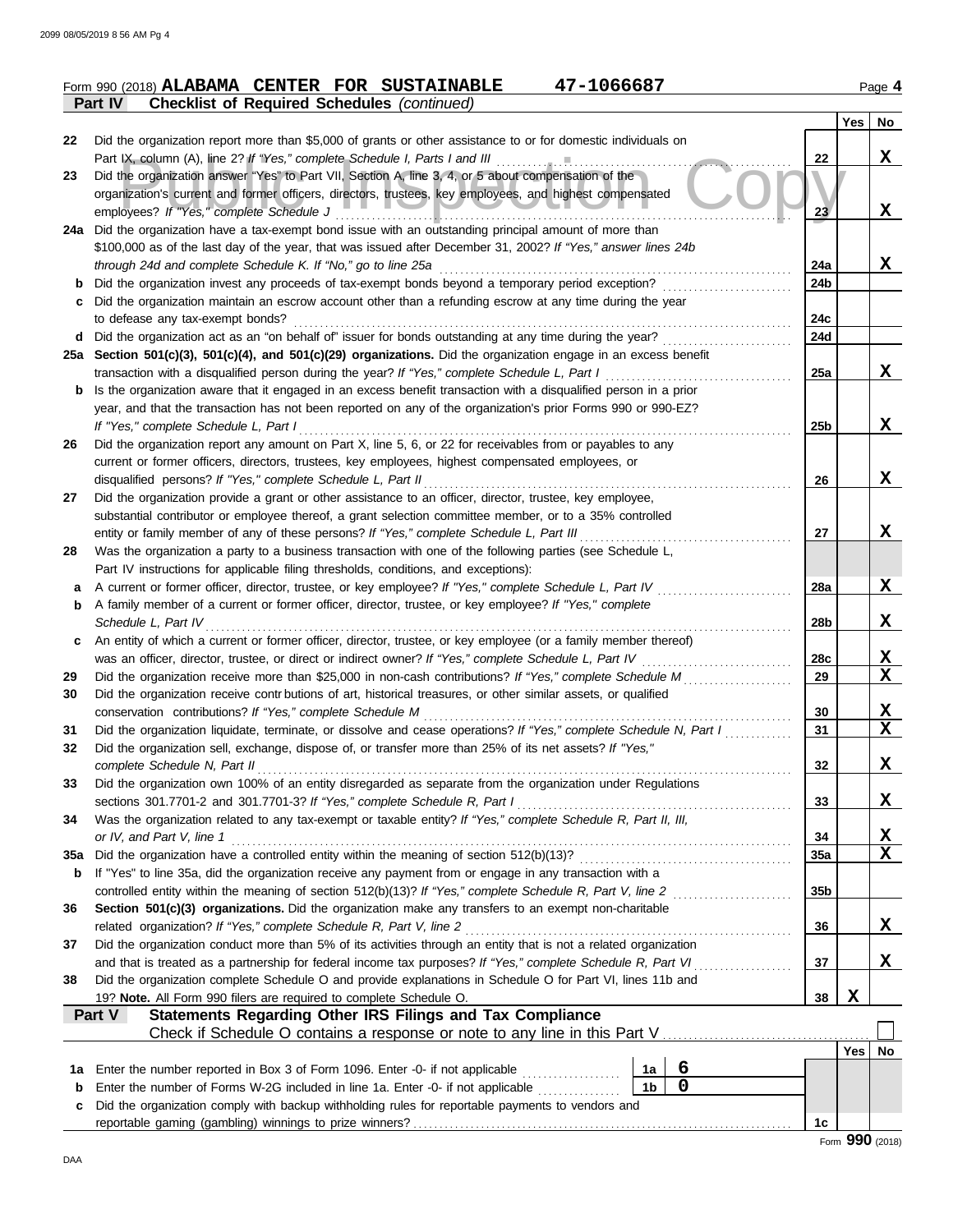|             | Form 990 (2018) ALABAMA CENTER FOR SUSTAINABLE<br>47-1066687                                                                                          |                    |                |   | Page 5      |
|-------------|-------------------------------------------------------------------------------------------------------------------------------------------------------|--------------------|----------------|---|-------------|
|             | Statements Regarding Other IRS Filings and Tax Compliance (continued)<br>Part V                                                                       |                    |                |   |             |
|             |                                                                                                                                                       |                    |                |   | Yes No      |
|             | 2a Enter the number of employees reported on Form W-3, Transmittal of Wage and Tax                                                                    |                    |                |   |             |
|             | Statements, filed for the calendar year ending with or within the year covered by this return                                                         | $\mathbf{2}$<br>2a |                |   |             |
| b           | If at least one is reported on line 2a, did the organization file all required federal employment tax returns?                                        |                    | 2 <sub>b</sub> | X |             |
|             | Note. If the sum of lines 1a and 2a is greater than 250, you may be required to e-file (see instructions)                                             |                    |                |   |             |
| За          | Did the organization have unrelated business gross income of \$1,000 or more during the year?                                                         |                    | 3a             |   | X           |
| b           | If "Yes," has it filed a Form 990-T for this year? If "No" to line 3b, provide an explanation in Schedule O                                           |                    | 3 <sub>b</sub> |   |             |
| 4a          | At any time during the calendar year, did the organization have an interest in, or a signature or other authority over,                               |                    |                |   |             |
|             | a financial account in a foreign country (such as a bank account, securities account, or other financial account)?                                    |                    | 4a             |   | X           |
| b           | If "Yes," enter the name of the foreign country: <b>u</b>                                                                                             |                    |                |   |             |
|             | See instructions for filing requirements for FinCEN Form 114, Report of Foreign Bank and Financial Accounts (FBAR).                                   |                    |                |   |             |
| 5а          | Was the organization a party to a prohibited tax shelter transaction at any time during the tax year?                                                 |                    | 5a             |   | X           |
| b           | Did any taxable party notify the organization that it was or is a party to a prohibited tax shelter transaction?                                      |                    | 5 <sub>b</sub> |   | X           |
| с           | If "Yes" to line 5a or 5b, did the organization file Form 8886-T?                                                                                     |                    | 5c             |   |             |
| 6a          | Does the organization have annual gross receipts that are normally greater than \$100,000, and did the                                                |                    |                |   |             |
|             | organization solicit any contr butions that were not tax deductible as charitable contributions?                                                      |                    | 6a             |   | X           |
| b           | If "Yes," did the organization include with every solicitation an express statement that such contributions or                                        |                    |                |   |             |
|             | gifts were not tax deductible?                                                                                                                        |                    | 6b             |   |             |
| 7           | Organizations that may receive deductible contributions under section 170(c).                                                                         |                    |                |   |             |
| a           | Did the organization receive a payment in excess of \$75 made partly as a contribution and partly for goods                                           |                    |                |   |             |
|             | and services provided to the payor?                                                                                                                   |                    | 7a             |   | X           |
| b           |                                                                                                                                                       |                    | 7b             |   |             |
| с           | Did the organization sell, exchange, or otherwise dispose of tang ble personal property for which it was                                              |                    |                |   |             |
|             | required to file Form 8282?                                                                                                                           |                    | 7c             |   | X           |
| d           | If "Yes," indicate the number of Forms 8282 filed during the year [11] [11] The set [11] [12] Indicate the number of Forms 8282 filed during the year | 7d                 |                |   |             |
| е           |                                                                                                                                                       |                    | 7e             |   | X           |
|             | Did the organization, during the year, pay premiums, directly or indirectly, on a personal benefit contract?                                          |                    | 7f             |   | $\mathbf x$ |
| g           | If the organization received a contribution of qualified intellectual property, did the organization file Form 8899 as required?                      |                    | 7g             |   |             |
| h           | If the organization received a contribution of cars, boats, airplanes, or other vehicles, did the organization file a Form 1098-C?                    |                    | 7h             |   |             |
| 8           | Sponsoring organizations maintaining donor advised funds. Did a donor advised fund maintained by the                                                  |                    |                |   |             |
|             | sponsoring organization have excess business holdings at any time during the year?                                                                    |                    | 8              |   |             |
| 9           | Sponsoring organizations maintaining donor advised funds.                                                                                             |                    |                |   |             |
| a           | Did the sponsoring organization make any taxable distributions under section 4966?                                                                    |                    | 9a             |   |             |
| $\mathbf b$ | Did the sponsoring organization make a distribution to a donor, donor advisor, or related person?                                                     |                    | 9b             |   |             |
| 10          | Section 501(c)(7) organizations. Enter:                                                                                                               |                    |                |   |             |
| a           | Initiation fees and capital contributions included on Part VIII, line 12                                                                              | 10a                |                |   |             |
| b           | Gross receipts, included on Form 990, Part VIII, line 12, for public use of club facilities                                                           | 10b                |                |   |             |
| 11          | Section 501(c)(12) organizations. Enter:                                                                                                              |                    |                |   |             |
| a           | Gross income from members or shareholders                                                                                                             | 11a                |                |   |             |
| b           | Gross income from other sources (Do not net amounts due or paid to other sources                                                                      |                    |                |   |             |
|             | against amounts due or received from them.)                                                                                                           | 11 <sub>b</sub>    |                |   |             |
| 12a         | Section 4947(a)(1) non-exempt charitable trusts. Is the organization filing Form 990 in lieu of Form 1041?                                            |                    | 12a            |   |             |
| b           | If "Yes," enter the amount of tax-exempt interest received or accrued during the year                                                                 | 12b                |                |   |             |
| 13          | Section 501(c)(29) qualified nonprofit health insurance issuers.                                                                                      |                    |                |   |             |
| а           | Is the organization licensed to issue qualified health plans in more than one state?                                                                  |                    | 13а            |   |             |
|             | Note. See the instructions for additional information the organization must report on Schedule O.                                                     |                    |                |   |             |
| b           | Enter the amount of reserves the organization is required to maintain by the states in which                                                          |                    |                |   |             |
|             |                                                                                                                                                       | 13b                |                |   |             |
| с           | Enter the amount of reserves on hand                                                                                                                  | 13 <sub>c</sub>    |                |   |             |
| 14a         | Did the organization receive any payments for indoor tanning services during the tax year?                                                            |                    | 14a            |   | X           |
| b           |                                                                                                                                                       |                    | 14b            |   |             |
| 15          | Is the organization subject to the section 4960 tax on payment(s) of more than \$1,000,000 in remuneration or                                         |                    |                |   |             |
|             | excess parachute payment(s) during the year?                                                                                                          |                    | 15             |   | X           |
|             | If "Yes," see instructions and file Form 4720, Schedule N.                                                                                            |                    |                |   |             |
| 16          | Is the organization an educational institution subject to the section 4968 excise tax on net investment income?                                       |                    | 16             |   | X           |
|             | If "Yes," complete Form 4720, Schedule O.                                                                                                             |                    |                |   |             |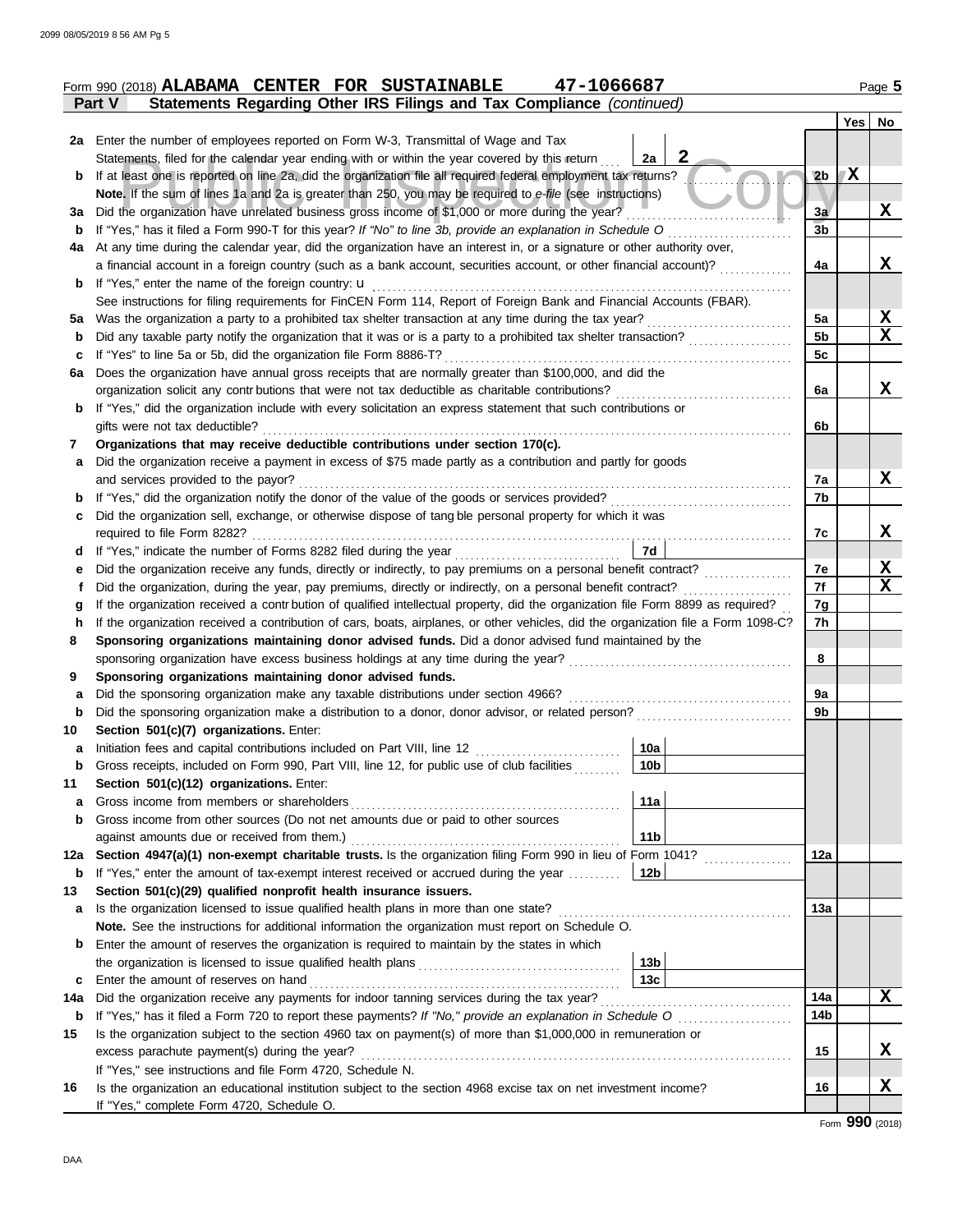|              |                                                                                                                              |      |   |         | . ugu e |
|--------------|------------------------------------------------------------------------------------------------------------------------------|------|---|---------|---------|
|              | <b>Part VI</b><br>Governance, Management, and Disclosure For each "Yes" response to lines 2 through 7b below, and for a "No" |      |   |         |         |
|              | response to line 8a, 8b, or 10b below, describe the circumstances, processes, or changes in Schedule O. See instructions.    |      |   |         |         |
|              |                                                                                                                              |      |   |         |         |
|              | Section A. Governing Body and Management                                                                                     |      |   |         |         |
|              |                                                                                                                              |      |   | Yes  No |         |
| 1a           | Enter the number of voting members of the governing body at the end of the tax year                                          | 1а / | 5 |         |         |
|              | If there are material differences in voting rights among members of the governing body, or                                   |      |   |         |         |
|              | if the governing body delegated broad authority to an executive committee or similar                                         |      |   |         |         |
|              | committee, explain in Schedule O.                                                                                            |      |   |         |         |
| b            | Enter the number of voting members included in line 1a, above, who are independent                                           | 1h.  |   |         |         |
| $\mathbf{2}$ | Did any officer, director, trustee, or key employee have a family relationship or a business relationship with               |      |   |         |         |
|              | any other officer, director, trustee, or key employee?                                                                       |      |   |         |         |
|              | Did the organization delegate control over management duties customarily performed by or under the direct                    |      |   |         |         |
|              |                                                                                                                              |      |   |         |         |

|     | supervision of officers, directors, or trustees, or key employees to a management company or other person?                          | 3               |             | X                       |
|-----|-------------------------------------------------------------------------------------------------------------------------------------|-----------------|-------------|-------------------------|
| 4   | Did the organization make any significant changes to its governing documents since the prior Form 990 was filed?                    | 4               |             | $\overline{\mathbf{x}}$ |
| 5   | Did the organization become aware during the year of a significant diversion of the organization's assets?                          | 5               |             | $\mathbf x$             |
| 6   | Did the organization have members or stockholders?                                                                                  | 6               |             | $\mathbf x$             |
| 7a  | Did the organization have members, stockholders, or other persons who had the power to elect or appoint                             |                 |             |                         |
|     | one or more members of the governing body?                                                                                          | 7a              |             | x                       |
| b   | Are any governance decisions of the organization reserved to (or subject to approval by) members,                                   |                 |             |                         |
|     | stockholders, or persons other than the governing body?                                                                             | 7b              |             | X.                      |
| 8   | Did the organization contemporaneously document the meetings held or written actions undertaken during the year by the following:   |                 |             |                         |
| a   | The governing body?                                                                                                                 | 8a              | X           |                         |
| b   | Each committee with authority to act on behalf of the governing body?                                                               | 8b              | $\mathbf X$ |                         |
| 9   | Is there any officer, director, trustee, or key employee listed in Part VII, Section A, who cannot be reached at                    |                 |             |                         |
|     |                                                                                                                                     | 9               |             | X                       |
|     | Section B. Policies (This Section B requests information about policies not required by the Internal Revenue Code.)                 |                 |             |                         |
|     |                                                                                                                                     |                 | Yes         | No.                     |
|     |                                                                                                                                     | 10a             |             | X                       |
| b   | If "Yes," did the organization have written policies and procedures governing the activities of such chapters,                      |                 |             |                         |
|     | affiliates, and branches to ensure their operations are consistent with the organization's exempt purposes?                         | 10 <sub>b</sub> |             |                         |
|     | 11a Has the organization provided a complete copy of this Form 990 to all members of its governing body before filing the form?     | 11a             | X           |                         |
| b   | Describe in Schedule O the process, if any, used by the organization to review this Form 990.                                       |                 |             |                         |
| 12a | Did the organization have a written conflict of interest policy? If "No," go to line 13                                             | 12a             | х           |                         |
| b   | Were officers, directors, or trustees, and key employees required to disclose annually interests that could give rise to conflicts? | 12 <sub>b</sub> | X           |                         |
| c   | Did the organization regularly and consistently monitor and enforce compliance with the policy? If "Yes,"                           |                 |             |                         |
|     | describe in Schedule O how this was done                                                                                            | 12c             | X           |                         |
| 13  | Did the organization have a written whistleblower policy?                                                                           | 13              | X           |                         |
| 14  | Did the organization have a written document retention and destruction policy?                                                      | 14              | X           |                         |
| 15  | Did the process for determining compensation of the following persons include a review and approval by                              |                 |             |                         |
|     | independent persons, comparability data, and contemporaneous substantiation of the del beration and decision?                       |                 |             |                         |
| a   | The organization's CEO, Executive Director, or top management official                                                              | 15a             | X           |                         |
| b   | Other officers or key employees of the organization                                                                                 | 15 <sub>b</sub> | $\mathbf X$ |                         |
|     | If "Yes" to line 15a or 15b, descr be the process in Schedule O (see instructions).                                                 |                 |             |                         |
| 16a | Did the organization invest in, contribute assets to, or participate in a joint venture or similar arrangement                      |                 |             |                         |
|     | with a taxable entity during the year?                                                                                              | 16a             |             | X                       |
| b   | If "Yes," did the organization follow a written policy or procedure requiring the organization to evaluate its                      |                 |             |                         |
|     | participation in joint venture arrangements under applicable federal tax law, and take steps to safeguard the                       |                 |             |                         |
|     |                                                                                                                                     | 16b             |             |                         |
|     | <b>Section C. Disclosure</b>                                                                                                        |                 |             |                         |

**17** List the states with which a copy of this Form 990 is required to be filed  $\mathbf{u}$ AL error manufactor manufactor manufactor matrix manufactor matrix matrix matrix matrix matrix matrix matrix matrix matrix matrix matrix m

**18** Section 6104 requires an organization to make its Forms 1023 (1024 or 1024-A if applicable), 990, and 990-T (Section 501(c)

(3)s only) available for public inspection. Indicate how you made these available. Check all that apply.

|  |  |  |  |  |  | $\boxed{\mathbf{X}}$ Own website $\boxed{\phantom{a}}$ Another's website $\boxed{\mathbf{X}}$ Upon request $\boxed{\phantom{a}}$ |  |  | Other (explain in Schedule O) |  |  |
|--|--|--|--|--|--|----------------------------------------------------------------------------------------------------------------------------------|--|--|-------------------------------|--|--|
|--|--|--|--|--|--|----------------------------------------------------------------------------------------------------------------------------------|--|--|-------------------------------|--|--|

**19** Describe in Schedule O whether (and if so, how) the organization made its governing documents, conflict of interest policy, and financial statements available to the public during the tax year.

|  | 20 State the name, address, and telephone number of the person who possesses the organization's books and records u |  |  |  |  |  |  |  |  |  |  |  |  |
|--|---------------------------------------------------------------------------------------------------------------------|--|--|--|--|--|--|--|--|--|--|--|--|
|--|---------------------------------------------------------------------------------------------------------------------|--|--|--|--|--|--|--|--|--|--|--|--|

| <b>BUCKNER</b><br><b>RANDY</b> | 27246<br>HORSE<br>CRAZY<br><b>WAY</b> |           |                          |
|--------------------------------|---------------------------------------|-----------|--------------------------|
| <b>TONEY</b>                   |                                       | ΑL<br>. . | -1431<br>$256 - 812 - 3$ |

| <b>TONEY</b> | .<br>$\mathbf{a}$<br>лч | 256-812<br>$\mathbf{A}$<br>$\lambda$ $-$<br>ᆂᆚᆂ |
|--------------|-------------------------|-------------------------------------------------|
| DAA          |                         | 990<br>Form<br>(2018)                           |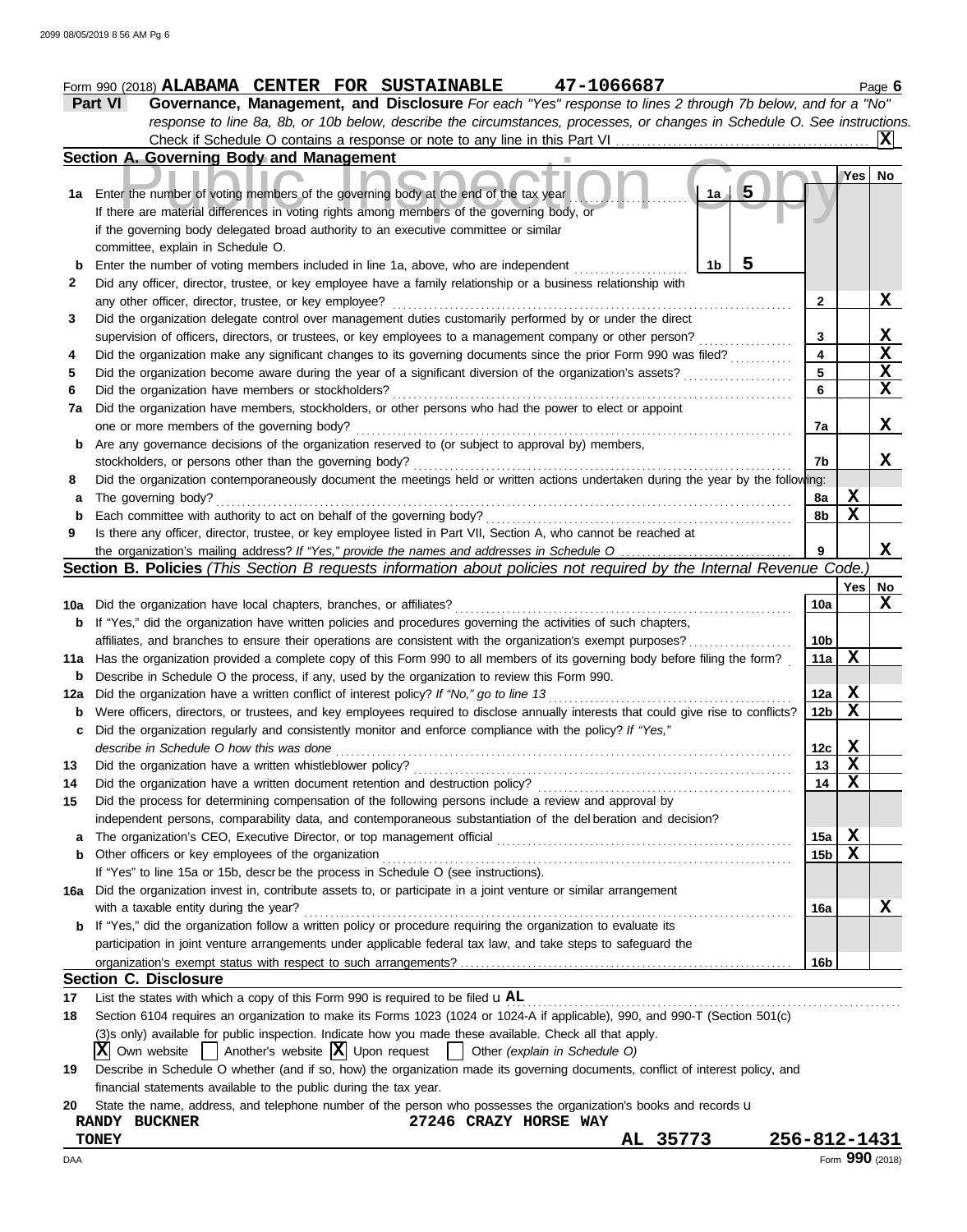**Independent Contractors Part VII Compensation of Officers, Directors, Trustees, Key Employees, Highest Compensated Employees, and**

| Check if Schedule O contains a response or note to any line in this Part VII                                                                                  |
|---------------------------------------------------------------------------------------------------------------------------------------------------------------|
| Section A.<br>Officers, Directors, Trustees, Key Employees, and Highest Compensated Employees                                                                 |
| 1a Complete this table for all persons required to be listed. Report compensation for the calendar year ending with or within the<br>organization's tax year. |
| • List all of the organization's current officers, directors, trustees (whether individuals or organizations), regardless of amount of                        |
| compensation. Enter -0- in columns $(D)$ $(F)$ and $(F)$ if no compensation was paid                                                                          |

compensation. Enter -0- in columns (D), (E), and (F) if no compensation was paid.

● List all of the organization's **current** key employees, if any. See instructions for definition of "key employee."

who received reportable compensation (Box 5 of Form W-2 and/or Box 7 of Form 1099-MISC) of more than \$100,000 from the organization and any related organizations. ■ List the organization's five **current** highest compensated employees (other than an officer, director, trustee, or key employee)<br>
a received reportable compensation (Box 5 of Form W-2 and/or Box 7 of Form 1099-MISC) of

■ List all of the organization's **former** officers, key employees, and highest compensated employees who received more than<br>00,000 of reportable compensation from the organization and any related organizations \$100,000 of reportable compensation from the organization and any related organizations.

• List all of the organization's **former directors or trustees** that received, in the capacity as a former director or trustee of the prization more than \$10,000 of reportable compensation from the organization and any rel organization, more than \$10,000 of reportable compensation from the organization and any related organizations.

List persons in the following order: individual trustees or directors; institutional trustees; officers; key employees; highest compensated employees; and former such persons.

Check this box if neither the organization nor any related organization compensated any current officer, director, or trustee. **X**

| (A)<br>Name and Title                | (B)<br>Average<br>hours per<br>week<br>(list any               | (C)<br>Position<br>(do not check more than one<br>box, unless person is both an<br>officer and a director/trustee) |                      |             |              |                                 |        | (D)<br>Reportable<br>compensation<br>from<br>the<br>organization | (E)<br>Reportable<br>compensation from<br>related<br>organizations<br>(W-2/1099-MISC) | (F)<br>Estimated<br>amount of<br>other<br>compensation<br>from the |
|--------------------------------------|----------------------------------------------------------------|--------------------------------------------------------------------------------------------------------------------|----------------------|-------------|--------------|---------------------------------|--------|------------------------------------------------------------------|---------------------------------------------------------------------------------------|--------------------------------------------------------------------|
|                                      | hours for<br>related<br>organizations<br>below dotted<br>line) | Individual trustee                                                                                                 | nstitutional trustee | Officer     | Key employee | Highest compensated<br>employee | Former | (W-2/1099-MISC)                                                  |                                                                                       | organization<br>and related<br>organizations                       |
| (1) EDWAN O'NEAL                     | 0.00                                                           |                                                                                                                    |                      |             |              |                                 |        |                                                                  |                                                                                       |                                                                    |
| <b>DIRECTOR</b>                      | 0.00                                                           | $\mathbf x$                                                                                                        |                      |             |              |                                 |        | 0                                                                | 0                                                                                     | $\mathbf 0$                                                        |
| (2) RANDY BUCKNER                    |                                                                |                                                                                                                    |                      |             |              |                                 |        |                                                                  |                                                                                       |                                                                    |
|                                      | 5.00                                                           |                                                                                                                    |                      |             |              |                                 |        |                                                                  |                                                                                       |                                                                    |
| CEO/CHAIR                            | 0.00                                                           | $\mathbf X$                                                                                                        |                      | $\mathbf x$ |              |                                 |        | 0                                                                | 0                                                                                     | $\mathbf 0$                                                        |
| (3) DARRYL BIRD                      |                                                                |                                                                                                                    |                      |             |              |                                 |        |                                                                  |                                                                                       |                                                                    |
|                                      | 0.00                                                           |                                                                                                                    |                      |             |              |                                 |        |                                                                  |                                                                                       |                                                                    |
| DIRECTOR/SECRETARY                   | 0.00                                                           | $\mathbf x$                                                                                                        |                      | $\mathbf x$ |              |                                 |        | 0                                                                | 0                                                                                     | $\pmb{0}$                                                          |
| (4) RICHARD WILLIAMS                 | 0.00                                                           |                                                                                                                    |                      |             |              |                                 |        |                                                                  |                                                                                       |                                                                    |
| DIRECTOR/TREASURER                   | 0.00                                                           | $\mathbf X$                                                                                                        |                      | $\mathbf x$ |              |                                 |        | 0                                                                | 0                                                                                     | $\mathbf 0$                                                        |
| (5) LAMONT<br><b>STEWART</b>         |                                                                |                                                                                                                    |                      |             |              |                                 |        |                                                                  |                                                                                       |                                                                    |
|                                      | 0.00                                                           |                                                                                                                    |                      |             |              |                                 |        |                                                                  |                                                                                       |                                                                    |
| <b>DIRECTOR/VICE</b><br><b>CHAIR</b> | 0.00                                                           | $\mathbf X$                                                                                                        |                      |             |              |                                 |        | 0                                                                | 0                                                                                     | $\mathbf 0$                                                        |
| (6)                                  |                                                                |                                                                                                                    |                      |             |              |                                 |        |                                                                  |                                                                                       |                                                                    |
|                                      |                                                                |                                                                                                                    |                      |             |              |                                 |        |                                                                  |                                                                                       |                                                                    |
| (7)                                  |                                                                |                                                                                                                    |                      |             |              |                                 |        |                                                                  |                                                                                       |                                                                    |
|                                      |                                                                |                                                                                                                    |                      |             |              |                                 |        |                                                                  |                                                                                       |                                                                    |
| (8)                                  |                                                                |                                                                                                                    |                      |             |              |                                 |        |                                                                  |                                                                                       |                                                                    |
|                                      |                                                                |                                                                                                                    |                      |             |              |                                 |        |                                                                  |                                                                                       |                                                                    |
|                                      |                                                                |                                                                                                                    |                      |             |              |                                 |        |                                                                  |                                                                                       |                                                                    |
| (9)                                  |                                                                |                                                                                                                    |                      |             |              |                                 |        |                                                                  |                                                                                       |                                                                    |
|                                      |                                                                |                                                                                                                    |                      |             |              |                                 |        |                                                                  |                                                                                       |                                                                    |
| (10)                                 |                                                                |                                                                                                                    |                      |             |              |                                 |        |                                                                  |                                                                                       |                                                                    |
|                                      |                                                                |                                                                                                                    |                      |             |              |                                 |        |                                                                  |                                                                                       |                                                                    |
| (11)                                 |                                                                |                                                                                                                    |                      |             |              |                                 |        |                                                                  |                                                                                       |                                                                    |
|                                      |                                                                |                                                                                                                    |                      |             |              |                                 |        |                                                                  |                                                                                       |                                                                    |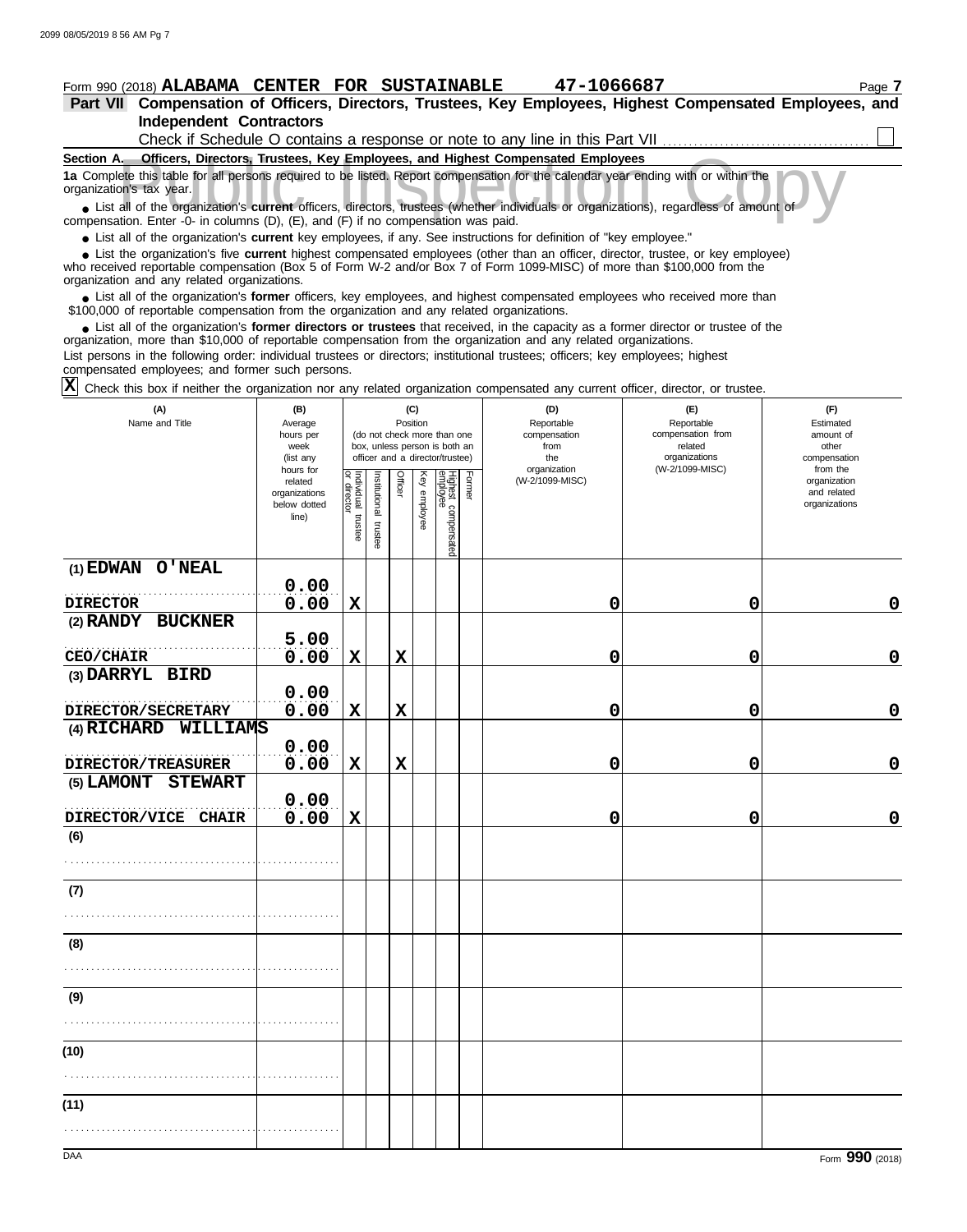2099 08/05/2019 8 56 AM Pg 8

|              |                 | Form 990 (2018) ALABAMA CENTER FOR SUSTAINABLE                         |                                                                |                                   |                       |          |              |                                                                                                 |        | 47-1066687                                                                                                                                                                                                           |                                                                                                                                  |                                                          | Page 8                |
|--------------|-----------------|------------------------------------------------------------------------|----------------------------------------------------------------|-----------------------------------|-----------------------|----------|--------------|-------------------------------------------------------------------------------------------------|--------|----------------------------------------------------------------------------------------------------------------------------------------------------------------------------------------------------------------------|----------------------------------------------------------------------------------------------------------------------------------|----------------------------------------------------------|-----------------------|
|              | <b>Part VII</b> |                                                                        |                                                                |                                   |                       |          |              |                                                                                                 |        |                                                                                                                                                                                                                      | Section A. Officers, Directors, Trustees, Key Employees, and Highest Compensated Employees (continued)                           |                                                          |                       |
|              |                 | (A)<br>Name and title                                                  | (B)<br>Average<br>hours per<br>week<br>(list any               |                                   |                       | Position | (C)          | (do not check more than one<br>box, unless person is both an<br>officer and a director/trustee) |        | (D)<br>Reportable<br>compensation<br>from<br>the                                                                                                                                                                     | (F)<br>Reportable<br>compensation from<br>related<br>organizations                                                               | (F)<br>Estimated<br>amount of<br>other<br>compensation   |                       |
|              |                 | Puh                                                                    | hours for<br>related<br>organizations<br>below dotted<br>line) | Individual trustee<br>or director | Institutional trustee | Officer  | Key employee | Highest compensate<br>employee                                                                  | Former | organization<br>(W-2/1099-MISC)                                                                                                                                                                                      | (W-2/1099-MISC)                                                                                                                  | from the<br>organization<br>and related<br>organizations |                       |
|              |                 |                                                                        |                                                                |                                   |                       |          |              |                                                                                                 |        |                                                                                                                                                                                                                      |                                                                                                                                  |                                                          |                       |
|              |                 |                                                                        |                                                                |                                   |                       |          |              |                                                                                                 |        |                                                                                                                                                                                                                      |                                                                                                                                  |                                                          |                       |
|              |                 |                                                                        |                                                                |                                   |                       |          |              |                                                                                                 |        |                                                                                                                                                                                                                      |                                                                                                                                  |                                                          |                       |
|              |                 |                                                                        |                                                                |                                   |                       |          |              |                                                                                                 |        |                                                                                                                                                                                                                      |                                                                                                                                  |                                                          |                       |
|              |                 |                                                                        |                                                                |                                   |                       |          |              |                                                                                                 |        |                                                                                                                                                                                                                      |                                                                                                                                  |                                                          |                       |
|              |                 |                                                                        |                                                                |                                   |                       |          |              |                                                                                                 |        |                                                                                                                                                                                                                      |                                                                                                                                  |                                                          |                       |
|              |                 |                                                                        |                                                                |                                   |                       |          |              |                                                                                                 |        |                                                                                                                                                                                                                      |                                                                                                                                  |                                                          |                       |
|              |                 |                                                                        |                                                                |                                   |                       |          |              |                                                                                                 |        |                                                                                                                                                                                                                      |                                                                                                                                  |                                                          |                       |
|              | 1b Sub-total    |                                                                        |                                                                |                                   |                       |          |              |                                                                                                 | u      |                                                                                                                                                                                                                      |                                                                                                                                  |                                                          |                       |
| d            |                 | c Total from continuation sheets to Part VII, Section A                |                                                                |                                   |                       |          |              |                                                                                                 | u<br>u |                                                                                                                                                                                                                      |                                                                                                                                  |                                                          |                       |
| $\mathbf{2}$ |                 |                                                                        |                                                                |                                   |                       |          |              |                                                                                                 |        | Total number of individuals (including but not limited to those listed above) who received more than \$100,000 of                                                                                                    |                                                                                                                                  |                                                          |                       |
|              |                 | reportable compensation from the organization $\mathbf{u}$             |                                                                |                                   |                       |          |              |                                                                                                 |        |                                                                                                                                                                                                                      |                                                                                                                                  |                                                          | Yes<br>N <sub>o</sub> |
| 3            |                 |                                                                        |                                                                |                                   |                       |          |              |                                                                                                 |        | Did the organization list any former officer, director, or trustee, key employee, or highest compensated                                                                                                             |                                                                                                                                  |                                                          |                       |
|              |                 | employee on line 1a? If "Yes," complete Schedule J for such individual |                                                                |                                   |                       |          |              |                                                                                                 |        |                                                                                                                                                                                                                      |                                                                                                                                  | 3                                                        | X                     |
| 4            |                 |                                                                        |                                                                |                                   |                       |          |              |                                                                                                 |        | For any individual listed on line 1a, is the sum of reportable compensation and other compensation from the<br>organization and related organizations greater than \$150,000? If "Yes," complete Schedule J for such |                                                                                                                                  |                                                          |                       |
|              | individual      |                                                                        |                                                                |                                   |                       |          |              |                                                                                                 |        |                                                                                                                                                                                                                      |                                                                                                                                  | 4                                                        | X                     |
| 5            |                 |                                                                        |                                                                |                                   |                       |          |              |                                                                                                 |        | Did any person listed on line 1a receive or accrue compensation from any unrelated organization or individual                                                                                                        |                                                                                                                                  | 5                                                        | X                     |
|              |                 | Section B. Independent Contractors                                     |                                                                |                                   |                       |          |              |                                                                                                 |        |                                                                                                                                                                                                                      |                                                                                                                                  |                                                          |                       |
| 1            |                 |                                                                        |                                                                |                                   |                       |          |              |                                                                                                 |        | Complete this table for your five highest compensated independent contractors that received more than \$100,000 of                                                                                                   | compensation from the organization. Report compensation for the calendar year ending with or within the organization's tax year. |                                                          |                       |
|              |                 |                                                                        | (A)<br>Name and business address                               |                                   |                       |          |              |                                                                                                 |        |                                                                                                                                                                                                                      | (B)<br>Description of services                                                                                                   |                                                          | (C)                   |
|              |                 |                                                                        |                                                                |                                   |                       |          |              |                                                                                                 |        |                                                                                                                                                                                                                      |                                                                                                                                  |                                                          | Compensation          |
|              |                 |                                                                        |                                                                |                                   |                       |          |              |                                                                                                 |        |                                                                                                                                                                                                                      |                                                                                                                                  |                                                          |                       |
|              |                 |                                                                        |                                                                |                                   |                       |          |              |                                                                                                 |        |                                                                                                                                                                                                                      |                                                                                                                                  |                                                          |                       |
|              |                 |                                                                        |                                                                |                                   |                       |          |              |                                                                                                 |        |                                                                                                                                                                                                                      |                                                                                                                                  |                                                          |                       |
|              |                 |                                                                        |                                                                |                                   |                       |          |              |                                                                                                 |        |                                                                                                                                                                                                                      |                                                                                                                                  |                                                          |                       |
| $\mathbf{2}$ |                 |                                                                        |                                                                |                                   |                       |          |              |                                                                                                 |        | Total number of independent contractors (including but not limited to those listed above) who                                                                                                                        |                                                                                                                                  |                                                          |                       |

DAA Form 990 (2018) **Form 990** (2018) received more than \$100,000 of compensation from the organization u

**0**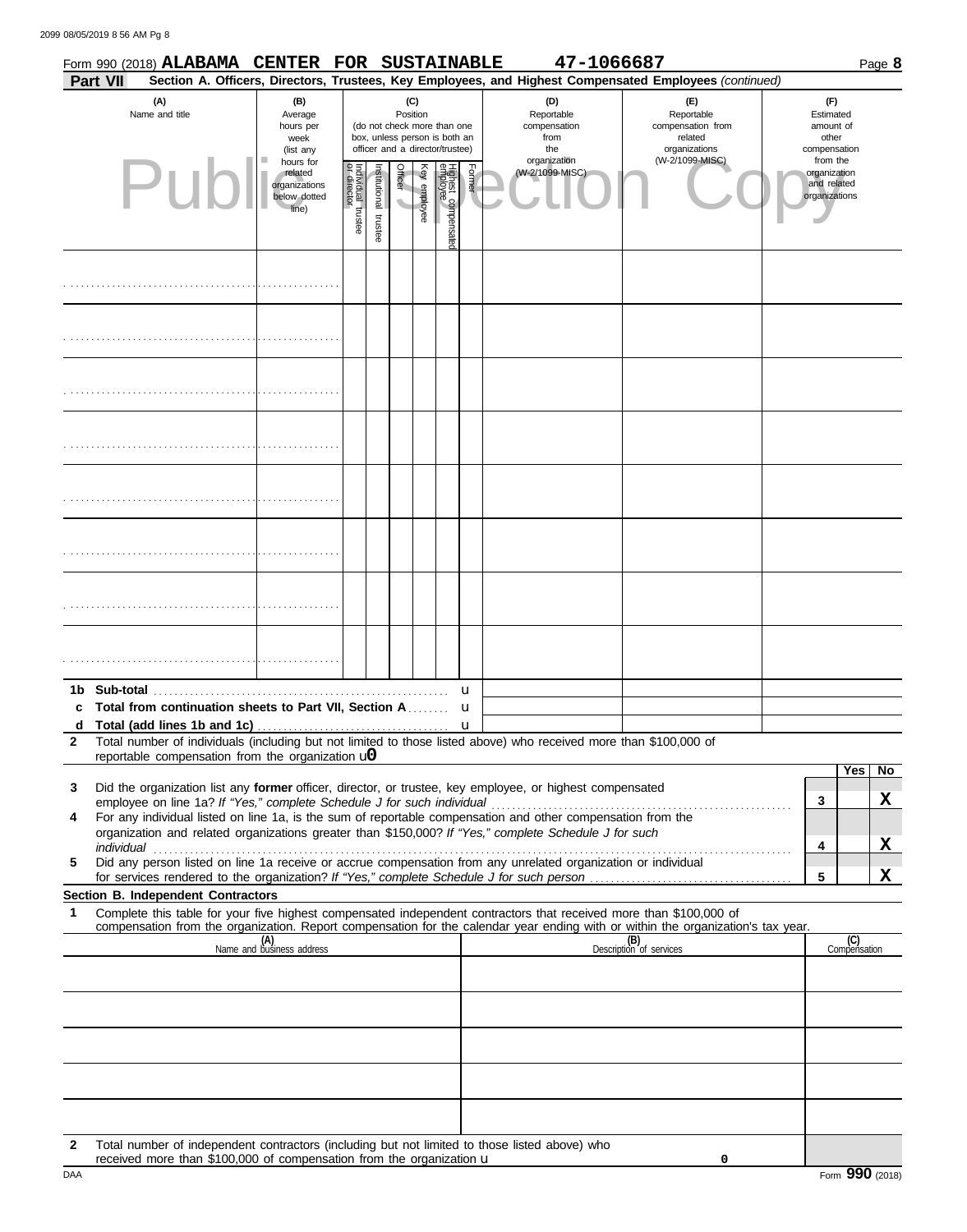|                                                                                                         |                  |                                           | Form 990 (2018) ALABAMA CENTER FOR SUSTAINABLE         |    |                             |                             | 47-1066687                                                                    |                                                | Page 9                                                           |
|---------------------------------------------------------------------------------------------------------|------------------|-------------------------------------------|--------------------------------------------------------|----|-----------------------------|-----------------------------|-------------------------------------------------------------------------------|------------------------------------------------|------------------------------------------------------------------|
|                                                                                                         | <b>Part VIII</b> |                                           | <b>Statement of Revenue</b>                            |    |                             |                             | Check if Schedule O contains a response or note to any line in this Part VIII |                                                |                                                                  |
|                                                                                                         |                  |                                           |                                                        |    |                             | (A)<br><b>Total revenue</b> | (B)<br>Related or<br>exempt<br>function<br>revenue                            | (C)<br><b>Unrelated</b><br>business<br>revenue | (D)<br>Revenue<br>excluded from tax<br>under sections<br>512-514 |
|                                                                                                         |                  | 1a Federated campaigns                    |                                                        | 1a |                             |                             |                                                                               |                                                |                                                                  |
|                                                                                                         |                  | <b>b</b> Membership dues                  |                                                        | 1b |                             |                             |                                                                               |                                                |                                                                  |
|                                                                                                         |                  | c Fundraising events                      |                                                        | 1c |                             |                             |                                                                               |                                                |                                                                  |
|                                                                                                         |                  | d Related organizations                   |                                                        | 1d |                             |                             |                                                                               |                                                |                                                                  |
|                                                                                                         |                  | e Government grants (contributions)       |                                                        | 1e |                             |                             |                                                                               |                                                |                                                                  |
|                                                                                                         |                  | f All other contributions, gifts, grants, |                                                        |    |                             |                             |                                                                               |                                                |                                                                  |
|                                                                                                         |                  |                                           | and similar amounts not included above                 | 1f | 39,410                      |                             |                                                                               |                                                |                                                                  |
|                                                                                                         |                  |                                           | $g$ Noncash contributions included in lines 1a-1f: $$$ |    |                             |                             |                                                                               |                                                |                                                                  |
|                                                                                                         |                  |                                           |                                                        |    |                             | 39,410                      |                                                                               |                                                |                                                                  |
| Program Service RevenueGontributions, Gifts, Grants<br>Program Service Revenueand Other Similar Amounts |                  |                                           |                                                        |    | <b>Busn. Code</b><br>900099 | 31,240                      | 31,240                                                                        |                                                |                                                                  |
|                                                                                                         | 2a               |                                           | PROGRAM SERVICE REVENUE                                |    |                             |                             |                                                                               |                                                |                                                                  |
|                                                                                                         | b                |                                           |                                                        |    |                             |                             |                                                                               |                                                |                                                                  |
|                                                                                                         | с<br>d           |                                           |                                                        |    |                             |                             |                                                                               |                                                |                                                                  |
|                                                                                                         |                  |                                           |                                                        |    |                             |                             |                                                                               |                                                |                                                                  |
|                                                                                                         |                  |                                           | f All other program service revenue                    |    |                             |                             |                                                                               |                                                |                                                                  |
|                                                                                                         |                  |                                           |                                                        |    | ▶                           | 31,240                      |                                                                               |                                                |                                                                  |
|                                                                                                         |                  |                                           | 3 Investment income (including dividends, interest,    |    |                             |                             |                                                                               |                                                |                                                                  |
|                                                                                                         |                  |                                           | and other similar amounts)                             |    | ▶                           |                             |                                                                               |                                                |                                                                  |
|                                                                                                         | 4                |                                           | Income from investment of tax-exempt bond proceeds     |    |                             |                             |                                                                               |                                                |                                                                  |
|                                                                                                         | 5                |                                           |                                                        |    |                             |                             |                                                                               |                                                |                                                                  |
|                                                                                                         |                  |                                           | (i) Real                                               |    | (ii) Personal               |                             |                                                                               |                                                |                                                                  |
|                                                                                                         |                  | <b>6a</b> Gross rents                     |                                                        |    |                             |                             |                                                                               |                                                |                                                                  |
|                                                                                                         |                  | <b>b</b> Less: rental exps.               |                                                        |    |                             |                             |                                                                               |                                                |                                                                  |
|                                                                                                         |                  | C Rental inc. or (loss)                   |                                                        |    |                             |                             |                                                                               |                                                |                                                                  |
|                                                                                                         |                  | <b>7a</b> Gross amount from               | <b>d</b> Net rental income or (loss)                   |    | ▶                           |                             |                                                                               |                                                |                                                                  |
|                                                                                                         |                  | sales of assets                           | (i) Securities                                         |    | (ii) Other                  |                             |                                                                               |                                                |                                                                  |
|                                                                                                         |                  | other than inventory                      |                                                        |    |                             |                             |                                                                               |                                                |                                                                  |
|                                                                                                         |                  | <b>b</b> Less: cost or other              |                                                        |    |                             |                             |                                                                               |                                                |                                                                  |
|                                                                                                         |                  | basis & sales exps.                       |                                                        |    |                             |                             |                                                                               |                                                |                                                                  |
|                                                                                                         |                  | c Gain or (loss)                          |                                                        |    |                             |                             |                                                                               |                                                |                                                                  |
|                                                                                                         |                  |                                           |                                                        |    |                             |                             |                                                                               |                                                |                                                                  |
| Other Revenue                                                                                           |                  |                                           | 8a Gross income from fundraising events                |    |                             |                             |                                                                               |                                                |                                                                  |
|                                                                                                         |                  |                                           | of contributions reported on line 1c).                 |    |                             |                             |                                                                               |                                                |                                                                  |
|                                                                                                         |                  |                                           | See Part IV, line 18                                   |    |                             |                             |                                                                               |                                                |                                                                  |
|                                                                                                         |                  |                                           | <b>b</b> Less: direct expenses                         | ь  |                             |                             |                                                                               |                                                |                                                                  |
|                                                                                                         |                  |                                           | c Net income or (loss) from fundraising events  ▶      |    |                             |                             |                                                                               |                                                |                                                                  |
|                                                                                                         |                  |                                           | 9a Gross income from gaming activities.                |    |                             |                             |                                                                               |                                                |                                                                  |
|                                                                                                         |                  |                                           | See Part IV, line 19                                   | a  |                             |                             |                                                                               |                                                |                                                                  |
|                                                                                                         |                  | <b>b</b> Less: direct expenses            |                                                        | b  |                             |                             |                                                                               |                                                |                                                                  |
|                                                                                                         |                  |                                           | c Net income or (loss) from gaming activities          |    | ▶                           |                             |                                                                               |                                                |                                                                  |
|                                                                                                         |                  |                                           | 10a Gross sales of inventory, less                     |    |                             |                             |                                                                               |                                                |                                                                  |
|                                                                                                         |                  |                                           | returns and allowances                                 | a  |                             |                             |                                                                               |                                                |                                                                  |
|                                                                                                         |                  |                                           | <b>b</b> Less: cost of goods sold                      | b  |                             |                             |                                                                               |                                                |                                                                  |
|                                                                                                         |                  |                                           | c Net income or (loss) from sales of inventory         |    |                             |                             |                                                                               |                                                |                                                                  |
|                                                                                                         |                  |                                           | Miscellaneous Revenue                                  |    | <b>Busn. Code</b>           |                             |                                                                               |                                                |                                                                  |
|                                                                                                         |                  |                                           |                                                        |    |                             |                             |                                                                               |                                                |                                                                  |
|                                                                                                         | b                |                                           |                                                        |    |                             |                             |                                                                               |                                                |                                                                  |
|                                                                                                         | с                |                                           |                                                        |    |                             |                             |                                                                               |                                                |                                                                  |
|                                                                                                         |                  |                                           | d All other revenue                                    |    |                             |                             |                                                                               |                                                |                                                                  |
|                                                                                                         |                  |                                           | 12 Total revenue. See instructions.                    |    |                             | 70,650                      | 31,240                                                                        | 0                                              | 0                                                                |
|                                                                                                         |                  |                                           |                                                        |    |                             |                             |                                                                               |                                                |                                                                  |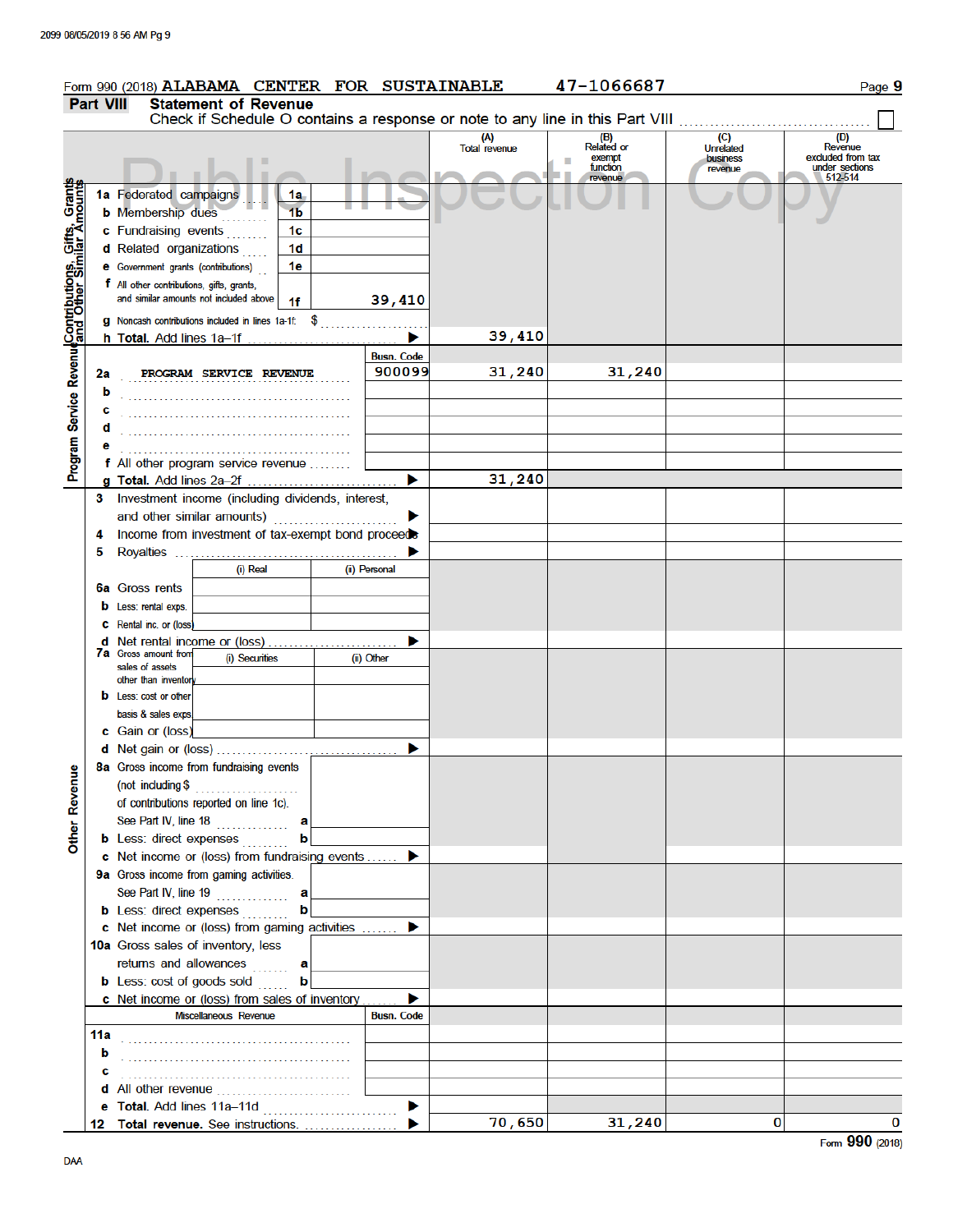### **Part IX Statement of Functional Expenses**

|              | Section 501(c)(3) and 501(c)(4) organizations must complete all columns. All other organizations must complete column (A).                                                                                                                                 |                       |                        |                                           |                                |  |  |  |  |  |  |  |
|--------------|------------------------------------------------------------------------------------------------------------------------------------------------------------------------------------------------------------------------------------------------------------|-----------------------|------------------------|-------------------------------------------|--------------------------------|--|--|--|--|--|--|--|
|              | Check if Schedule O contains a response or note to any line in this Part IX                                                                                                                                                                                |                       |                        |                                           |                                |  |  |  |  |  |  |  |
|              | Do not include amounts reported on lines 6b,<br>7b, 8b, 9b, and 10b of Part VIII.                                                                                                                                                                          | (A)<br>Total expenses | (B)<br>Program service | (C)<br>Management and<br>general expenses | (D)<br>Fundraising<br>expenses |  |  |  |  |  |  |  |
| 1            | Grants and other assistance to domestic organizations                                                                                                                                                                                                      |                       | expenses               |                                           |                                |  |  |  |  |  |  |  |
|              | and domestic governments. See Part IV, line 21                                                                                                                                                                                                             |                       |                        |                                           |                                |  |  |  |  |  |  |  |
| $\mathbf{2}$ | Grants and other assistance to domestic                                                                                                                                                                                                                    |                       |                        |                                           |                                |  |  |  |  |  |  |  |
|              | individuals. See Part IV, line 22                                                                                                                                                                                                                          |                       |                        |                                           |                                |  |  |  |  |  |  |  |
| 3            | Grants and other assistance to foreign<br>organizations, foreign governments, and foreign                                                                                                                                                                  |                       |                        |                                           |                                |  |  |  |  |  |  |  |
|              | individuals. See Part IV, lines 15 and 16                                                                                                                                                                                                                  |                       |                        |                                           |                                |  |  |  |  |  |  |  |
| 4            | Benefits paid to or for members                                                                                                                                                                                                                            |                       |                        |                                           |                                |  |  |  |  |  |  |  |
| 5            | Compensation of current officers, directors,                                                                                                                                                                                                               |                       |                        |                                           |                                |  |  |  |  |  |  |  |
|              | trustees, and key employees                                                                                                                                                                                                                                |                       |                        |                                           |                                |  |  |  |  |  |  |  |
| 6            | Compensation not included above, to disqualified                                                                                                                                                                                                           |                       |                        |                                           |                                |  |  |  |  |  |  |  |
|              | persons (as defined under section 4958(f)(1)) and                                                                                                                                                                                                          |                       |                        |                                           |                                |  |  |  |  |  |  |  |
|              | persons described in section 4958(c)(3)(B)                                                                                                                                                                                                                 |                       |                        |                                           |                                |  |  |  |  |  |  |  |
| 7            | Other salaries and wages<br>an an India an Aonaichte an Aonaichte an Aonaichte an Aonaichte an Aonaichte an Aonaichte an Aonaichte an Aonaichte an Aonaichte an Aonaichte an Aonaichte an Aonaichte an Aonaichte an Aonaichte an Aonaichte an Aonaichte an | 4,615                 | 4,615                  |                                           |                                |  |  |  |  |  |  |  |
| 8            | Pension plan accruals and contributions (include                                                                                                                                                                                                           |                       |                        |                                           |                                |  |  |  |  |  |  |  |
|              | section 401(k) and 403(b) employer contributions)                                                                                                                                                                                                          |                       |                        |                                           |                                |  |  |  |  |  |  |  |
| 9            | Other employee benefits                                                                                                                                                                                                                                    |                       |                        |                                           |                                |  |  |  |  |  |  |  |
| 10           | Payroll taxes                                                                                                                                                                                                                                              | 353                   |                        | 353                                       |                                |  |  |  |  |  |  |  |
| 11           | Fees for services (non-employees):                                                                                                                                                                                                                         |                       |                        |                                           |                                |  |  |  |  |  |  |  |
|              | a Management                                                                                                                                                                                                                                               |                       |                        |                                           |                                |  |  |  |  |  |  |  |
|              |                                                                                                                                                                                                                                                            |                       |                        |                                           |                                |  |  |  |  |  |  |  |
|              |                                                                                                                                                                                                                                                            |                       |                        |                                           |                                |  |  |  |  |  |  |  |
|              |                                                                                                                                                                                                                                                            |                       |                        |                                           |                                |  |  |  |  |  |  |  |
|              | e Professional fundraising services. See Part IV, line 1                                                                                                                                                                                                   |                       |                        |                                           |                                |  |  |  |  |  |  |  |
| Ť.           | Investment management fees                                                                                                                                                                                                                                 |                       |                        |                                           |                                |  |  |  |  |  |  |  |
|              | g Other. (If line 11g amount exceeds 10% of line 25, column                                                                                                                                                                                                |                       |                        |                                           |                                |  |  |  |  |  |  |  |
|              | (A) amount, list line 11g expenses on Schedule O.)                                                                                                                                                                                                         | 2,805                 | 333                    | 2,472                                     |                                |  |  |  |  |  |  |  |
|              | 12 Advertising and promotion                                                                                                                                                                                                                               | 2,024                 | 1,259                  | 765                                       |                                |  |  |  |  |  |  |  |
| 13           | Office expenses                                                                                                                                                                                                                                            | 2,106                 | 935                    | 1,171                                     |                                |  |  |  |  |  |  |  |
| 14           | Information technology                                                                                                                                                                                                                                     |                       |                        |                                           |                                |  |  |  |  |  |  |  |
| 15           |                                                                                                                                                                                                                                                            |                       |                        |                                           |                                |  |  |  |  |  |  |  |
| 16           | Occupancy                                                                                                                                                                                                                                                  |                       |                        |                                           |                                |  |  |  |  |  |  |  |
| 17           |                                                                                                                                                                                                                                                            | 998                   | 998                    |                                           |                                |  |  |  |  |  |  |  |
| 18           | Payments of travel or entertainment expenses                                                                                                                                                                                                               |                       |                        |                                           |                                |  |  |  |  |  |  |  |
|              | for any federal, state, or local public officials                                                                                                                                                                                                          | 5,530                 | 5,530                  |                                           |                                |  |  |  |  |  |  |  |
| 19<br>20     | Conferences, conventions, and meetings                                                                                                                                                                                                                     |                       |                        |                                           |                                |  |  |  |  |  |  |  |
| 21           | $Interest$<br>Payments to affiliates                                                                                                                                                                                                                       |                       |                        |                                           |                                |  |  |  |  |  |  |  |
| 22           | Depreciation, depletion, and amortization                                                                                                                                                                                                                  | 589                   | 589                    |                                           |                                |  |  |  |  |  |  |  |
| 23           |                                                                                                                                                                                                                                                            | 1,309                 |                        | 1,309                                     |                                |  |  |  |  |  |  |  |
| 24           | Other expenses. Itemize expenses not covered                                                                                                                                                                                                               |                       |                        |                                           |                                |  |  |  |  |  |  |  |
|              | above (List miscellaneous expenses in line 24e. If                                                                                                                                                                                                         |                       |                        |                                           |                                |  |  |  |  |  |  |  |
|              | line 24e amount exceeds 10% of line 25, column                                                                                                                                                                                                             |                       |                        |                                           |                                |  |  |  |  |  |  |  |
|              | (A) amount, list line 24e expenses on Schedule O.)                                                                                                                                                                                                         |                       |                        |                                           |                                |  |  |  |  |  |  |  |
| a            | <b>CONTRACTORS</b>                                                                                                                                                                                                                                         | 48,775                | 42,901                 | 5,874                                     |                                |  |  |  |  |  |  |  |
| b            | <b>OTHER</b>                                                                                                                                                                                                                                               | 3,700                 | 3,080                  | 620                                       |                                |  |  |  |  |  |  |  |
| c            | <b>EQUIPMENT</b>                                                                                                                                                                                                                                           | 2,500                 | 2,500                  |                                           |                                |  |  |  |  |  |  |  |
| d            | <b>SOFTWARE</b>                                                                                                                                                                                                                                            | 2,014                 | 596                    | 1,418                                     |                                |  |  |  |  |  |  |  |
| е            |                                                                                                                                                                                                                                                            | 1,153                 | 401                    | 752                                       |                                |  |  |  |  |  |  |  |
| 25           | Total functional expenses. Add lines 1 through 24e.                                                                                                                                                                                                        | 78,471                | 63,737                 | 14,734                                    | 0                              |  |  |  |  |  |  |  |
| 26           | Joint costs. Complete this line only if the<br>organization reported in column (B) joint costs                                                                                                                                                             |                       |                        |                                           |                                |  |  |  |  |  |  |  |
|              | from a combined educational campaign and<br>fundraising solicitation. Check here $\overline{\mathbf{u}}$<br>$\overline{ }$ if                                                                                                                              |                       |                        |                                           |                                |  |  |  |  |  |  |  |
|              | following SOP 98-2 (ASC 958-720)                                                                                                                                                                                                                           |                       |                        |                                           |                                |  |  |  |  |  |  |  |

DAA Form **990** (2018)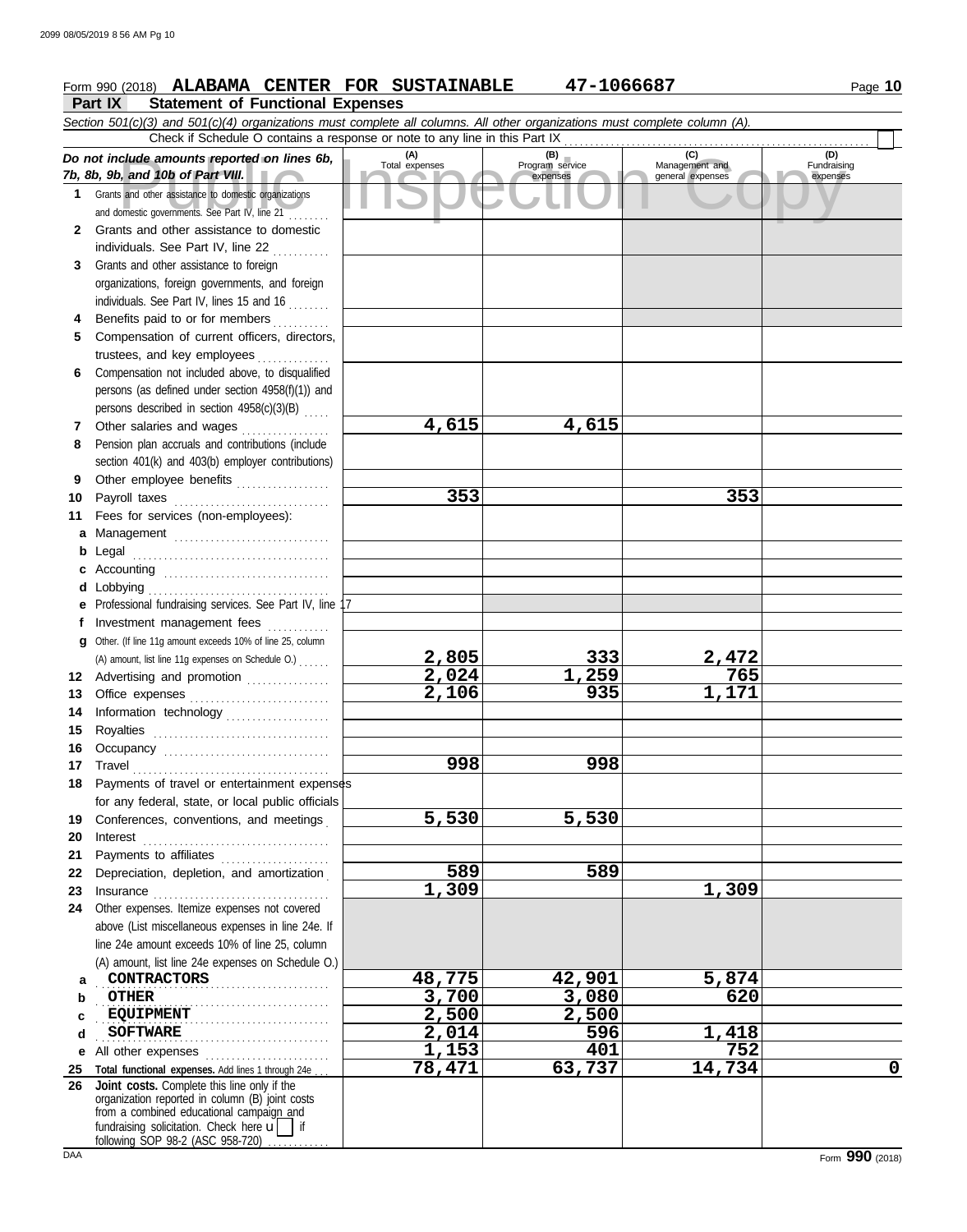|                         | Part X   | <b>Balance Sheet</b>                                                                                                                        |     |                       |                   |                       |                          |
|-------------------------|----------|---------------------------------------------------------------------------------------------------------------------------------------------|-----|-----------------------|-------------------|-----------------------|--------------------------|
|                         |          | Check if Schedule O contains a response or note to any line in this Part X                                                                  |     |                       |                   |                       |                          |
|                         |          |                                                                                                                                             |     |                       | (A)               |                       | (B)                      |
|                         |          |                                                                                                                                             |     |                       | Beginning of year |                       | End of year              |
|                         | 1        | Cash—non-interest bearing                                                                                                                   |     |                       | 14,043            | $\sqrt{1}$            | 16,063<br>$\blacksquare$ |
|                         | 2        |                                                                                                                                             |     |                       |                   | $\overline{2}$        |                          |
|                         | 3        |                                                                                                                                             |     |                       |                   | $\overline{3}$        |                          |
|                         | 4        |                                                                                                                                             |     |                       | 20,345            | $\overline{4}$        | 10,396                   |
|                         | 5        | Loans and other receivables from current and former officers, directors,                                                                    |     |                       |                   |                       |                          |
|                         |          | trustees, key employees, and highest compensated employees.                                                                                 |     |                       |                   |                       |                          |
|                         |          | Complete Part II of Schedule L                                                                                                              |     |                       |                   | 5                     |                          |
|                         | 6        | Loans and other receivables from other disqualified persons (as defined under section                                                       |     |                       |                   |                       |                          |
|                         |          | $4958(f)(1)$ , persons described in section $4958(c)(3)(B)$ , and contributing employers and                                                |     |                       |                   |                       |                          |
|                         |          | sponsoring organizations of section 501(c)(9) voluntary employees' beneficiary                                                              |     |                       |                   |                       |                          |
|                         |          | organizations (see instructions). Complete Part II of Schedule L                                                                            |     |                       |                   | 6                     |                          |
| Assets                  | 7        |                                                                                                                                             |     |                       |                   | $\overline{7}$        |                          |
|                         | 8        | Inventories for sale or use                                                                                                                 |     |                       |                   | 8                     |                          |
|                         | 9        | Prepaid expenses and deferred charges                                                                                                       |     |                       | 4,889             | 9                     | 4,889                    |
|                         |          | 10a Land, buildings, and equipment: cost or                                                                                                 |     |                       |                   |                       |                          |
|                         |          | other basis. Complete Part VI of Schedule D  10a                                                                                            | 10b | <u>3,370</u><br>1,896 | 2,063             |                       | 1,474                    |
|                         |          | <b>b</b> Less: accumulated depreciation<br>.                                                                                                |     |                       |                   | 10 <sub>c</sub><br>11 |                          |
|                         | 11<br>12 |                                                                                                                                             |     |                       | 12                |                       |                          |
|                         | 13       |                                                                                                                                             |     |                       |                   | 13                    |                          |
|                         | 14       | Intangible assets                                                                                                                           |     |                       |                   | 14                    |                          |
|                         | 15       | Other assets. See Part IV, line 11                                                                                                          |     |                       | 394               | 15                    |                          |
|                         | 16       |                                                                                                                                             |     |                       | 41,734            | 16                    | 32,822                   |
|                         | 17       |                                                                                                                                             |     |                       | 301               | 17                    | 639                      |
|                         | 18       |                                                                                                                                             |     | 18                    |                   |                       |                          |
|                         | 19       | Deferred revenue                                                                                                                            |     |                       |                   | 19                    |                          |
|                         | 20       |                                                                                                                                             |     | 20                    |                   |                       |                          |
|                         | 21       | Escrow or custodial account liability. Complete Part IV of Schedule D                                                                       |     |                       |                   | 21                    |                          |
|                         | 22       | Loans and other payables to current and former officers, directors,                                                                         |     |                       |                   |                       |                          |
| Liabilities             |          | trustees, key employees, highest compensated employees, and                                                                                 |     |                       |                   |                       |                          |
|                         |          | disqualified persons. Complete Part II of Schedule L                                                                                        |     | .                     |                   | 22                    |                          |
|                         | 23       | Secured mortgages and notes payable to unrelated third parties                                                                              |     |                       |                   | 23                    |                          |
|                         | 24       | Unsecured notes and loans payable to unrelated third parties                                                                                |     |                       |                   | 24                    |                          |
|                         |          | Other liabilities (including federal income tax, payables to related third                                                                  |     |                       |                   |                       |                          |
|                         |          | parties, and other liabilities not included on lines 17-24). Complete Part X                                                                |     |                       |                   |                       |                          |
|                         |          | of Schedule D                                                                                                                               |     |                       | 1,430             | 25                    | 640                      |
|                         | 26       |                                                                                                                                             |     |                       | 1,731             | 26                    |                          |
|                         |          | Organizations that follow SFAS 117 (ASC 958), check here $\mathbf{u}[\mathbf{X}]$ and<br>complete lines 27 through 29, and lines 33 and 34. |     |                       |                   |                       |                          |
|                         | 27       | Unrestricted net assets                                                                                                                     |     |                       | 40,003            | 27                    | 32,182                   |
|                         | 28       | Temporarily restricted net assets                                                                                                           |     |                       |                   | 28                    |                          |
|                         | 29       | Permanently restricted net assets                                                                                                           |     |                       |                   | 29                    |                          |
|                         |          | Organizations that do not follow SFAS 117 (ASC 958), check here u                                                                           |     | and                   |                   |                       |                          |
|                         |          | complete lines 30 through 34.                                                                                                               |     |                       |                   |                       |                          |
| Assets or Fund Balances | 30       | Capital stock or trust principal, or current funds                                                                                          |     |                       |                   | 30                    |                          |
|                         | 31       |                                                                                                                                             |     |                       |                   | 31                    |                          |
| <b>Net</b>              | 32       | Retained earnings, endowment, accumulated income, or other funds                                                                            |     |                       |                   | 32                    |                          |
|                         | 33       | Total net assets or fund balances                                                                                                           |     |                       | 40,003            | 33                    | 32,182                   |
|                         | 34       |                                                                                                                                             |     |                       | 41,734            | 34                    | 32,822                   |

Form **990** (2018)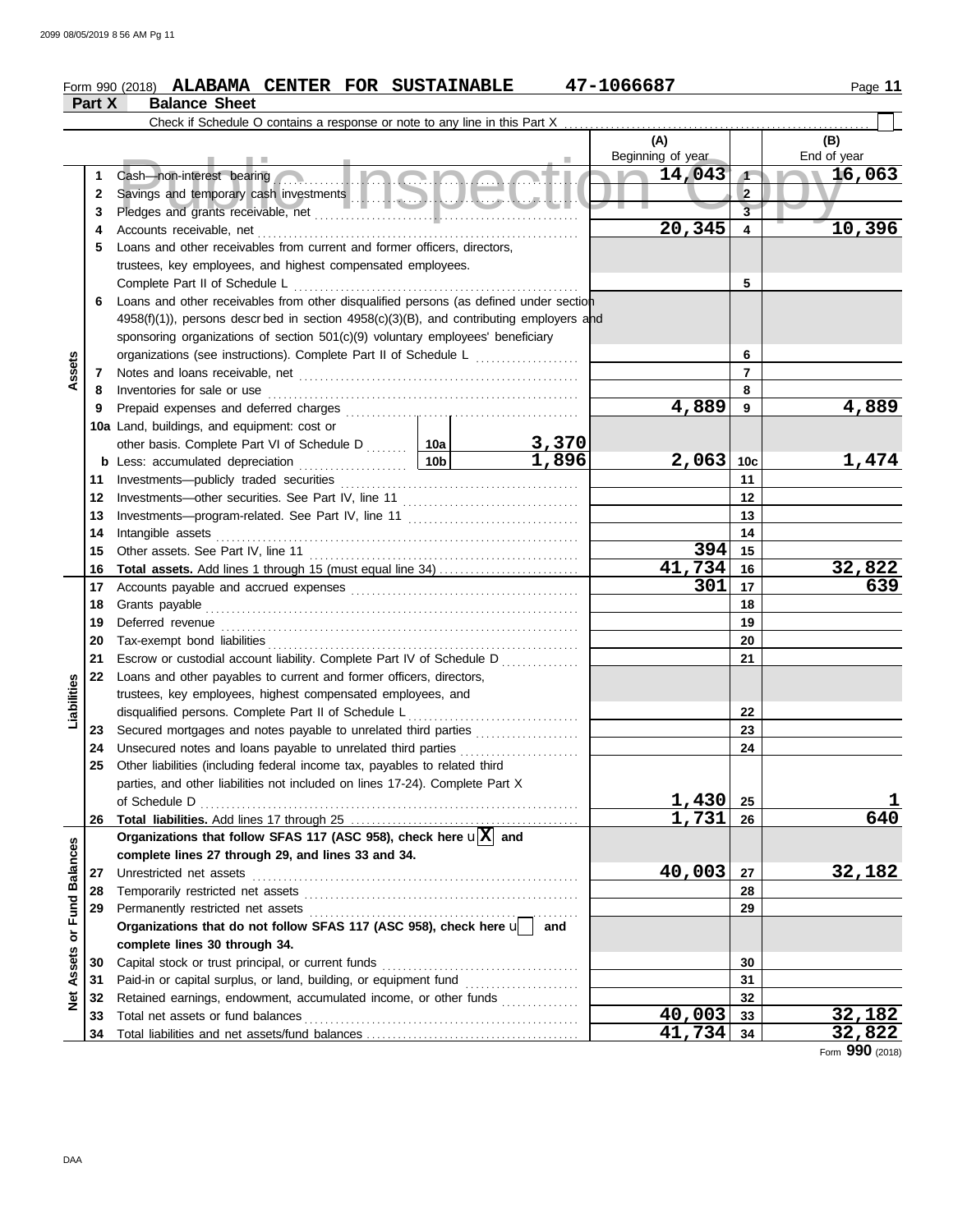|    | 47-1066687<br>Form 990 (2018) <b>ALABAMA CENTER FOR SUSTAINABLE</b>                                                                                                                                                            |                |                |          | Page 12     |
|----|--------------------------------------------------------------------------------------------------------------------------------------------------------------------------------------------------------------------------------|----------------|----------------|----------|-------------|
|    | <b>Reconciliation of Net Assets</b><br>Part XI                                                                                                                                                                                 |                |                |          |             |
|    |                                                                                                                                                                                                                                |                |                |          |             |
| 1  | Total revenue (must equal Part VIII, column (A), line 12)                                                                                                                                                                      | $\mathbf{1}$   |                | 70,650   |             |
| 2  |                                                                                                                                                                                                                                | $\overline{2}$ |                | 78,471   |             |
| 3  | Revenue less expenses. Subtract line 2 from line 1                                                                                                                                                                             | $3-$           |                | $-7,821$ |             |
| 4  | Net assets or fund balances at beginning of year (must equal Part X, line 33, column (A))                                                                                                                                      | $\overline{4}$ |                | 40,003   |             |
| 5  |                                                                                                                                                                                                                                | $\overline{5}$ |                |          |             |
| 6  |                                                                                                                                                                                                                                | $6\phantom{a}$ |                |          |             |
| 7  | Investment expenses                                                                                                                                                                                                            | $\overline{7}$ |                |          |             |
| 8  | Prior period adjustments [11, 12] and the contract of the contract of the contract of the contract of the contract of the contract of the contract of the contract of the contract of the contract of the contract of the cont | 8              |                |          |             |
| 9  |                                                                                                                                                                                                                                | $\overline{9}$ |                |          |             |
| 10 | Net assets or fund balances at end of year. Combine lines 3 through 9 (must equal Part X, line                                                                                                                                 |                |                |          |             |
|    | 33, column (B))                                                                                                                                                                                                                | 10             |                | 32,182   |             |
|    | <b>Financial Statements and Reporting</b><br>Part XII                                                                                                                                                                          |                |                |          |             |
|    |                                                                                                                                                                                                                                |                |                |          |             |
|    |                                                                                                                                                                                                                                |                |                | Yes      | <b>No</b>   |
| 1. | $ X $ Accrual<br>Accounting method used to prepare the Form 990:     Cash<br>Other                                                                                                                                             |                |                |          |             |
|    | If the organization changed its method of accounting from a prior year or checked "Other," explain in                                                                                                                          |                |                |          |             |
|    | Schedule O.                                                                                                                                                                                                                    |                |                |          |             |
|    | 2a Were the organization's financial statements compiled or reviewed by an independent accountant?                                                                                                                             |                | 2a             |          | x           |
|    | If "Yes," check a box below to indicate whether the financial statements for the year were compiled or                                                                                                                         |                |                |          |             |
|    | reviewed on a separate basis, consolidated basis, or both:                                                                                                                                                                     |                |                |          |             |
|    | Separate basis<br>Consolidated basis<br>Both consolidated and separate basis<br>$\blacksquare$                                                                                                                                 |                |                |          |             |
|    | b Were the organization's financial statements audited by an independent accountant?                                                                                                                                           |                | 2 <sub>b</sub> |          | $\mathbf X$ |
|    | If "Yes," check a box below to indicate whether the financial statements for the year were audited on a                                                                                                                        |                |                |          |             |
|    | separate basis, consolidated basis, or both:                                                                                                                                                                                   |                |                |          |             |
|    | Separate basis<br>Consolidated basis<br>  Both consolidated and separate basis                                                                                                                                                 |                |                |          |             |
|    | c If "Yes" to line 2a or 2b, does the organization have a committee that assumes responsibility for oversight                                                                                                                  |                |                |          |             |
|    | of the audit, review, or compilation of its financial statements and selection of an independent accountant?                                                                                                                   |                | 2c             |          |             |
|    | If the organization changed either its oversight process or selection process during the tax year, explain in                                                                                                                  |                |                |          |             |
|    | Schedule O.                                                                                                                                                                                                                    |                |                |          |             |
|    | 3a As a result of a federal award, was the organization required to undergo an audit or audits as set forth in                                                                                                                 |                |                |          |             |
|    | the Single Audit Act and OMB Circular A-133?                                                                                                                                                                                   |                | 3a             |          |             |
|    | b If "Yes," did the organization undergo the required audit or audits? If the organization did not undergo the                                                                                                                 |                |                |          |             |
|    | required audit or audits, explain why in Schedule O and describe any steps taken to undergo such audits.                                                                                                                       |                | 3 <sub>b</sub> |          |             |

Form **990** (2018)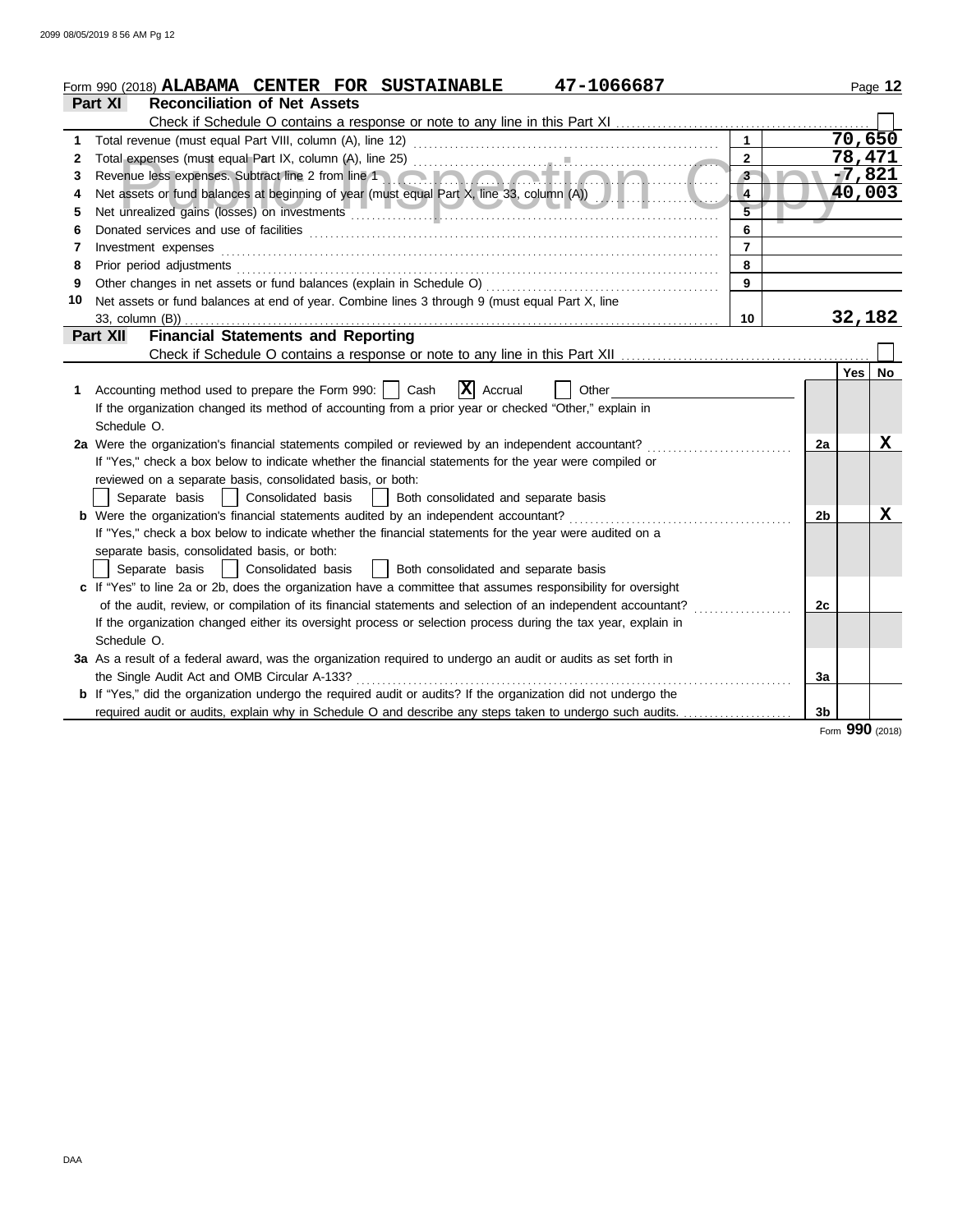|        | <b>SCHEDULE A</b>                                                                                                                                                                                                                                         |                                                            | <b>Public Charity Status and Public Support</b>                                                                                                                                                                                                                 |                                                      |                               | OMB No. 1545-0047                   |  |  |  |  |  |  |  |
|--------|-----------------------------------------------------------------------------------------------------------------------------------------------------------------------------------------------------------------------------------------------------------|------------------------------------------------------------|-----------------------------------------------------------------------------------------------------------------------------------------------------------------------------------------------------------------------------------------------------------------|------------------------------------------------------|-------------------------------|-------------------------------------|--|--|--|--|--|--|--|
|        | (Form 990 or 990-EZ)                                                                                                                                                                                                                                      |                                                            | Complete if the organization is a section 501(c)(3) organization or a section 4947(a)(1) nonexempt charitable trust.                                                                                                                                            |                                                      |                               | 18                                  |  |  |  |  |  |  |  |
|        | Department of the Treasury                                                                                                                                                                                                                                |                                                            | La Attach to Form 990 or Form 990-EZ.                                                                                                                                                                                                                           |                                                      |                               |                                     |  |  |  |  |  |  |  |
|        | Internal Revenue Service                                                                                                                                                                                                                                  |                                                            | u Go to www.irs.gov/Form990 for instructions and the latest information.                                                                                                                                                                                        |                                                      |                               | Open to Public<br><b>Inspection</b> |  |  |  |  |  |  |  |
|        | Name of the organization                                                                                                                                                                                                                                  | <b>ENERGY</b>                                              | ALABAMA CENTER FOR SUSTAINABLE                                                                                                                                                                                                                                  |                                                      | 47-1066687                    | Employer identification number      |  |  |  |  |  |  |  |
|        | Part I                                                                                                                                                                                                                                                    |                                                            | Reason for Public Charity Status (All organizations must complete this part.) See instructions.                                                                                                                                                                 |                                                      |                               |                                     |  |  |  |  |  |  |  |
|        |                                                                                                                                                                                                                                                           |                                                            | The organization is not a private foundation because it is: (For lines 1 through 12, check only one box.)                                                                                                                                                       |                                                      |                               |                                     |  |  |  |  |  |  |  |
| 1      |                                                                                                                                                                                                                                                           |                                                            | A church, convention of churches, or association of churches described in section 170(b)(1)(A)(i).                                                                                                                                                              |                                                      |                               |                                     |  |  |  |  |  |  |  |
| 2      | A school described in section 170(b)(1)(A)(ii). (Attach Schedule E (Form 990 or 990-EZ).)                                                                                                                                                                 |                                                            |                                                                                                                                                                                                                                                                 |                                                      |                               |                                     |  |  |  |  |  |  |  |
|        | 3<br>A hospital or a cooperative hospital service organization described in section 170(b)(1)(A)(iii).<br>A medical research organization operated in conjunction with a hospital described in section 170(b)(1)(A)(iii). Enter the hospital's name,<br>4 |                                                            |                                                                                                                                                                                                                                                                 |                                                      |                               |                                     |  |  |  |  |  |  |  |
|        | city, and state:                                                                                                                                                                                                                                          |                                                            |                                                                                                                                                                                                                                                                 |                                                      |                               |                                     |  |  |  |  |  |  |  |
| 5      | An organization operated for the benefit of a college or university owned or operated by a governmental unit described in                                                                                                                                 |                                                            |                                                                                                                                                                                                                                                                 |                                                      |                               |                                     |  |  |  |  |  |  |  |
|        |                                                                                                                                                                                                                                                           | section 170(b)(1)(A)(iv). (Complete Part II.)              |                                                                                                                                                                                                                                                                 |                                                      |                               |                                     |  |  |  |  |  |  |  |
| 6<br>7 | $ {\bf X} $                                                                                                                                                                                                                                               |                                                            | A federal, state, or local government or governmental unit descrbed in section 170(b)(1)(A)(v).<br>An organization that normally receives a substantial part of its support from a governmental unit or from the general public                                 |                                                      |                               |                                     |  |  |  |  |  |  |  |
|        |                                                                                                                                                                                                                                                           | described in section 170(b)(1)(A)(vi). (Complete Part II.) |                                                                                                                                                                                                                                                                 |                                                      |                               |                                     |  |  |  |  |  |  |  |
| 8      |                                                                                                                                                                                                                                                           |                                                            | A community trust described in section 170(b)(1)(A)(vi). (Complete Part II.)                                                                                                                                                                                    |                                                      |                               |                                     |  |  |  |  |  |  |  |
| 9      | university:                                                                                                                                                                                                                                               |                                                            | An agricultural research organization described in section 170(b)(1)(A)(ix) operated in conjunction with a land-grant college<br>or university or a non-land-grant college of agriculture (see instructions). Enter the name, city, and state of the college or |                                                      |                               |                                     |  |  |  |  |  |  |  |
| 10     |                                                                                                                                                                                                                                                           |                                                            | An organization that normally receives: (1) more than 33 1/3% of its support from contrbutions, membership fees, and gross                                                                                                                                      |                                                      |                               |                                     |  |  |  |  |  |  |  |
|        |                                                                                                                                                                                                                                                           |                                                            | receipts from activities related to its exempt functions—subject to certain exceptions, and (2) no more than 33 1/3% of its<br>support from gross investment income and unrelated business taxable income (less section 511 tax) from businesses                |                                                      |                               |                                     |  |  |  |  |  |  |  |
|        |                                                                                                                                                                                                                                                           |                                                            | acquired by the organization after June 30, 1975. See section 509(a)(2). (Complete Part III.)                                                                                                                                                                   |                                                      |                               |                                     |  |  |  |  |  |  |  |
| 11     |                                                                                                                                                                                                                                                           |                                                            | An organization organized and operated exclusively to test for public safety. See section 509(a)(4).                                                                                                                                                            |                                                      |                               |                                     |  |  |  |  |  |  |  |
| 12     |                                                                                                                                                                                                                                                           |                                                            | An organization organized and operated exclusively for the benefit of, to perform the functions of, or to carry out the purposes<br>of one or more publicly supported organizations described in section 509(a)(1) or section 509(a)(2). See section 509(a)(3). |                                                      |                               |                                     |  |  |  |  |  |  |  |
|        |                                                                                                                                                                                                                                                           |                                                            | Check the box in lines 12a through 12d that describes the type of supporting organization and complete lines 12e, 12f, and 12g.                                                                                                                                 |                                                      |                               |                                     |  |  |  |  |  |  |  |
|        | a                                                                                                                                                                                                                                                         |                                                            | Type I. A supporting organization operated, supervised, or controlled by its supported organization(s), typically by giving                                                                                                                                     |                                                      |                               |                                     |  |  |  |  |  |  |  |
|        |                                                                                                                                                                                                                                                           |                                                            | the supported organization(s) the power to regularly appoint or elect a majority of the directors or trustees of the<br>supporting organization. You must complete Part IV, Sections A and B.                                                                   |                                                      |                               |                                     |  |  |  |  |  |  |  |
|        | b                                                                                                                                                                                                                                                         |                                                            | Type II. A supporting organization supervised or controlled in connection with its supported organization(s), by having                                                                                                                                         |                                                      |                               |                                     |  |  |  |  |  |  |  |
|        |                                                                                                                                                                                                                                                           |                                                            | control or management of the supporting organization vested in the same persons that control or manage the supported                                                                                                                                            |                                                      |                               |                                     |  |  |  |  |  |  |  |
|        | c                                                                                                                                                                                                                                                         |                                                            | organization(s). You must complete Part IV, Sections A and C.<br>Type III functionally integrated. A supporting organization operated in connection with, and functionally integrated with,                                                                     |                                                      |                               |                                     |  |  |  |  |  |  |  |
|        |                                                                                                                                                                                                                                                           |                                                            | its supported organization(s) (see instructions). You must complete Part IV, Sections A, D, and E.                                                                                                                                                              |                                                      |                               |                                     |  |  |  |  |  |  |  |
|        | d                                                                                                                                                                                                                                                         |                                                            | Type III non-functionally integrated. A supporting organization operated in connection with its supported organization(s)<br>that is not functionally integrated. The organization generally must satisfy a distribution requirement and an attentiveness       |                                                      |                               |                                     |  |  |  |  |  |  |  |
|        |                                                                                                                                                                                                                                                           |                                                            | requirement (see instructions). You must complete Part IV, Sections A and D, and Part V.                                                                                                                                                                        |                                                      |                               |                                     |  |  |  |  |  |  |  |
|        | e                                                                                                                                                                                                                                                         |                                                            | Check this box if the organization received a written determination from the IRS that it is a Type I, Type II, Type III<br>functionally integrated, or Type III non-functionally integrated supporting organization.                                            |                                                      |                               |                                     |  |  |  |  |  |  |  |
|        | f                                                                                                                                                                                                                                                         | Enter the number of supported organizations                |                                                                                                                                                                                                                                                                 |                                                      |                               |                                     |  |  |  |  |  |  |  |
|        | g                                                                                                                                                                                                                                                         |                                                            | Provide the following information about the supported organization(s).                                                                                                                                                                                          |                                                      |                               |                                     |  |  |  |  |  |  |  |
|        | (i) Name of supported                                                                                                                                                                                                                                     | (ii) EIN                                                   | (iii) Type of organization<br>(described on lines 1-10                                                                                                                                                                                                          | (iv) Is the organization<br>listed in your governing | (v) Amount of monetary        | (vi) Amount of                      |  |  |  |  |  |  |  |
|        | organization                                                                                                                                                                                                                                              |                                                            | above (see instructions))                                                                                                                                                                                                                                       | document?                                            | support (see<br>instructions) | other support (see<br>instructions) |  |  |  |  |  |  |  |
|        |                                                                                                                                                                                                                                                           |                                                            |                                                                                                                                                                                                                                                                 | Yes<br>No                                            |                               |                                     |  |  |  |  |  |  |  |
| (A)    |                                                                                                                                                                                                                                                           |                                                            |                                                                                                                                                                                                                                                                 |                                                      |                               |                                     |  |  |  |  |  |  |  |
| (B)    |                                                                                                                                                                                                                                                           |                                                            |                                                                                                                                                                                                                                                                 |                                                      |                               |                                     |  |  |  |  |  |  |  |
|        |                                                                                                                                                                                                                                                           |                                                            |                                                                                                                                                                                                                                                                 |                                                      |                               |                                     |  |  |  |  |  |  |  |
| (C)    |                                                                                                                                                                                                                                                           |                                                            |                                                                                                                                                                                                                                                                 |                                                      |                               |                                     |  |  |  |  |  |  |  |
| (D)    |                                                                                                                                                                                                                                                           |                                                            |                                                                                                                                                                                                                                                                 |                                                      |                               |                                     |  |  |  |  |  |  |  |
| (E)    |                                                                                                                                                                                                                                                           |                                                            |                                                                                                                                                                                                                                                                 |                                                      |                               |                                     |  |  |  |  |  |  |  |
|        |                                                                                                                                                                                                                                                           |                                                            |                                                                                                                                                                                                                                                                 |                                                      |                               |                                     |  |  |  |  |  |  |  |
| Total  |                                                                                                                                                                                                                                                           |                                                            |                                                                                                                                                                                                                                                                 |                                                      |                               |                                     |  |  |  |  |  |  |  |

**For Paperwork Reduction Act Notice, see the Instructions for Form 990 or 990-EZ.**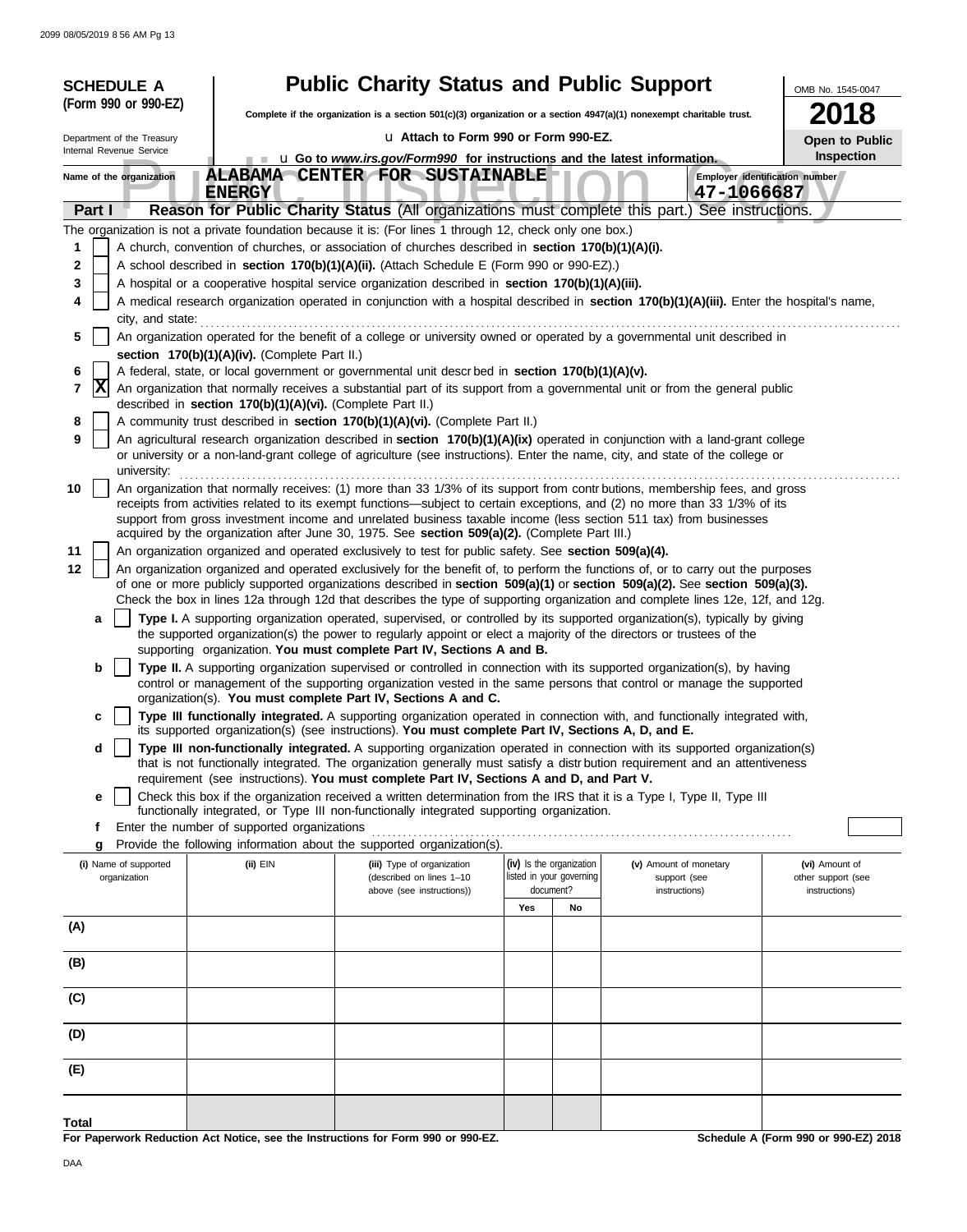**A. Public Support**<br>
year (or fiscal year beginning in) **u** (a) 2014<br> **(b)** 2015<br> **(c)** 2016<br>
(c) 2016<br>
(d) 2017<br>
(e) 2018<br>
(e) 2018<br>
(c) 2016 (Explain in Part VI.) . . . . . . . . . . . . . . . . . . . governmental unit or publicly **Section A. Public Support Total support.** Add lines 7 through 10 loss from the sale of capital assets Other income. Do not include gain or is regularly carried on ................. activities, whether or not the business Net income from unrelated business rents, royalties, and income from payments received on securities loans, Gross income from interest, dividends, line 1 that exceeds 2% of the amount supported organization) included on each person (other than a The portion of total contributions by **Total.** Add lines 1 through 3 .......... The value of services or facilities to or expended on its behalf ......... organization's benefit and either paid Tax revenues levied for the First five years. If the Form 990 is for the organization's first, second, third, fourth, or fifth tax year as a section 501(c)(3) Gross receipts from related activities, etc. (see instructions) . . . . . . . . . . . . . . . . . . . . . . . . . . . . . . . . . . . . . . . . . . . . . . . . . . . . . . . . . . . . . . . Amounts from line 4 Public support. Subtract line 5 from line 4 include any "unusual grants.") . . . . . . . . membership fees received. (Do not Gifts, grants, contributions, and Schedule A (Form 990 or 990-EZ) 2018 **ALABAMA CENTER FOR SUSTAINABLE** 47-1066687 Page 2 **13 12 11 9 8 6 4 3 2 1 (a)** 2014 **(b)** 2015 **(c)** 2016 **(d)** 2017 **(e)** 2018 (Complete only if you checked the box on line 5, 7, or 8 of Part I or if the organization failed to qualify under **Part II Support Schedule for Organizations Described in Sections 170(b)(1)(A)(iv) and 170(b)(1)(A)(vi)** Calendar year (or fiscal year beginning in)  $\cdot$  **(a)** 2014 (b) 2015 (c) 2016 (d) 2017 (d) 2017 (e) 2018 (f) Total furnished by a governmental unit to the organization without charge **5 Section B. Total Support 7** similar sources **10** organization, check this box and stop here **Section C. Computation of Public Support Percentage 12 14** Public support percentage for 2018 (line 6, column (f) divided by line 11, column (f)) . . . . . . . . . . . . . . . . . . . . . . . . . . . . . . . . . . . . . . Public support percentage from 2017 Schedule A, Part II, line 14 . . . . . . . . . . . . . . . . . . . . . . . . . . . . . . . . . . . . . . . . . . . . . . . . . . . . . . . . . . **15 16a 33 1/3% support test—2018.** If the organization did not check the box on line 13, and line 14 is 33 1/3% or more, check this box and stop here. The organization qualifies as a publicly supported organization .............. **b 33 1/3% support test—2017.** If the organization did not check a box on line 13 or 16a, and line 15 is 33 1/3% or more, check this box and **stop here.** The organization qualifies as a publicly supported organization . . . . . . . . . . . . . . . . . . . . . . . . . . . . . . . . . . . . . . . . . . . . . . . . . . . . . . **17a 10%-facts-and-circumstances test—2018.** If the organization did not check a box on line 13, 16a, or 16b, and line 14 is 10% or more, and if the organization meets the "facts-and-circumstances" test, check this box and **stop here.** Explain in Part VI how the organization meets the "facts-and-circumstances" test. The organization qualifies as a publicly supported **b 10%-facts-and-circumstances test—2017.** If the organization did not check a box on line 13, 16a, 16b, or 17a, and line Explain in Part VI how the organization meets the "facts-and-circumstances" test. The organization qualifies as a publicly 15 is 10% or more, and if the organization meets the "facts-and-circumstances" test, check this box and **stop here. 18 Private foundation.** If the organization did not check a box on line 13, 16a, 16b, 17a, or 17b, check this box and see **14 15 % %** Calendar year (or fiscal year beginning in)  $\bf{u}$  (a) 2014 (b) 2015 (c) 2016 (d) 2017 (e) 2018 (f) Total Part III. If the organization fails to qualify under the tests listed below, please complete Part III.) **(a)** 2014 shown on line 11, column (f)  $\ldots$ organization . . . . . . . . . . . . . . . . . . . . . . . . . . . . . . . . . . . . . . . . . . . . . . . . . . . . . . . . . . . . . . . . . . . . . . . . . . . . . . . . . . . . . . . . . . . . . . . . . . . . . . . . . . . . . . . . . . . . . . . . . . . . . . . . . . . . . . supported organization . . . . . . . . . . . . . . . . . . . . . . . . . . . . . . . . . . . . . . . . . . . . . . . . . . . . . . . . . . . . . . . . . . . . . . . . . . . . . . . . . . . . . . . . . . . . . . . . . . . . . . . . . . . . . . . . . . . . . . . . . . instructions . . . . . . . . . . . . . . . . . . . . . . . . . . . . . . . . . . . . . . . . . . . . . . . . . . . . . . . . . . . . . . . . . . . . . . . . . . . . . . . . . . . . . . . . . . . . . . . . . . . . . . . . . . . . . . . . . . . . . . . . . . . . . . . . . . . . . . . u **(b)** 2015 **(c)** 2016 **(d)** 2017 **(e)** 2018 **4,258 130,035 46,255 112,848 38,081 331,477 4,258 130,035 46,255 112,848 38,081 331,477 331,477 4,258 130,035 46,255 112,848 38,081 331,477 1 1 331,478 78,863 X**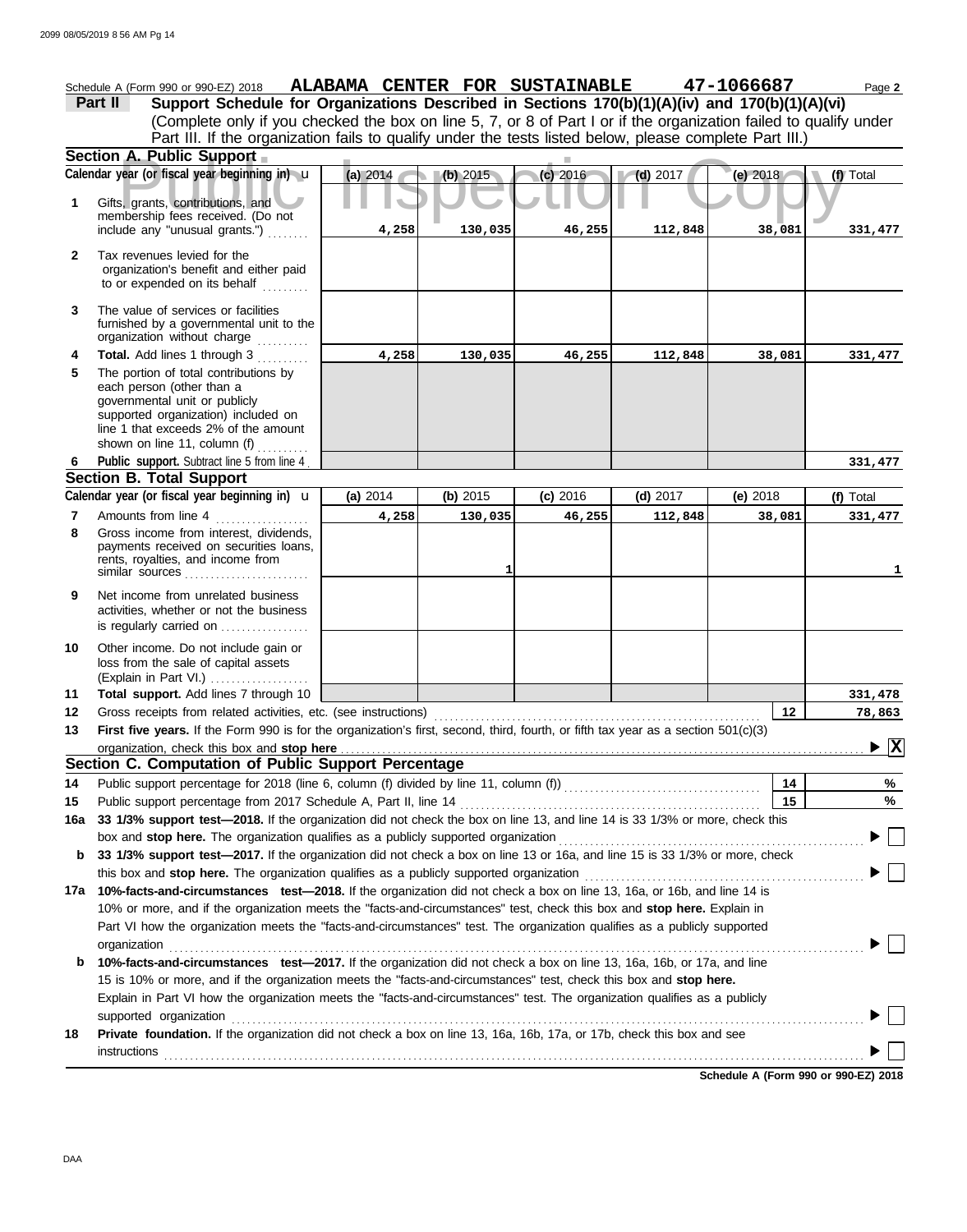|              | Schedule A (Form 990 or 990-EZ) 2018                                                                                                                                              |          |          | ALABAMA CENTER FOR SUSTAINABLE |                         | 47-1066687 | Page 3    |
|--------------|-----------------------------------------------------------------------------------------------------------------------------------------------------------------------------------|----------|----------|--------------------------------|-------------------------|------------|-----------|
|              | Support Schedule for Organizations Described in Section 509(a)(2)<br><b>Part III</b>                                                                                              |          |          |                                |                         |            |           |
|              | (Complete only if you checked the box on line 10 of Part I or if the organization failed to qualify under Part II.                                                                |          |          |                                |                         |            |           |
|              | If the organization fails to qualify under the tests listed below, please complete Part II.)                                                                                      |          |          |                                |                         |            |           |
|              | Section A. Public Support                                                                                                                                                         |          |          |                                |                         |            |           |
|              | Calendar year (or fiscal year beginning in) u                                                                                                                                     | (a) 2014 | (b) 2015 | $(c)$ 2016                     | $\blacksquare$ (d) 2017 | (e) 2018   | (f) Total |
| 1            | Gifts, grants, contributions, and membership<br>fees received. (Do not include any "unusual grants.")                                                                             |          |          |                                |                         |            |           |
| $\mathbf{2}$ | Gross receipts from admissions, merchandise<br>sold or services performed, or facilities<br>furnished in any activity that is related to the<br>organization's tax-exempt purpose |          |          |                                |                         |            |           |
| 3            | Gross receipts from activities that are not an<br>unrelated trade or business under section 513                                                                                   |          |          |                                |                         |            |           |
| 4            | Tax revenues levied for the<br>organization's benefit and either paid<br>to or expended on its behalf                                                                             |          |          |                                |                         |            |           |
| 5            | The value of services or facilities<br>furnished by a governmental unit to the<br>organization without charge                                                                     |          |          |                                |                         |            |           |
| 6            | Total. Add lines 1 through 5                                                                                                                                                      |          |          |                                |                         |            |           |
|              | <b>7a</b> Amounts included on lines 1, 2, and 3<br>received from disqualified persons                                                                                             |          |          |                                |                         |            |           |
| b            | Amounts included on lines 2 and 3<br>received from other than disqualified<br>persons that exceed the greater of \$5,000<br>or 1% of the amount on line 13 for the year           |          |          |                                |                         |            |           |
| c            | Add lines 7a and 7b                                                                                                                                                               |          |          |                                |                         |            |           |
| 8            | Public support. (Subtract line 7c from<br>line $6.$ )                                                                                                                             |          |          |                                |                         |            |           |
|              | <b>Section B. Total Support</b>                                                                                                                                                   |          |          |                                |                         |            |           |
|              | Calendar year (or fiscal year beginning in) <b>u</b>                                                                                                                              | (a) 2014 | (b) 2015 | $(c)$ 2016                     | $(d)$ 2017              | (e) $2018$ | (f) Total |
| 9            | Amounts from line 6                                                                                                                                                               |          |          |                                |                         |            |           |
|              | <b>10a</b> Gross income from interest, dividends,<br>payments received on securities loans, rents,<br>royalties, and income from similar sources                                  |          |          |                                |                         |            |           |
| b            | Unrelated business taxable income (less<br>section 511 taxes) from businesses<br>acquired after June 30, 1975                                                                     |          |          |                                |                         |            |           |
| c            | Add lines 10a and 10b                                                                                                                                                             |          |          |                                |                         |            |           |
| 11           | Net income from unrelated business<br>activities not included in line 10b, whether<br>or not the business is regularly carried on                                                 |          |          |                                |                         |            |           |
| 12           | Other income. Do not include gain or<br>loss from the sale of capital assets<br>(Explain in Part VI.)                                                                             |          |          |                                |                         |            |           |
| 13           | Total support. (Add lines 9, 10c, 11,<br>and 12.) $\ldots$                                                                                                                        |          |          |                                |                         |            |           |
| 14           | First five years. If the Form 990 is for the organization's first, second, third, fourth, or fifth tax year as a section 501(c)(3)<br>organization, check this box and stop here  |          |          |                                |                         |            |           |
|              | Section C. Computation of Public Support Percentage                                                                                                                               |          |          |                                |                         |            |           |
| 15           |                                                                                                                                                                                   |          |          |                                |                         | 15         | %         |
| 16           |                                                                                                                                                                                   |          |          |                                |                         | 16         | $\%$      |
|              | Section D. Computation of Investment Income Percentage                                                                                                                            |          |          |                                |                         |            |           |
| 17           |                                                                                                                                                                                   |          |          |                                |                         | 17         | %         |
| 18           |                                                                                                                                                                                   |          |          |                                |                         | 18         | %         |
| 19a          | 33 1/3% support tests-2018. If the organization did not check the box on line 14, and line 15 is more than 33 1/3%, and line                                                      |          |          |                                |                         |            |           |
|              | 17 is not more than 33 1/3%, check this box and stop here. The organization qualifies as a publicly supported organization                                                        |          |          |                                |                         |            |           |
| b            | 33 1/3% support tests-2017. If the organization did not check a box on line 14 or line 19a, and line 16 is more than 33 1/3%, and                                                 |          |          |                                |                         |            |           |
|              | line 18 is not more than 33 1/3%, check this box and stop here. The organization qualifies as a publicly supported organization                                                   |          |          |                                |                         |            |           |
| 20           | Private foundation. If the organization did not check a box on line 14, 19a, or 19b, check this box and see instructions <i>manument</i>                                          |          |          |                                |                         |            |           |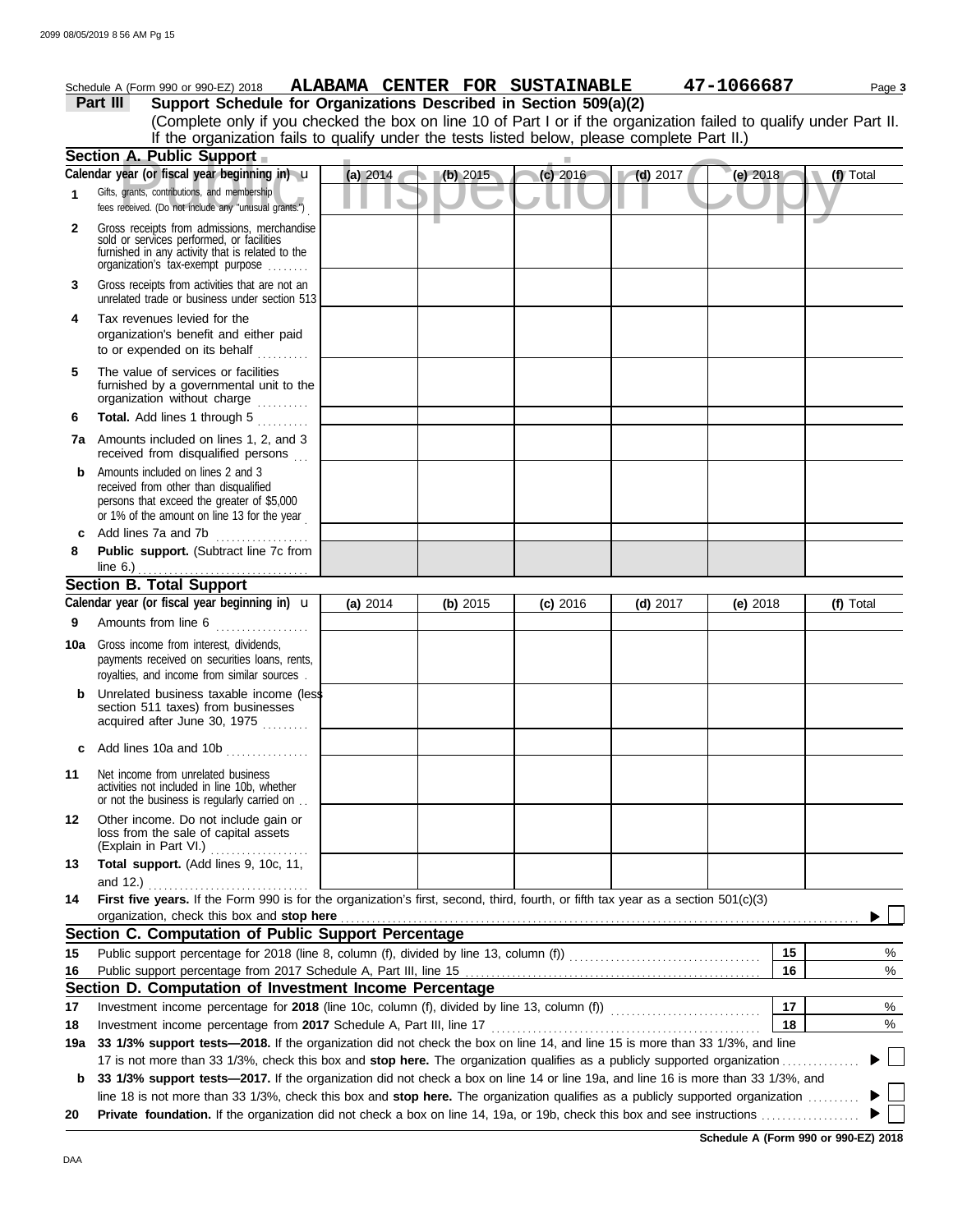|         | 47-1066687<br>ALABAMA CENTER FOR SUSTAINABLE<br>Schedule A (Form 990 or 990-EZ) 2018                                                                                                                               |                 |     | Page 4 |
|---------|--------------------------------------------------------------------------------------------------------------------------------------------------------------------------------------------------------------------|-----------------|-----|--------|
| Part IV | <b>Supporting Organizations</b>                                                                                                                                                                                    |                 |     |        |
|         | (Complete only if you checked a box in line 12 on Part I. If you checked 12a of Part I, complete Sections A                                                                                                        |                 |     |        |
|         | and B. If you checked 12b of Part I, complete Sections A and C. If you checked 12c of Part I, complete                                                                                                             |                 |     |        |
|         | Sections A, D, and E. If you checked 12d of Part I, complete Sections A and D, and complete Part V.)                                                                                                               |                 |     |        |
|         | Section A. All Supporting Organizations                                                                                                                                                                            |                 |     |        |
|         |                                                                                                                                                                                                                    |                 | Yes | No     |
| 1       | Are all of the organization's supported organizations listed by name in the organization's governing                                                                                                               |                 |     |        |
|         | documents? If "No," describe in Part VI how the supported organizations are designated. If designated by                                                                                                           |                 |     |        |
|         | class or purpose, describe the designation. If historic and continuing relationship, explain.                                                                                                                      | 1               |     |        |
| 2       | Did the organization have any supported organization that does not have an IRS determination of status                                                                                                             |                 |     |        |
|         | under section 509(a)(1) or (2)? If "Yes," explain in Part VI how the organization determined that the supported                                                                                                    |                 |     |        |
|         | organization was described in section 509(a)(1) or (2).                                                                                                                                                            | $\mathbf{2}$    |     |        |
| За      | Did the organization have a supported organization described in section 501(c)(4), (5), or (6)? If "Yes," answer                                                                                                   |                 |     |        |
|         | $(b)$ and $(c)$ below.                                                                                                                                                                                             | 3a              |     |        |
| b       | Did the organization confirm that each supported organization qualified under section 501(c)(4), (5), or (6) and                                                                                                   |                 |     |        |
|         | satisfied the public support tests under section 509(a)(2)? If "Yes," describe in Part VI when and how the                                                                                                         |                 |     |        |
|         | organization made the determination.                                                                                                                                                                               | 3b              |     |        |
| c       | Did the organization ensure that all support to such organizations was used exclusively for section $170(c)(2)(B)$                                                                                                 |                 |     |        |
|         | purposes? If "Yes," explain in Part VI what controls the organization put in place to ensure such use.<br>Was any supported organization not organized in the United States ("foreign supported organization")? If | 3c              |     |        |
| 4a      | "Yes," and if you checked 12a or 12b in Part I, answer (b) and (c) below.                                                                                                                                          |                 |     |        |
| b       | Did the organization have ultimate control and discretion in deciding whether to make grants to the foreign                                                                                                        | 4a              |     |        |
|         | supported organization? If "Yes," describe in Part VI how the organization had such control and discretion                                                                                                         |                 |     |        |
|         | despite being controlled or supervised by or in connection with its supported organizations.                                                                                                                       | 4b              |     |        |
| c       | Did the organization support any foreign supported organization that does not have an IRS determination                                                                                                            |                 |     |        |
|         | under sections $501(c)(3)$ and $509(a)(1)$ or (2)? If "Yes," explain in Part VI what controls the organization used                                                                                                |                 |     |        |
|         | to ensure that all support to the foreign supported organization was used exclusively for section $170(c)(2)(B)$                                                                                                   |                 |     |        |
|         | purposes.                                                                                                                                                                                                          | 4c              |     |        |
| 5a      | Did the organization add, substitute, or remove any supported organizations during the tax year? If "Yes,"                                                                                                         |                 |     |        |
|         | answer (b) and (c) below (if applicable). Also, provide detail in Part VI, including (i) the names and EIN                                                                                                         |                 |     |        |
|         | numbers of the supported organizations added, substituted, or removed; (ii) the reasons for each such action;                                                                                                      |                 |     |        |
|         | (iii) the authority under the organization's organizing document authorizing such action; and (iv) how the action                                                                                                  |                 |     |        |
|         | was accomplished (such as by amendment to the organizing document).                                                                                                                                                | 5a              |     |        |
| b       | Type I or Type II only. Was any added or substituted supported organization part of a class already                                                                                                                |                 |     |        |
|         | designated in the organization's organizing document?                                                                                                                                                              | 5b              |     |        |
| с       | Substitutions only. Was the substitution the result of an event beyond the organization's control?                                                                                                                 | 5c              |     |        |
| 6       | Did the organization provide support (whether in the form of grants or the provision of services or facilities) to                                                                                                 |                 |     |        |
|         | anyone other than (i) its supported organizations, (ii) individuals that are part of the charitable class benefited                                                                                                |                 |     |        |
|         | by one or more of its supported organizations, or (iii) other supporting organizations that also support or                                                                                                        |                 |     |        |
|         | benefit one or more of the filing organization's supported organizations? If "Yes," provide detail in Part VI.                                                                                                     | 6               |     |        |
| 7       | Did the organization provide a grant, loan, compensation, or other similar payment to a substantial contributor                                                                                                    |                 |     |        |
|         | (as defined in section $4958(c)(3)(C)$ ), a family member of a substantial contributor, or a 35% controlled entity                                                                                                 |                 |     |        |
|         | with regard to a substantial contr butor? If "Yes," complete Part I of Schedule L (Form 990 or 990-EZ).                                                                                                            | 7               |     |        |
| 8       | Did the organization make a loan to a disqualified person (as defined in section 4958) not described in line 7?                                                                                                    |                 |     |        |
|         | If "Yes," complete Part I of Schedule L (Form 990 or 990-EZ).<br>Was the organization controlled directly or indirectly at any time during the tax year by one or more                                             | 8               |     |        |
| 9a      |                                                                                                                                                                                                                    |                 |     |        |
|         | disqualified persons as defined in section 4946 (other than foundation managers and organizations descr bed<br>in section 509(a)(1) or (2))? If "Yes," provide detail in Part VI.                                  |                 |     |        |
| b       | Did one or more disqualified persons (as defined in line 9a) hold a controlling interest in any entity in which                                                                                                    | 9а              |     |        |
|         | the supporting organization had an interest? If "Yes," provide detail in Part VI.                                                                                                                                  | 9b              |     |        |
| c       | Did a disqualified person (as defined in line 9a) have an ownership interest in, or derive any personal benefit                                                                                                    |                 |     |        |
|         | from, assets in which the supporting organization also had an interest? If "Yes," provide detail in Part VI.                                                                                                       | 9с              |     |        |
| 10a     | Was the organization subject to the excess business holdings rules of section 4943 because of section                                                                                                              |                 |     |        |
|         | 4943(f) (regarding certain Type II supporting organizations, and all Type III non-functionally integrated                                                                                                          |                 |     |        |
|         | supporting organizations)? If "Yes," answer 10b below.                                                                                                                                                             | 10a             |     |        |
| b       | Did the organization have any excess business holdings in the tax year? (Use Schedule C, Form 4720, to                                                                                                             |                 |     |        |
|         | determine whether the organization had excess business holdings.)                                                                                                                                                  | 10 <sub>b</sub> |     |        |
|         | Schedule A (Form 990 or 990-EZ) 2018                                                                                                                                                                               |                 |     |        |
|         |                                                                                                                                                                                                                    |                 |     |        |

DAA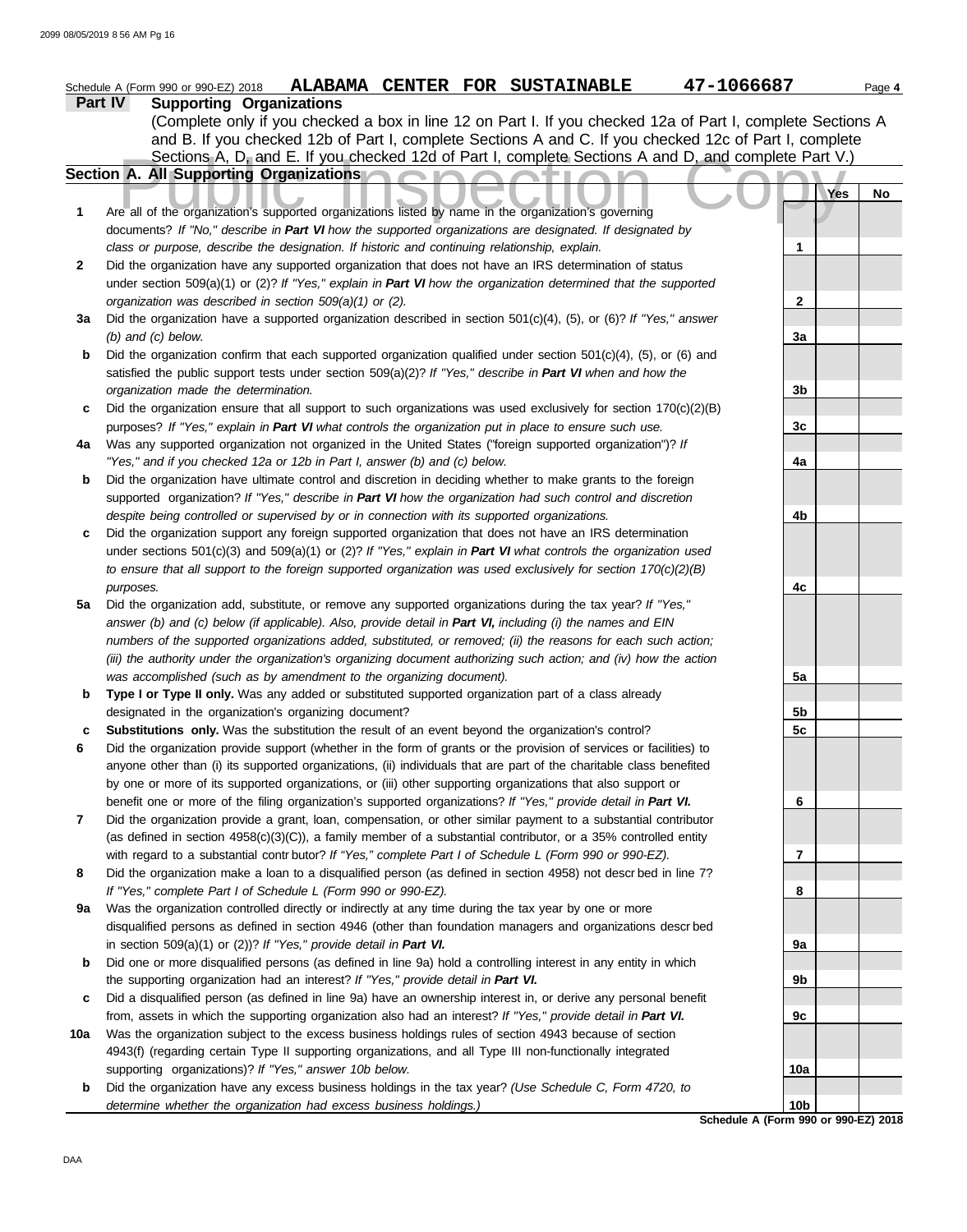|              | ALABAMA CENTER FOR SUSTAINABLE<br>47-1066687<br>Schedule A (Form 990 or 990-EZ) 2018                                              |                        |     | Page 5    |
|--------------|-----------------------------------------------------------------------------------------------------------------------------------|------------------------|-----|-----------|
|              | Part IV<br><b>Supporting Organizations (continued)</b>                                                                            |                        |     |           |
|              |                                                                                                                                   |                        | Yes | No.       |
| 11           | Has the organization accepted a gift or contribution from any of the following persons?                                           |                        |     |           |
| a            | A person who directly or indirectly controls, either alone or together with persons descr bed in (b) and (c)                      |                        |     |           |
|              | below, the governing body of a supported organization?<br><b>b</b> A family member of a person described in (a) above?            | 11a<br>11 <sub>b</sub> |     |           |
|              | c A 35% controlled entity of a person described in (a) or (b) above? If "Yes" to a, b, or c, provide detail in Part VI.           | 11c                    |     |           |
|              | Section B. Type I Supporting Organizations                                                                                        |                        |     |           |
|              |                                                                                                                                   |                        | Yes | <b>No</b> |
| 1            | Did the directors, trustees, or membership of one or more supported organizations have the power to                               |                        |     |           |
|              | regularly appoint or elect at least a majority of the organization's directors or trustees at all times during the                |                        |     |           |
|              | tax year? If "No," describe in Part VI how the supported organization(s) effectively operated, supervised, or                     |                        |     |           |
|              | controlled the organization's activities. If the organization had more than one supported organization,                           |                        |     |           |
|              | describe how the powers to appoint and/or remove directors or trustees were allocated among the supported                         |                        |     |           |
|              | organizations and what conditions or restrictions, if any, applied to such powers during the tax year.                            | 1                      |     |           |
| $\mathbf{2}$ | Did the organization operate for the benefit of any supported organization other than the supported                               |                        |     |           |
|              | organization(s) that operated, supervised, or controlled the supporting organization? If "Yes," explain in Part                   |                        |     |           |
|              | VI how providing such benefit carried out the purposes of the supported organization(s) that operated,                            |                        |     |           |
|              | supervised, or controlled the supporting organization.                                                                            | $\mathbf{2}$           |     |           |
|              | Section C. Type II Supporting Organizations                                                                                       |                        |     |           |
|              |                                                                                                                                   |                        | Yes | <b>No</b> |
| 1            | Were a majority of the organization's directors or trustees during the tax year also a majority of the directors                  |                        |     |           |
|              | or trustees of each of the organization's supported organization(s)? If "No," describe in Part VI how control                     |                        |     |           |
|              | or management of the supporting organization was vested in the same persons that controlled or managed                            |                        |     |           |
|              | the supported organization(s).                                                                                                    | 1                      |     |           |
|              | Section D. All Type III Supporting Organizations                                                                                  |                        |     |           |
|              |                                                                                                                                   |                        | Yes | <b>No</b> |
| 1            | Did the organization provide to each of its supported organizations, by the last day of the fifth month of the                    |                        |     |           |
|              | organization's tax year, (i) a written notice describing the type and amount of support provided during the prior tax             |                        |     |           |
|              | year, (ii) a copy of the Form 990 that was most recently filed as of the date of notification, and (iii) copies of the            |                        |     |           |
|              | organization's governing documents in effect on the date of notification, to the extent not previously provided?                  | 1                      |     |           |
| $\mathbf{2}$ | Were any of the organization's officers, directors, or trustees either (i) appointed or elected by the supported                  |                        |     |           |
|              | organization(s) or (ii) serving on the governing body of a supported organization? If "No," explain in Part VI how                |                        |     |           |
|              | the organization maintained a close and continuous working relationship with the supported organization(s).                       | $\mathbf{2}$           |     |           |
| 3            | By reason of the relationship described in (2), did the organization's supported organizations have a                             |                        |     |           |
|              | significant voice in the organization's investment policies and in directing the use of the organization's                        |                        |     |           |
|              | income or assets at all times during the tax year? If "Yes," describe in Part VI the role the organization's                      |                        |     |           |
|              | supported organizations played in this regard.                                                                                    | 3                      |     |           |
|              | Section E. Type III Functionally-Integrated Supporting Organizations                                                              |                        |     |           |
| 1            | Check the box next to the method that the organization used to satisfy the Integral Part Test during the year (see instructions). |                        |     |           |
| a            | The organization satisfied the Activities Test. Complete line 2 below.                                                            |                        |     |           |
| b            | The organization is the parent of each of its supported organizations. Complete line 3 below.                                     |                        |     |           |
| c            | The organization supported a governmental entity. Describe in Part VI how you supported a government entity (see instructions).   |                        |     |           |
| 2            | Activities Test. Answer (a) and (b) below.                                                                                        |                        | Yes | No        |
| а            | Did substantially all of the organization's activities during the tax year directly further the exempt purposes of                |                        |     |           |
|              | the supported organization(s) to which the organization was responsive? If "Yes," then in Part VI identify                        |                        |     |           |
|              | those supported organizations and explain how these activities directly furthered their exempt purposes,                          |                        |     |           |
|              | how the organization was responsive to those supported organizations, and how the organization determined                         |                        |     |           |
|              | that these activities constituted substantially all of its activities.                                                            | 2a                     |     |           |
| b            | Did the activities described in (a) constitute activities that, but for the organization's involvement, one or more               |                        |     |           |
|              | of the organization's supported organization(s) would have been engaged in? If "Yes," explain in Part VI the                      |                        |     |           |
|              | reasons for the organization's position that its supported organization(s) would have engaged in these                            |                        |     |           |
|              | activities but for the organization's involvement.                                                                                | 2b                     |     |           |
| 3            | Parent of Supported Organizations. Answer (a) and (b) below.                                                                      |                        |     |           |
| а            | Did the organization have the power to regularly appoint or elect a majority of the officers, directors, or                       |                        |     |           |
|              | trustees of each of the supported organizations? Provide details in Part VI.                                                      | 3a                     |     |           |

**b** Did the organization exercise a substantial degree of direction over the policies, programs, and activities of each of its supported organizations? *If "Yes," describe in Part VI the role played by the organization in this regard.* **3b**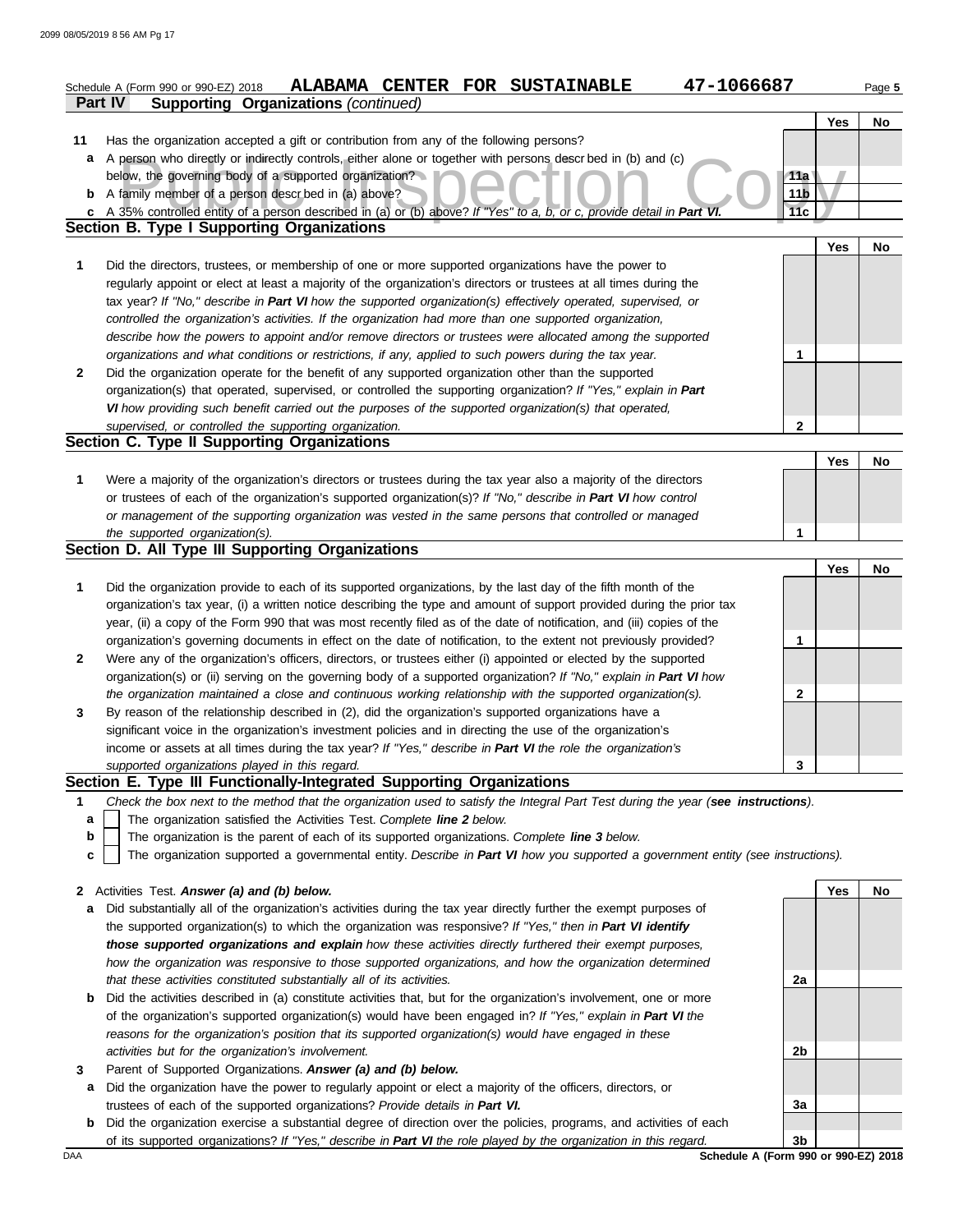| ALABAMA CENTER FOR SUSTAINABLE<br>Schedule A (Form 990 or 990-EZ) 2018                                                                              |                | 47-1066687     | Page 6                         |
|-----------------------------------------------------------------------------------------------------------------------------------------------------|----------------|----------------|--------------------------------|
| <b>Part V</b><br>Type III Non-Functionally Integrated 509(a)(3) Supporting Organizations                                                            |                |                |                                |
| Check here if the organization satisfied the Integral Part Test as a qualifying trust on Nov. 20, 1970 (explain in Part VI). See<br>1               |                |                |                                |
| instructions. All other Type III non-functionally integrated supporting organizations must complete Sections A through E.                           |                |                |                                |
| Section A - Adjusted Net Income                                                                                                                     |                | (A) Prior Year | (B) Current Year               |
|                                                                                                                                                     |                |                | (optional)                     |
| Net short-term capital gain<br>1.                                                                                                                   | 1              |                |                                |
| ш.<br>Recoveries of prior-year distributions<br>2                                                                                                   | $\overline{2}$ |                |                                |
| Other gross income (see instructions)<br>3                                                                                                          | 3              |                |                                |
| Add lines 1 through 3.<br>4                                                                                                                         | 4              |                |                                |
| Depreciation and depletion<br>5.                                                                                                                    | 5              |                |                                |
| Portion of operating expenses paid or incurred for production or<br>6                                                                               |                |                |                                |
| collection of gross income or for management, conservation, or                                                                                      |                |                |                                |
| maintenance of property held for production of income (see instructions)                                                                            | 6              |                |                                |
| Other expenses (see instructions)<br>7                                                                                                              | $\overline{7}$ |                |                                |
| Adjusted Net Income (subtract lines 5, 6, and 7 from line 4)<br>8                                                                                   | 8              |                |                                |
| <b>Section B - Minimum Asset Amount</b>                                                                                                             |                | (A) Prior Year | (B) Current Year<br>(optional) |
| Aggregate fair market value of all non-exempt-use assets (see<br>1                                                                                  |                |                |                                |
| instructions for short tax year or assets held for part of year):                                                                                   |                |                |                                |
| a Average monthly value of securities                                                                                                               | 1a             |                |                                |
| <b>b</b> Average monthly cash balances                                                                                                              | 1b             |                |                                |
| Fair market value of other non-exempt-use assets<br>c                                                                                               | 1 <sub>c</sub> |                |                                |
| <b>Total</b> (add lines 1a, 1b, and 1c)<br>d                                                                                                        | 1d             |                |                                |
| <b>Discount</b> claimed for blockage or other<br>е                                                                                                  |                |                |                                |
| factors (explain in detail in Part VI):                                                                                                             |                |                |                                |
| Acquisition indebtedness applicable to non-exempt-use assets<br>$\mathbf{2}$                                                                        | $\mathbf{2}$   |                |                                |
| Subtract line 2 from line 1d.<br>3                                                                                                                  | 3              |                |                                |
| 4<br>Cash deemed held for exempt use. Enter 1-1/2% of line 3 (for greater amount,                                                                   |                |                |                                |
| see instructions)                                                                                                                                   | 4              |                |                                |
| Net value of non-exempt-use assets (subtract line 4 from line 3)<br>5                                                                               | 5              |                |                                |
| Multiply line 5 by .035.<br>6                                                                                                                       | 6              |                |                                |
| Recoveries of prior-year distributions<br>7                                                                                                         | $\overline{7}$ |                |                                |
| Minimum Asset Amount (add line 7 to line 6)<br>8                                                                                                    | 8              |                |                                |
| Section C - Distributable Amount                                                                                                                    |                |                | <b>Current Year</b>            |
| Adjusted net income for prior year (from Section A, line 8, Column A)<br>1.                                                                         | $\mathbf{1}$   |                |                                |
| Enter 85% of line 1.<br>2                                                                                                                           | $\mathbf{2}$   |                |                                |
| Minimum asset amount for prior year (from Section B, line 8, Column A)<br>3                                                                         | 3              |                |                                |
| Enter greater of line 2 or line 3.<br>4                                                                                                             | 4              |                |                                |
| Income tax imposed in prior year<br>5                                                                                                               | 5              |                |                                |
| Distributable Amount. Subtract line 5 from line 4, unless subject to<br>6                                                                           |                |                |                                |
| emergency temporary reduction (see instructions).                                                                                                   | 6              |                |                                |
| $\overline{7}$<br>Check here if the current year is the organization's first as a non-functionally integrated Type III supporting organization (see |                |                |                                |
| instructions).                                                                                                                                      |                |                |                                |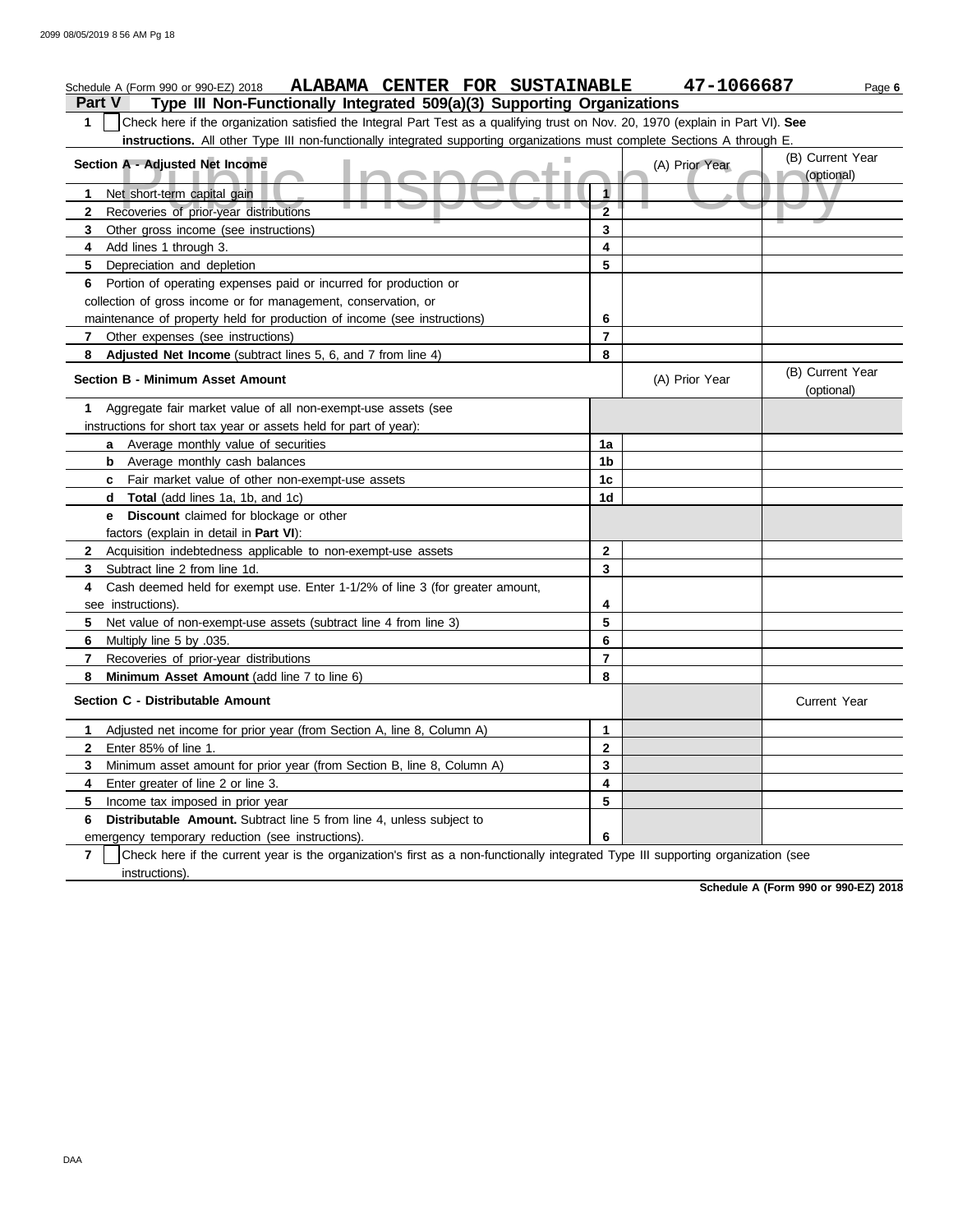| Part V            | ALABAMA CENTER FOR SUSTAINABLE<br>Schedule A (Form 990 or 990-EZ) 2018<br>Type III Non-Functionally Integrated 509(a)(3) Supporting Organizations (continued) |                             | 47-1066687                            | Page 7                                  |
|-------------------|---------------------------------------------------------------------------------------------------------------------------------------------------------------|-----------------------------|---------------------------------------|-----------------------------------------|
|                   | <b>Section D - Distributions</b>                                                                                                                              |                             |                                       | <b>Current Year</b>                     |
| 1<br>$\mathbf{2}$ | Amounts paid to supported organizations to accomplish exempt purposes<br>Amounts paid to perform activity that directly furthers exempt purposes of supported |                             |                                       |                                         |
|                   | organizations, in excess of income from activity                                                                                                              |                             |                                       |                                         |
| 3                 | Administrative expenses paid to accomplish exempt purposes of supported organizations                                                                         |                             |                                       |                                         |
| 4                 | Amounts paid to acquire exempt-use assets                                                                                                                     |                             |                                       |                                         |
| 5                 | Qualified set-aside amounts (prior IRS approval required)                                                                                                     |                             |                                       |                                         |
| 6<br>7            | Other distributions (describe in Part VI). See instructions.<br><b>Total annual distributions.</b> Add lines 1 through 6.                                     |                             |                                       |                                         |
| 8                 | Distr butions to attentive supported organizations to which the organization is responsive                                                                    |                             |                                       |                                         |
|                   | (provide details in Part VI). See instructions.                                                                                                               |                             |                                       |                                         |
| 9                 | Distr butable amount for 2018 from Section C, line 6                                                                                                          |                             |                                       |                                         |
| 10                | Line 8 amount divided by line 9 amount                                                                                                                        |                             |                                       |                                         |
|                   |                                                                                                                                                               | (i)                         | (ii)                                  | (iii)                                   |
|                   | <b>Section E - Distribution Allocations (see instructions)</b>                                                                                                | <b>Excess Distributions</b> | <b>Underdistributions</b><br>Pre-2018 | <b>Distributable</b><br>Amount for 2018 |
| 1                 | Distr butable amount for 2018 from Section C, line 6                                                                                                          |                             |                                       |                                         |
| $\mathbf{2}$      | Underdistributions, if any, for years prior to 2018                                                                                                           |                             |                                       |                                         |
|                   | (reasonable cause required-explain in Part VI). See                                                                                                           |                             |                                       |                                         |
|                   | instructions.                                                                                                                                                 |                             |                                       |                                         |
| 3                 | Excess distributions carryover, if any, to 2018                                                                                                               |                             |                                       |                                         |
|                   |                                                                                                                                                               |                             |                                       |                                         |
|                   |                                                                                                                                                               |                             |                                       |                                         |
|                   | c From 2015                                                                                                                                                   |                             |                                       |                                         |
|                   |                                                                                                                                                               |                             |                                       |                                         |
|                   |                                                                                                                                                               |                             |                                       |                                         |
|                   | f Total of lines 3a through e                                                                                                                                 |                             |                                       |                                         |
|                   | g Applied to underdistributions of prior years                                                                                                                |                             |                                       |                                         |
|                   | h Applied to 2018 distributable amount                                                                                                                        |                             |                                       |                                         |
|                   | <i>i</i> Carryover from 2013 not applied (see instructions)                                                                                                   |                             |                                       |                                         |
|                   | Remainder. Subtract lines 3g, 3h, and 3i from 3f.                                                                                                             |                             |                                       |                                         |
| 4                 | Distr butions for 2018 from                                                                                                                                   |                             |                                       |                                         |
|                   | \$<br>Section D, line 7:                                                                                                                                      |                             |                                       |                                         |
|                   | a Applied to underdistributions of prior years                                                                                                                |                             |                                       |                                         |
|                   | <b>b</b> Applied to 2018 distr butable amount<br><b>c</b> Remainder. Subtract lines 4a and 4b from 4.                                                         |                             |                                       |                                         |
| 5                 | Remaining underdistributions for years prior to 2018, if                                                                                                      |                             |                                       |                                         |
|                   | any. Subtract lines 3g and 4a from line 2. For result                                                                                                         |                             |                                       |                                         |
|                   | greater than zero, explain in <b>Part VI</b> . See instructions.                                                                                              |                             |                                       |                                         |
| 6                 | Remaining underdistr butions for 2018. Subtract lines 3h                                                                                                      |                             |                                       |                                         |
|                   | and 4b from line 1. For result greater than zero, explain in                                                                                                  |                             |                                       |                                         |
|                   | <b>Part VI.</b> See instructions.                                                                                                                             |                             |                                       |                                         |
| 7                 | Excess distributions carryover to 2019. Add lines 3j                                                                                                          |                             |                                       |                                         |
|                   | and 4c.                                                                                                                                                       |                             |                                       |                                         |
| 8                 | Breakdown of line 7:                                                                                                                                          |                             |                                       |                                         |
|                   |                                                                                                                                                               |                             |                                       |                                         |
|                   |                                                                                                                                                               |                             |                                       |                                         |
|                   |                                                                                                                                                               |                             |                                       |                                         |
|                   | d Excess from 2017                                                                                                                                            |                             |                                       |                                         |
|                   | e Excess from 2018                                                                                                                                            |                             |                                       |                                         |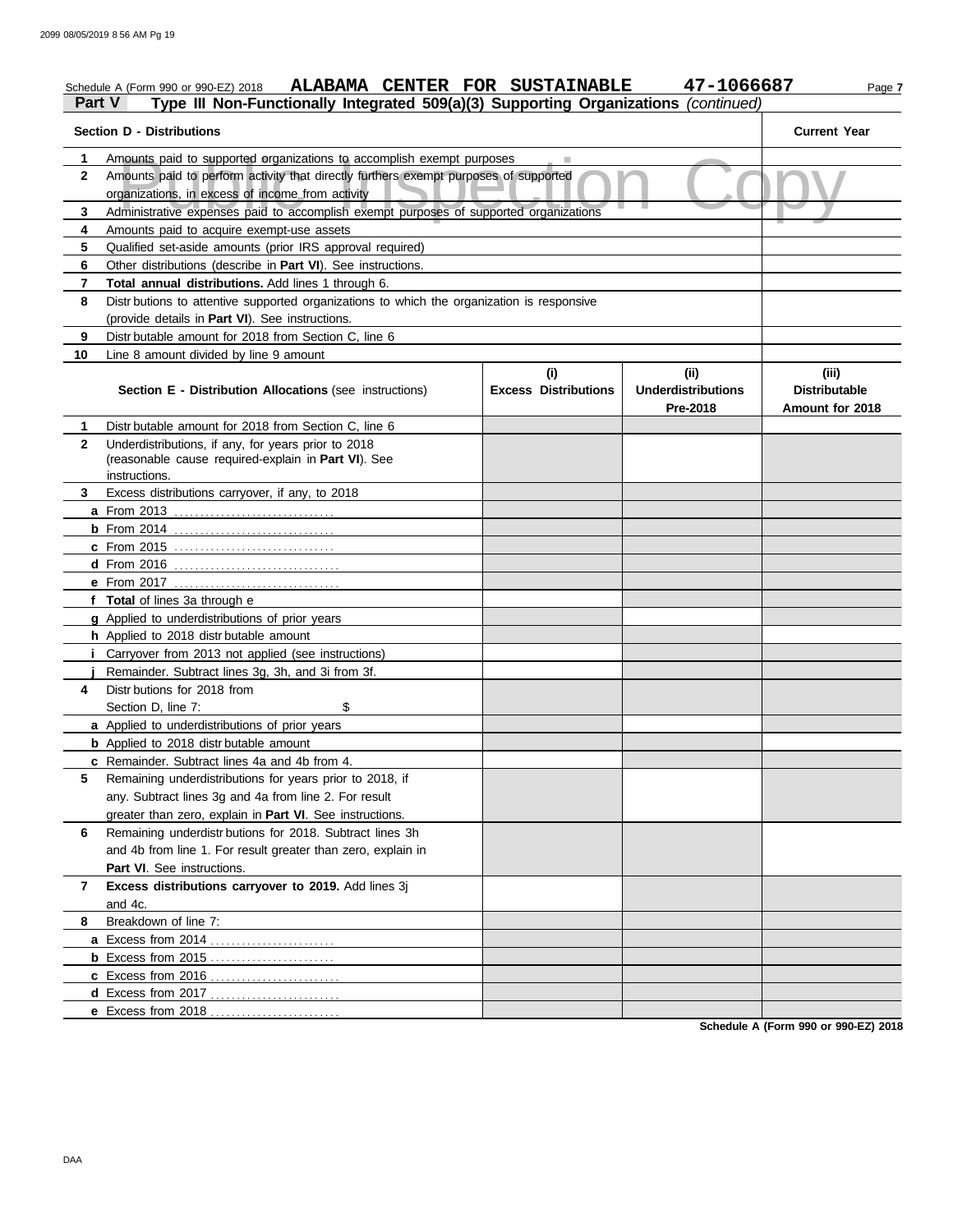| Part VI | Schedule A (Form 990 or 990-EZ) 2018 |  | ALABAMA CENTER FOR SUSTAINABLE | 47-1066687<br>Supplemental Information. Provide the explanations required by Part II, line 10; Part II, line 17a or 17b; Part                                                                                                                  | Page 8 |
|---------|--------------------------------------|--|--------------------------------|------------------------------------------------------------------------------------------------------------------------------------------------------------------------------------------------------------------------------------------------|--------|
|         |                                      |  |                                | III, line 12; Part IV, Section A, lines 1, 2, 3b, 3c, 4b, 4c, 5a, 6, 9a, 9b, 9c, 11a, 11b, and 11c; Part IV, Section<br>B, lines 1 and 2; Part IV, Section C, line 1; Part IV, Section D, lines 2 and 3; Part IV, Section E, lines 1c, 2a, 2b, |        |
|         |                                      |  |                                | 3a, and 3b; Part V, line 1; Part V, Section B, line 1e; Part V, Section D, lines 5, 6, and 8; and Part V, Section E,<br>lines 2, 5, and 6. Also complete this part for any additional information. (See instructions.)                         |        |
|         |                                      |  |                                |                                                                                                                                                                                                                                                |        |
|         |                                      |  |                                |                                                                                                                                                                                                                                                |        |
|         |                                      |  |                                |                                                                                                                                                                                                                                                |        |
|         |                                      |  |                                |                                                                                                                                                                                                                                                |        |
|         |                                      |  |                                |                                                                                                                                                                                                                                                |        |
|         |                                      |  |                                |                                                                                                                                                                                                                                                |        |
|         |                                      |  |                                |                                                                                                                                                                                                                                                |        |
|         |                                      |  |                                |                                                                                                                                                                                                                                                |        |
|         |                                      |  |                                |                                                                                                                                                                                                                                                |        |
|         |                                      |  |                                |                                                                                                                                                                                                                                                |        |
|         |                                      |  |                                |                                                                                                                                                                                                                                                |        |
|         |                                      |  |                                |                                                                                                                                                                                                                                                |        |
|         |                                      |  |                                |                                                                                                                                                                                                                                                |        |
|         |                                      |  |                                |                                                                                                                                                                                                                                                |        |
|         |                                      |  |                                |                                                                                                                                                                                                                                                |        |
|         |                                      |  |                                |                                                                                                                                                                                                                                                |        |
|         |                                      |  |                                |                                                                                                                                                                                                                                                |        |
|         |                                      |  |                                |                                                                                                                                                                                                                                                |        |
|         |                                      |  |                                |                                                                                                                                                                                                                                                |        |
|         |                                      |  |                                |                                                                                                                                                                                                                                                |        |
|         |                                      |  |                                |                                                                                                                                                                                                                                                |        |
|         |                                      |  |                                |                                                                                                                                                                                                                                                |        |
|         |                                      |  |                                |                                                                                                                                                                                                                                                |        |
|         |                                      |  |                                |                                                                                                                                                                                                                                                |        |
|         |                                      |  |                                |                                                                                                                                                                                                                                                |        |
|         |                                      |  |                                |                                                                                                                                                                                                                                                |        |
|         |                                      |  |                                |                                                                                                                                                                                                                                                |        |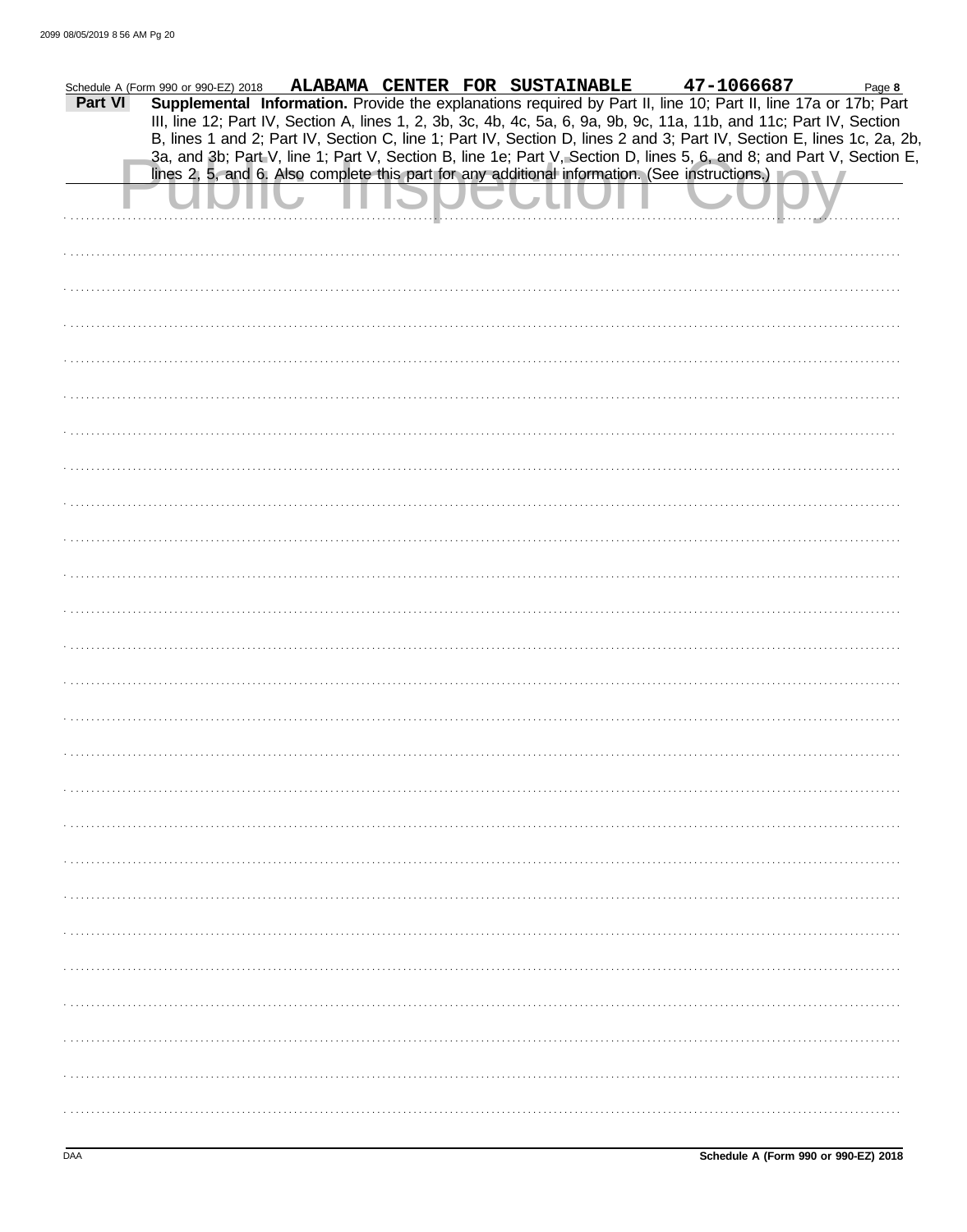| <b>Schedule B</b><br>(Form 990, 990-EZ,<br>or 990-PF)<br>Department of the Treasury<br>Internal Revenue Service | <b>Schedule of Contributors</b><br>u Attach to Form 990, Form 990-EZ, or Form 990-PF.<br><b>u</b> Go to www.irs.gov/Form990 for the latest information. |            | OMB No. 1545-0047<br>2018             |
|-----------------------------------------------------------------------------------------------------------------|---------------------------------------------------------------------------------------------------------------------------------------------------------|------------|---------------------------------------|
| Name of the organization<br><b>ALABAMA</b><br><b>CENTER</b><br><b>ENERGY</b><br>Organization type (check one):  | <b>FOR</b><br><b>SUSTAINABLE</b>                                                                                                                        | 47-1066687 | <b>Employer identification number</b> |
| Filers of:                                                                                                      | Section:                                                                                                                                                |            |                                       |
| Form 990 or 990-EZ                                                                                              | X <br>501(c)<br>3 ) (enter number) organization                                                                                                         |            |                                       |
|                                                                                                                 | $4947(a)(1)$ nonexempt charitable trust not treated as a private foundation                                                                             |            |                                       |
|                                                                                                                 | 527 political organization                                                                                                                              |            |                                       |
| Form 990-PF                                                                                                     | 501(c)(3) exempt private foundation                                                                                                                     |            |                                       |
|                                                                                                                 | $4947(a)(1)$ nonexempt charitable trust treated as a private foundation                                                                                 |            |                                       |
|                                                                                                                 | 501(c)(3) taxable private foundation                                                                                                                    |            |                                       |
|                                                                                                                 |                                                                                                                                                         |            |                                       |
|                                                                                                                 | Check if your organization is covered by the General Rule or a Special Rule.                                                                            |            |                                       |

**Note:** Only a section 501(c)(7), (8), or (10) organization can check boxes for both the General Rule and a Special Rule. See instructions.

#### **General Rule**

For an organization filing Form 990, 990-EZ, or 990-PF that received, during the year, contributions totaling \$5,000 or more (in money or property) from any one contributor. Complete Parts I and II. See instructions for determining a contributor's total contributions.

#### **Special Rules**

 $\overline{X}$  For an organization descrbed in section 501(c)(3) filing Form 990 or 990-EZ that met the 33<sup>1</sup>/3% support test of the regulations under sections 509(a)(1) and 170(b)(1)(A)(vi), that checked Schedule A (Form 990 or 990-EZ), Part II, line 13, 16a, or 16b, and that received from any one contr butor, during the year, total contributions of the greater of **(1)** \$5,000; or **(2)** 2% of the amount on (i) Form 990, Part VIII, line 1h; or (ii) Form 990-EZ, line 1. Complete Parts I and II.

literary, or educational purposes, or for the prevention of cruelty to children or animals. Complete Parts I (entering) For an organization described in section 501(c)(7), (8), or (10) filing Form 990 or 990-EZ that received from any one contributor, during the year, total contributions of more than \$1,000 *exclusively* for religious, charitable, scientific, "N/A" in column (b) instead of the contributor name and address), II, and III.

For an organization described in section 501(c)(7), (8), or (10) filing Form 990 or 990-EZ that received from any one contributor, during the year, contributions *exclusively* for religious, charitable, etc., purposes, but no such contributions totaled more than \$1,000. If this box is checked, enter here the total contributions that were received during the year for an *exclusively* religious, charitable, etc., purpose. Don't complete any of the parts unless the **General Rule** applies to this organization because it received *nonexclusively* religious, charitable, etc., contr butions totaling \$5,000 or more during the year . . . . . . . . . . . . . . . . . . . . . . . . . . . . . . . . . . . . . . . . . . . . . . . . . . . . . . . . . . . . . . . . . . . . . . . . . . . .  $\triangleright$  \$

990-EZ, or 990-PF), but it **must** answer "No" on Part IV, line 2, of its Form 990; or check the box on line H of its Form 990-EZ or on its Form 990-PF, Part I, line 2, to certify that it doesn't meet the filing requirements of Schedule B (Form 990, 990-EZ, or 990-PF). **Caution:** An organization that isn't covered by the General Rule and/or the Special Rules doesn't file Schedule B (Form 990,

**For Paperwork Reduction Act Notice, see the instructions for Form 990, 990-EZ, or 990-PF.**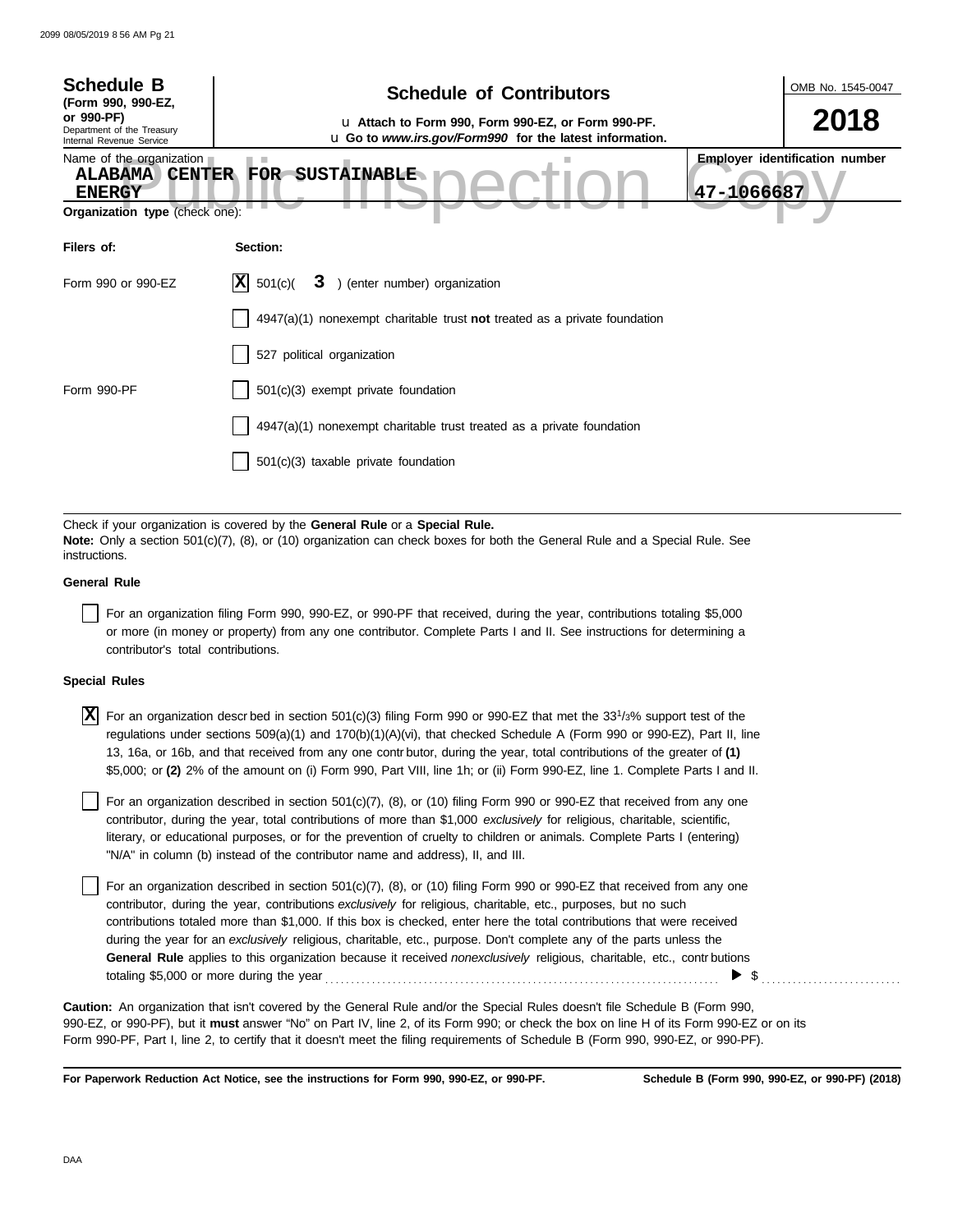|                | Schedule B (Form 990, 990-EZ, or 990-PF) (2018)                                                |                                   | PAGE 1 OF 1<br>Page 2                                                                        |
|----------------|------------------------------------------------------------------------------------------------|-----------------------------------|----------------------------------------------------------------------------------------------|
|                | Name of organization<br>ALABAMA CENTER FOR SUSTAINABLE                                         |                                   | Employer identification number<br>47-1066687                                                 |
| Part I         | Contributors (see instructions). Use duplicate copies of Part I if additional space is needed. |                                   |                                                                                              |
| (a)<br>No.     | (b)<br>Name, address, and ZIP + 4                                                              | (c)<br><b>Total contributions</b> | (d)<br>Type of contribution                                                                  |
| $\mathbf{1}$   |                                                                                                | 10,000<br>\$                      | Χ<br>Person<br>Payroll<br><b>Noncash</b><br>(Complete Part II for<br>noncash contributions.) |
| (a)<br>No.     | (b)<br>Name, address, and ZIP + 4                                                              | (c)<br><b>Total contributions</b> | (d)<br>Type of contribution                                                                  |
| $\overline{2}$ |                                                                                                | 10,000<br>\$                      | Χ<br>Person<br>Payroll<br><b>Noncash</b><br>(Complete Part II for<br>noncash contributions.) |
| (a)<br>No.     | (b)<br>Name, address, and ZIP + 4                                                              | (c)<br><b>Total contributions</b> | (d)<br>Type of contribution                                                                  |
|                |                                                                                                | \$                                | Person<br>Payroll<br><b>Noncash</b><br>(Complete Part II for<br>noncash contributions.)      |
| (a)<br>No.     | (b)<br>Name, address, and ZIP + 4                                                              | (c)<br><b>Total contributions</b> | (d)<br>Type of contribution                                                                  |
|                |                                                                                                | \$                                | Person<br>Payroll<br>Noncash<br>(Complete Part II for<br>noncash contributions.)             |
| (a)<br>No.     | (b)<br>Name, address, and ZIP + 4                                                              | (c)<br><b>Total contributions</b> | (d)<br>Type of contribution                                                                  |
|                |                                                                                                | \$                                | Person<br>Payroll<br>Noncash<br>(Complete Part II for<br>noncash contributions.)             |
| (a)<br>No.     | (b)<br>Name, address, and ZIP + 4                                                              | (c)<br><b>Total contributions</b> | (d)<br>Type of contribution                                                                  |
|                |                                                                                                | \$                                | Person<br>Payroll<br>Noncash<br>(Complete Part II for<br>noncash contributions.)             |

**Schedule B (Form 990, 990-EZ, or 990-PF) (2018)**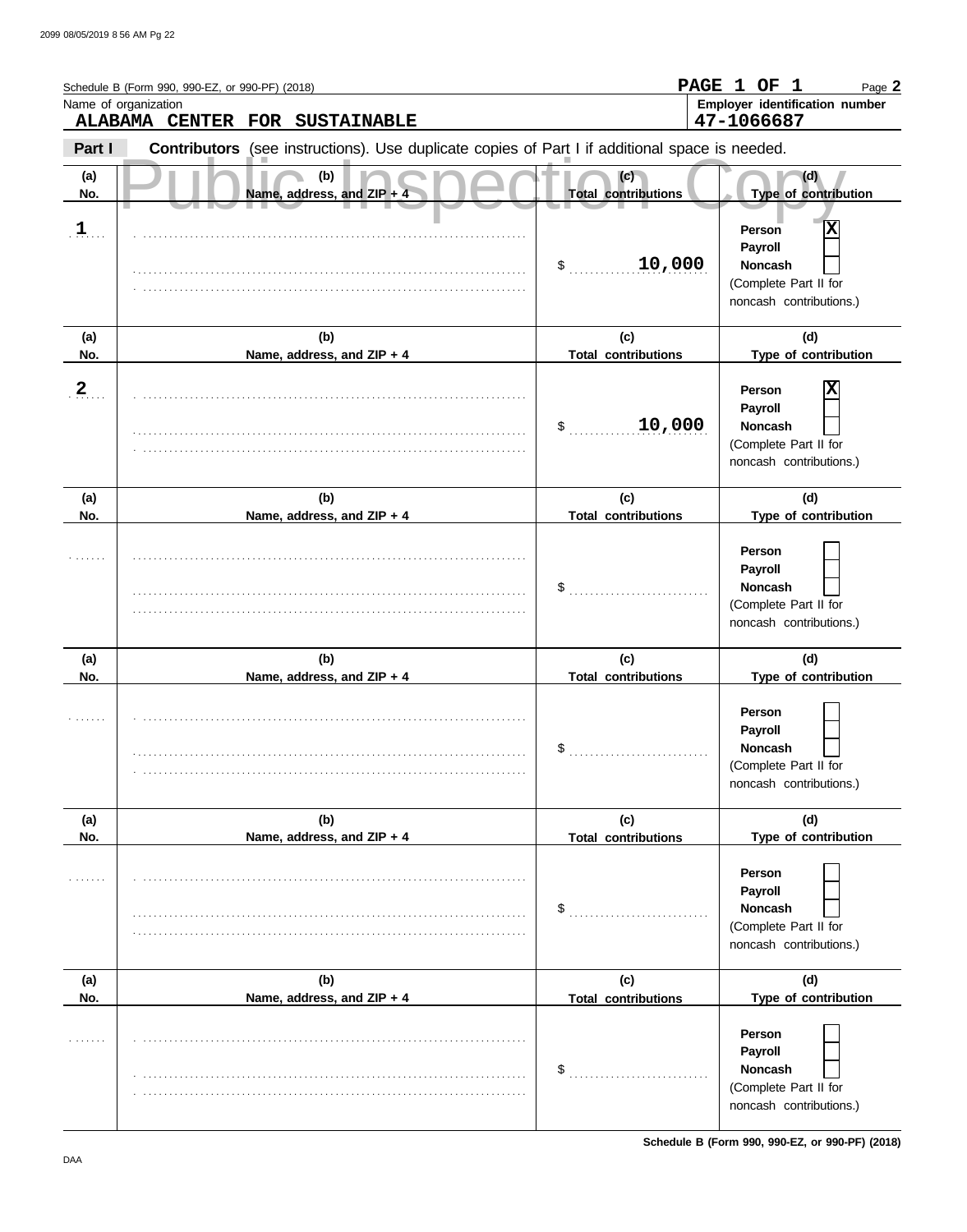|              | <b>SCHEDULE D</b><br>(Form 990)                        | <b>Supplemental Financial Statements</b><br>u Complete if the organization answered "Yes" on Form 990,<br>Part IV, line 6, 7, 8, 9, 10, 11a, 11b, 11c, 11d, 11e, 11f, 12a, or 12b. |                                                    |                | OMB No. 1545-0047<br>8          |
|--------------|--------------------------------------------------------|------------------------------------------------------------------------------------------------------------------------------------------------------------------------------------|----------------------------------------------------|----------------|---------------------------------|
|              | Department of the Treasury<br>Internal Revenue Service | <b>Open to Public</b><br><b>Inspection</b>                                                                                                                                         |                                                    |                |                                 |
|              | Name of the organization                               | u Go to www.irs.gov/Form990 for instructions and the latest information.<br>. .                                                                                                    |                                                    |                | Employer identification number  |
|              | <b>ENERGY</b>                                          | ALABAMA CENTER FOR SUSTAINABLE                                                                                                                                                     |                                                    | 47-1066687     |                                 |
|              | Part I                                                 | Organizations Maintaining Donor Advised Funds or Other Similar Funds or Accounts.<br>Complete if the organization answered "Yes" on Form 990, Part IV, line 6.                     |                                                    |                |                                 |
|              |                                                        |                                                                                                                                                                                    | (a) Donor advised funds                            |                | (b) Funds and other accounts    |
| 1            | Total number at end of year                            |                                                                                                                                                                                    |                                                    |                |                                 |
| 2            |                                                        | Aggregate value of contr butions to (during year)                                                                                                                                  |                                                    |                |                                 |
| 3            |                                                        | Aggregate value of grants from (during year)                                                                                                                                       |                                                    |                |                                 |
| 4            |                                                        |                                                                                                                                                                                    |                                                    |                |                                 |
| 5            |                                                        | Did the organization inform all donors and donor advisors in writing that the assets held in donor advised                                                                         |                                                    |                |                                 |
|              |                                                        |                                                                                                                                                                                    |                                                    |                | Yes<br>No                       |
| 6            |                                                        | Did the organization inform all grantees, donors, and donor advisors in writing that grant funds can be used                                                                       |                                                    |                |                                 |
|              |                                                        | only for charitable purposes and not for the benefit of the donor or donor advisor, or for any other purpose                                                                       |                                                    |                |                                 |
|              | conferring impermissible private benefit?<br>Part II   | <b>Conservation Easements.</b>                                                                                                                                                     |                                                    |                | <b>Yes</b><br>No                |
|              |                                                        | Complete if the organization answered "Yes" on Form 990, Part IV, line 7.                                                                                                          |                                                    |                |                                 |
| 1            |                                                        | Purpose(s) of conservation easements held by the organization (check all that apply).                                                                                              |                                                    |                |                                 |
|              |                                                        | Preservation of land for public use (e.g., recreation or education)                                                                                                                | Preservation of a historically important land area |                |                                 |
|              | Protection of natural habitat                          |                                                                                                                                                                                    | Preservation of a certified historic structure     |                |                                 |
|              | Preservation of open space                             |                                                                                                                                                                                    |                                                    |                |                                 |
| $\mathbf{2}$ |                                                        | Complete lines 2a through 2d if the organization held a qualified conservation contribution in the form of a conservation                                                          |                                                    |                |                                 |
|              | easement on the last day of the tax year.              |                                                                                                                                                                                    |                                                    |                | Held at the End of the Tax Year |
| а            | Total number of conservation easements                 |                                                                                                                                                                                    |                                                    | 2a             |                                 |
| b            |                                                        |                                                                                                                                                                                    |                                                    | 2 <sub>b</sub> |                                 |
|              |                                                        | Number of conservation easements on a certified historic structure included in (a) [11] Number of conservation easements on a certified historic structure included in (a)         |                                                    | 2c             |                                 |
|              |                                                        | d Number of conservation easements included in (c) acquired after 7/25/06, and not on a                                                                                            |                                                    |                |                                 |
|              |                                                        | historic structure listed in the National Register                                                                                                                                 |                                                    | 2d             |                                 |
| 3            |                                                        | Number of conservation easements modified, transferred, released, extinguished, or terminated by the organization during the                                                       |                                                    |                |                                 |
|              | tax year <b>u</b>                                      |                                                                                                                                                                                    |                                                    |                |                                 |
|              |                                                        | Number of states where property subject to conservation easement is located <b>u</b>                                                                                               |                                                    |                |                                 |
| 5            |                                                        | Does the organization have a written policy regarding the periodic monitoring, inspection, handling of                                                                             |                                                    |                |                                 |
|              |                                                        | violations, and enforcement of the conservation easements it holds?                                                                                                                |                                                    |                | <b>Yes</b><br>No                |
| 6            |                                                        | Staff and volunteer hours devoted to monitoring, inspecting, handling of violations, and enforcing conservation easements during the year                                          |                                                    |                |                                 |
|              | u                                                      |                                                                                                                                                                                    |                                                    |                |                                 |
| 7            |                                                        | Amount of expenses incurred in monitoring, inspecting, handling of violations, and enforcing conservation easements during the year                                                |                                                    |                |                                 |
|              | u\$                                                    |                                                                                                                                                                                    |                                                    |                |                                 |
| 8            |                                                        | Does each conservation easement reported on line 2(d) above satisfy the requirements of section 170(h)(4)(B)(i)                                                                    |                                                    |                |                                 |
|              |                                                        |                                                                                                                                                                                    |                                                    |                | Yes<br>No                       |
| 9            |                                                        | In Part XIII, describe how the organization reports conservation easements in its revenue and expense statement, and                                                               |                                                    |                |                                 |
|              |                                                        | balance sheet, and include, if applicable, the text of the footnote to the organization's financial statements that descrbes the                                                   |                                                    |                |                                 |
|              |                                                        | organization's accounting for conservation easements.                                                                                                                              |                                                    |                |                                 |
|              | Part III                                               | Organizations Maintaining Collections of Art, Historical Treasures, or Other Similar Assets.<br>Complete if the organization answered "Yes" on Form 990, Part IV, line 8.          |                                                    |                |                                 |
|              |                                                        |                                                                                                                                                                                    |                                                    |                |                                 |
|              |                                                        | 1a If the organization elected, as permitted under SFAS 116 (ASC 958), not to report in its revenue statement and balance sheet                                                    |                                                    |                |                                 |
|              |                                                        | works of art, historical treasures, or other similar assets held for public exhibition, education, or research in furtherance of                                                   |                                                    |                |                                 |
|              |                                                        | public service, provide, in Part XIII, the text of the footnote to its financial statements that describes these items.                                                            |                                                    |                |                                 |
| b            |                                                        | If the organization elected, as permitted under SFAS 116 (ASC 958), to report in its revenue statement and balance sheet                                                           |                                                    |                |                                 |
|              |                                                        | works of art, historical treasures, or other similar assets held for public exhibition, education, or research in furtherance of                                                   |                                                    |                |                                 |
|              |                                                        | public service, provide the following amounts relating to these items:                                                                                                             |                                                    |                |                                 |
|              |                                                        |                                                                                                                                                                                    |                                                    |                |                                 |
|              |                                                        | If the organization received or held works of art, historical treasures, or other similar assets for financial gain, provide the                                                   |                                                    |                |                                 |
| 2            |                                                        |                                                                                                                                                                                    |                                                    |                |                                 |
|              |                                                        | following amounts required to be reported under SFAS 116 (ASC 958) relating to these items:                                                                                        |                                                    |                |                                 |
| a            |                                                        |                                                                                                                                                                                    |                                                    |                |                                 |
|              |                                                        | For Paperwork Reduction Act Notice, see the Instructions for Form 990.                                                                                                             |                                                    |                | Schedule D (Form 990) 2018      |
| DAA          |                                                        |                                                                                                                                                                                    |                                                    |                |                                 |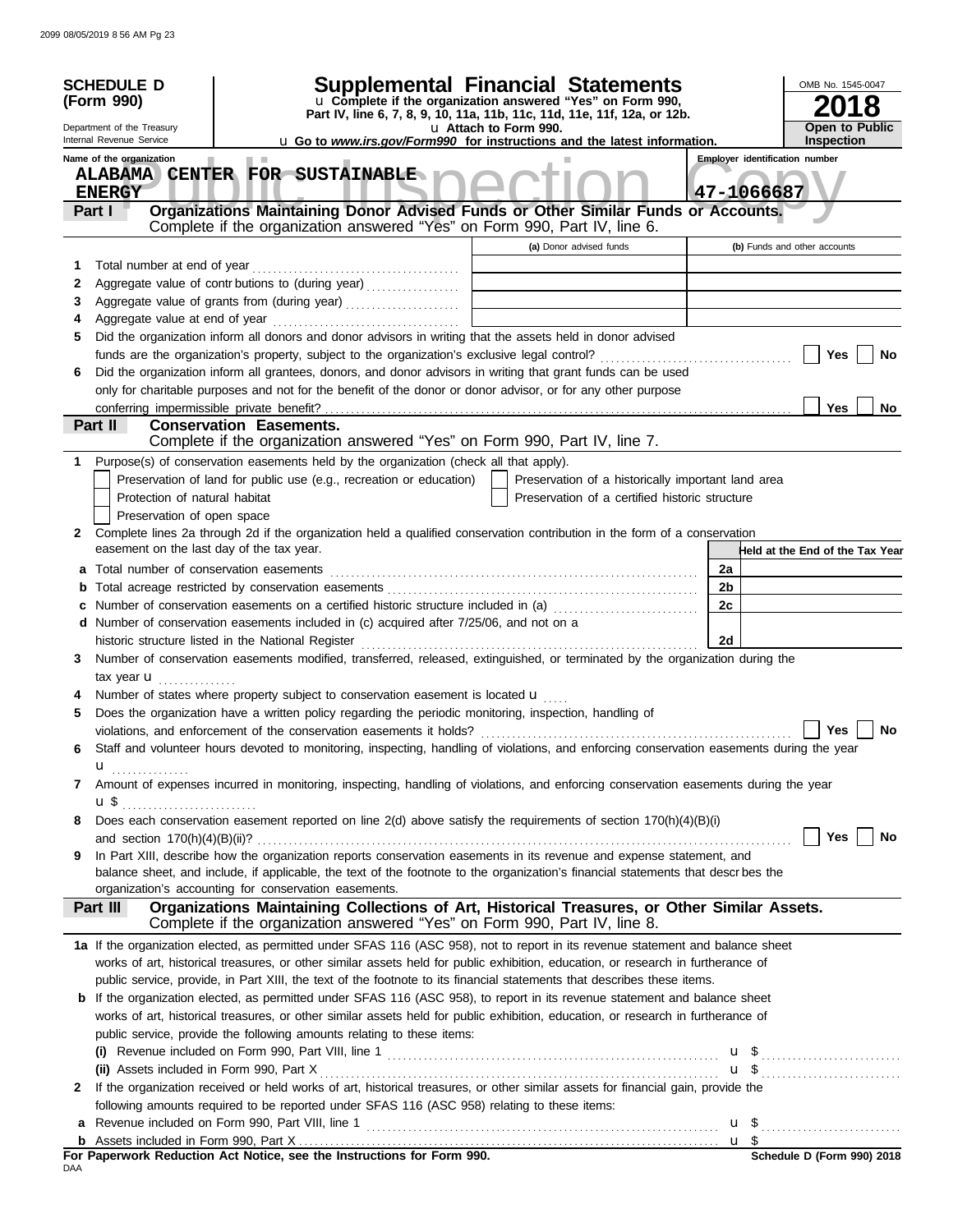|    | Schedule D (Form 990) 2018 ALABAMA CENTER FOR SUSTAINABLE                                                                                                                                                                                                        |                         |                           |                      | 47-1066687      |                      | Page 2              |           |
|----|------------------------------------------------------------------------------------------------------------------------------------------------------------------------------------------------------------------------------------------------------------------|-------------------------|---------------------------|----------------------|-----------------|----------------------|---------------------|-----------|
|    | Organizations Maintaining Collections of Art, Historical Treasures, or Other Similar Assets (continued)<br><b>Part III</b><br>3 Using the organization's acquisition, accession, and other records, check any of the following that are a significant use of its |                         |                           |                      |                 |                      |                     |           |
|    | collection items (check all that apply):                                                                                                                                                                                                                         |                         |                           |                      |                 |                      |                     |           |
| a  | Public exhibition                                                                                                                                                                                                                                                | d                       | Loan or exchange programs |                      |                 |                      |                     |           |
| b  | Scholarly research                                                                                                                                                                                                                                               | $\mathbf{e}$            | Other                     |                      |                 |                      |                     |           |
| c  | Preservation for future generations<br>Provide a description of the organization's collections and explain how they further the organization's exempt purpose in Part                                                                                            |                         |                           |                      |                 |                      |                     |           |
|    | XIII.                                                                                                                                                                                                                                                            |                         |                           |                      |                 |                      |                     |           |
| 5. | During the year, did the organization solicit or receive donations of art, historical treasures, or other similar                                                                                                                                                |                         |                           |                      |                 |                      |                     |           |
|    |                                                                                                                                                                                                                                                                  |                         |                           |                      |                 |                      | <b>Yes</b>          | No.       |
|    | Part IV<br><b>Escrow and Custodial Arrangements.</b>                                                                                                                                                                                                             |                         |                           |                      |                 |                      |                     |           |
|    | Complete if the organization answered "Yes" on Form 990, Part IV, line 9, or reported an amount on Form                                                                                                                                                          |                         |                           |                      |                 |                      |                     |           |
|    | 990, Part X, line 21.                                                                                                                                                                                                                                            |                         |                           |                      |                 |                      |                     |           |
|    | 1a Is the organization an agent, trustee, custodian or other intermediary for contributions or other assets not<br>included on Form 990, Part X?                                                                                                                 |                         |                           |                      |                 |                      | Yes                 | <b>No</b> |
|    | <b>b</b> If "Yes," explain the arrangement in Part XIII and complete the following table:                                                                                                                                                                        |                         |                           |                      |                 |                      |                     |           |
|    |                                                                                                                                                                                                                                                                  |                         |                           |                      |                 |                      | Amount              |           |
|    | c Beginning balance                                                                                                                                                                                                                                              |                         |                           |                      |                 | 1c                   |                     |           |
|    |                                                                                                                                                                                                                                                                  |                         |                           |                      |                 | 1d                   |                     |           |
|    |                                                                                                                                                                                                                                                                  |                         |                           |                      |                 | 1e                   |                     |           |
| f  |                                                                                                                                                                                                                                                                  |                         |                           |                      |                 | 1f                   |                     |           |
|    | 2a Did the organization include an amount on Form 990, Part X, line 21, for escrow or custodial account liability?                                                                                                                                               |                         |                           |                      |                 |                      | <b>Yes</b>          | No        |
|    | Part V<br><b>Endowment Funds.</b>                                                                                                                                                                                                                                |                         |                           |                      |                 |                      |                     |           |
|    | Complete if the organization answered "Yes" on Form 990, Part IV, line 10.                                                                                                                                                                                       |                         |                           |                      |                 |                      |                     |           |
|    |                                                                                                                                                                                                                                                                  | (a) Current year        | (b) Prior year            | (c) Two years back   |                 | (d) Three years back | (e) Four years back |           |
|    | 1a Beginning of year balance                                                                                                                                                                                                                                     |                         |                           |                      |                 |                      |                     |           |
|    | <b>b</b> Contr butions <b>contracts</b>                                                                                                                                                                                                                          |                         |                           |                      |                 |                      |                     |           |
|    | c Net investment earnings, gains, and<br>losses                                                                                                                                                                                                                  |                         |                           |                      |                 |                      |                     |           |
|    | <b>d</b> Grants or scholarships<br>.                                                                                                                                                                                                                             |                         |                           |                      |                 |                      |                     |           |
|    | e Other expenditures for facilities and                                                                                                                                                                                                                          |                         |                           |                      |                 |                      |                     |           |
|    |                                                                                                                                                                                                                                                                  |                         |                           |                      |                 |                      |                     |           |
|    | f Administrative expenses                                                                                                                                                                                                                                        |                         |                           |                      |                 |                      |                     |           |
|    | g End of year balance                                                                                                                                                                                                                                            |                         |                           |                      |                 |                      |                     |           |
|    | 2 Provide the estimated percentage of the current year end balance (line 1g, column (a)) held as:<br>a Board designated or quasi-endowment <b>u</b> %                                                                                                            |                         |                           |                      |                 |                      |                     |           |
|    | <b>b</b> Permanent endowment <b>u</b> %                                                                                                                                                                                                                          |                         |                           |                      |                 |                      |                     |           |
|    | c Temporarily restricted endowment <b>u</b> %                                                                                                                                                                                                                    |                         |                           |                      |                 |                      |                     |           |
|    | The percentages on lines 2a, 2b, and 2c should equal 100%.                                                                                                                                                                                                       |                         |                           |                      |                 |                      |                     |           |
|    | 3a Are there endowment funds not in the possession of the organization that are held and administered for the                                                                                                                                                    |                         |                           |                      |                 |                      |                     |           |
|    | organization by:                                                                                                                                                                                                                                                 |                         |                           |                      |                 |                      | <b>Yes</b>          | No        |
|    |                                                                                                                                                                                                                                                                  |                         |                           |                      |                 |                      | 3a(i)               |           |
|    |                                                                                                                                                                                                                                                                  |                         |                           |                      |                 |                      | 3a(ii)<br>3b        |           |
|    | Describe in Part XIII the intended uses of the organization's endowment funds.                                                                                                                                                                                   |                         |                           |                      |                 |                      |                     |           |
|    | <b>Part VI</b><br>Land, Buildings, and Equipment.                                                                                                                                                                                                                |                         |                           |                      |                 |                      |                     |           |
|    | Complete if the organization answered "Yes" on Form 990, Part IV, line 11a. See Form 990, Part X, line 10.                                                                                                                                                       |                         |                           |                      |                 |                      |                     |           |
|    | Description of property                                                                                                                                                                                                                                          | (a) Cost or other basis | (b) Cost or other basis   |                      | (c) Accumulated |                      | (d) Book value      |           |
|    |                                                                                                                                                                                                                                                                  | (investment)            | (other)                   |                      | depreciation    |                      |                     |           |
|    |                                                                                                                                                                                                                                                                  |                         |                           |                      |                 |                      |                     |           |
|    |                                                                                                                                                                                                                                                                  |                         |                           |                      |                 |                      |                     |           |
|    | c Leasehold improvements                                                                                                                                                                                                                                         |                         |                           |                      |                 |                      |                     |           |
|    |                                                                                                                                                                                                                                                                  |                         |                           | $\overline{3}$ , 370 |                 | 1,896                | 1,474               |           |
|    |                                                                                                                                                                                                                                                                  |                         |                           |                      |                 | u                    | 1,474               |           |

**Schedule D (Form 990) 2018**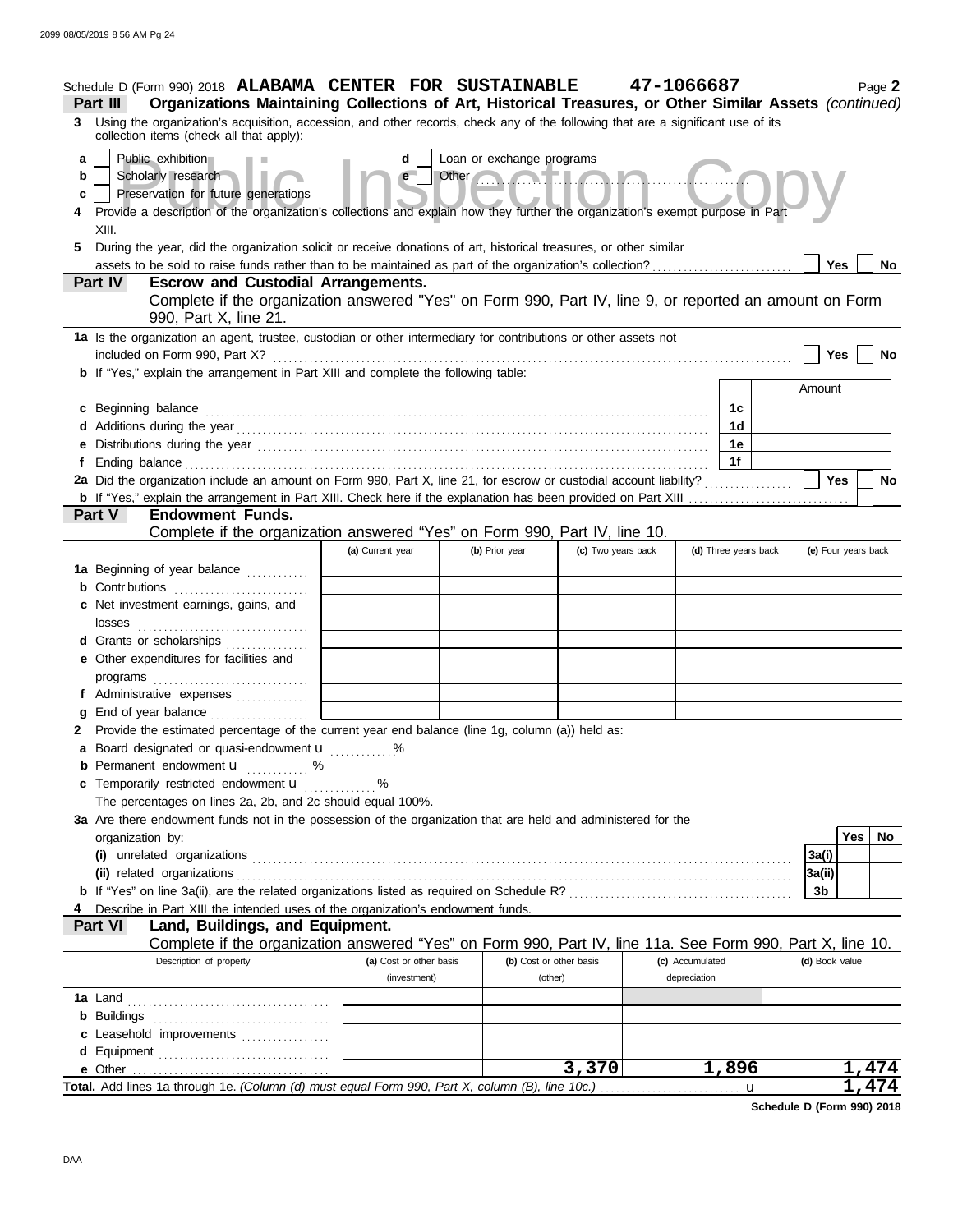|                           | Schedule D (Form 990) 2018 ALABAMA<br><b>CENTER FOR</b>                                                                                     | <b>SUSTAINABLE</b> | 47-1066687                       | Page 3         |
|---------------------------|---------------------------------------------------------------------------------------------------------------------------------------------|--------------------|----------------------------------|----------------|
| <b>Part VII</b>           | Investments-Other Securities.<br>Complete if the organization answered "Yes" on Form 990, Part IV, line 11b. See Form 990, Part X, line 12. |                    |                                  |                |
|                           | (a) Description of security or category                                                                                                     | (b) Book value     | (c) Method of valuation:         |                |
|                           | (including name of security)                                                                                                                | ш                  | Cost or end-of-year market value |                |
| (1) Financial derivatives |                                                                                                                                             | . .                |                                  |                |
|                           | (2) Closely-held equity interests                                                                                                           |                    |                                  |                |
| (3) Other                 |                                                                                                                                             |                    |                                  |                |
|                           | (A)                                                                                                                                         |                    |                                  |                |
| (B)                       |                                                                                                                                             |                    |                                  |                |
| (C)                       |                                                                                                                                             |                    |                                  |                |
| (D)                       |                                                                                                                                             |                    |                                  |                |
| (E)                       |                                                                                                                                             |                    |                                  |                |
|                           |                                                                                                                                             |                    |                                  |                |
| (G)                       |                                                                                                                                             |                    |                                  |                |
| (H)                       |                                                                                                                                             |                    |                                  |                |
|                           | Total. (Column (b) must equal Form 990, Part X, col. (B) line 12.) $\mathbf u$                                                              |                    |                                  |                |
| <b>Part VIII</b>          | Investments-Program Related.                                                                                                                |                    |                                  |                |
|                           | Complete if the organization answered "Yes" on Form 990, Part IV, line 11c. See Form 990, Part X, line 13.                                  |                    |                                  |                |
|                           | (a) Description of investment                                                                                                               | (b) Book value     | (c) Method of valuation:         |                |
|                           |                                                                                                                                             |                    | Cost or end-of-year market value |                |
|                           |                                                                                                                                             |                    |                                  |                |
| (1)                       |                                                                                                                                             |                    |                                  |                |
| (2)                       |                                                                                                                                             |                    |                                  |                |
| (3)                       |                                                                                                                                             |                    |                                  |                |
| (4)                       |                                                                                                                                             |                    |                                  |                |
| (5)                       |                                                                                                                                             |                    |                                  |                |
| (6)                       |                                                                                                                                             |                    |                                  |                |
| (7)                       |                                                                                                                                             |                    |                                  |                |
| (8)                       |                                                                                                                                             |                    |                                  |                |
| (9)                       |                                                                                                                                             |                    |                                  |                |
| Part IX                   | Total. (Column (b) must equal Form 990, Part X, col. (B) line 13.) $\mathbf u$<br><b>Other Assets.</b>                                      |                    |                                  |                |
|                           | Complete if the organization answered "Yes" on Form 990, Part IV, line 11d. See Form 990, Part X, line 15.                                  |                    |                                  |                |
|                           | (a) Description                                                                                                                             |                    |                                  | (b) Book value |
| (1)                       |                                                                                                                                             |                    |                                  |                |
| (2)                       |                                                                                                                                             |                    |                                  |                |
| (3)                       |                                                                                                                                             |                    |                                  |                |
| (4)                       |                                                                                                                                             |                    |                                  |                |
| (5)                       |                                                                                                                                             |                    |                                  |                |
| (6)                       |                                                                                                                                             |                    |                                  |                |
|                           |                                                                                                                                             |                    |                                  |                |
| (7)                       |                                                                                                                                             |                    |                                  |                |
| (8)                       |                                                                                                                                             |                    |                                  |                |
| (9)                       |                                                                                                                                             |                    |                                  |                |
| Part X                    | Total. (Column (b) must equal Form 990, Part X, col. (B) line 15.)<br>Other Liabilities.                                                    |                    | u                                |                |
|                           | Complete if the organization answered "Yes" on Form 990, Part IV, line 11e or 11f. See Form 990, Part X,                                    |                    |                                  |                |
|                           | line 25.                                                                                                                                    |                    |                                  |                |
|                           | (a) Description of liability                                                                                                                | (b) Book value     |                                  |                |
| 1.<br>(1)                 |                                                                                                                                             |                    |                                  |                |
|                           | Federal income taxes<br>PAYROLL LIABILITIES                                                                                                 | 1                  |                                  |                |
| (2)                       |                                                                                                                                             |                    |                                  |                |
| (3)                       |                                                                                                                                             |                    |                                  |                |
| (4)                       |                                                                                                                                             |                    |                                  |                |
| (5)                       |                                                                                                                                             |                    |                                  |                |
| (6)                       |                                                                                                                                             |                    |                                  |                |
| (7)                       |                                                                                                                                             |                    |                                  |                |
| (8)                       |                                                                                                                                             |                    |                                  |                |
| (9)                       |                                                                                                                                             | 1                  |                                  |                |
|                           | Total. (Column (b) must equal Form 990, Part X, col. (B) line 25.) $\mathbf u$                                                              |                    |                                  |                |

Liability for uncertain tax positions. In Part XIII, provide the text of the footnote to the organization's financial statements that reports the **2.** organization's liability for uncertain tax positions under FIN 48 (ASC 740). Check here if the text of the footnote has been provided in Part XIII ..

 $\Box$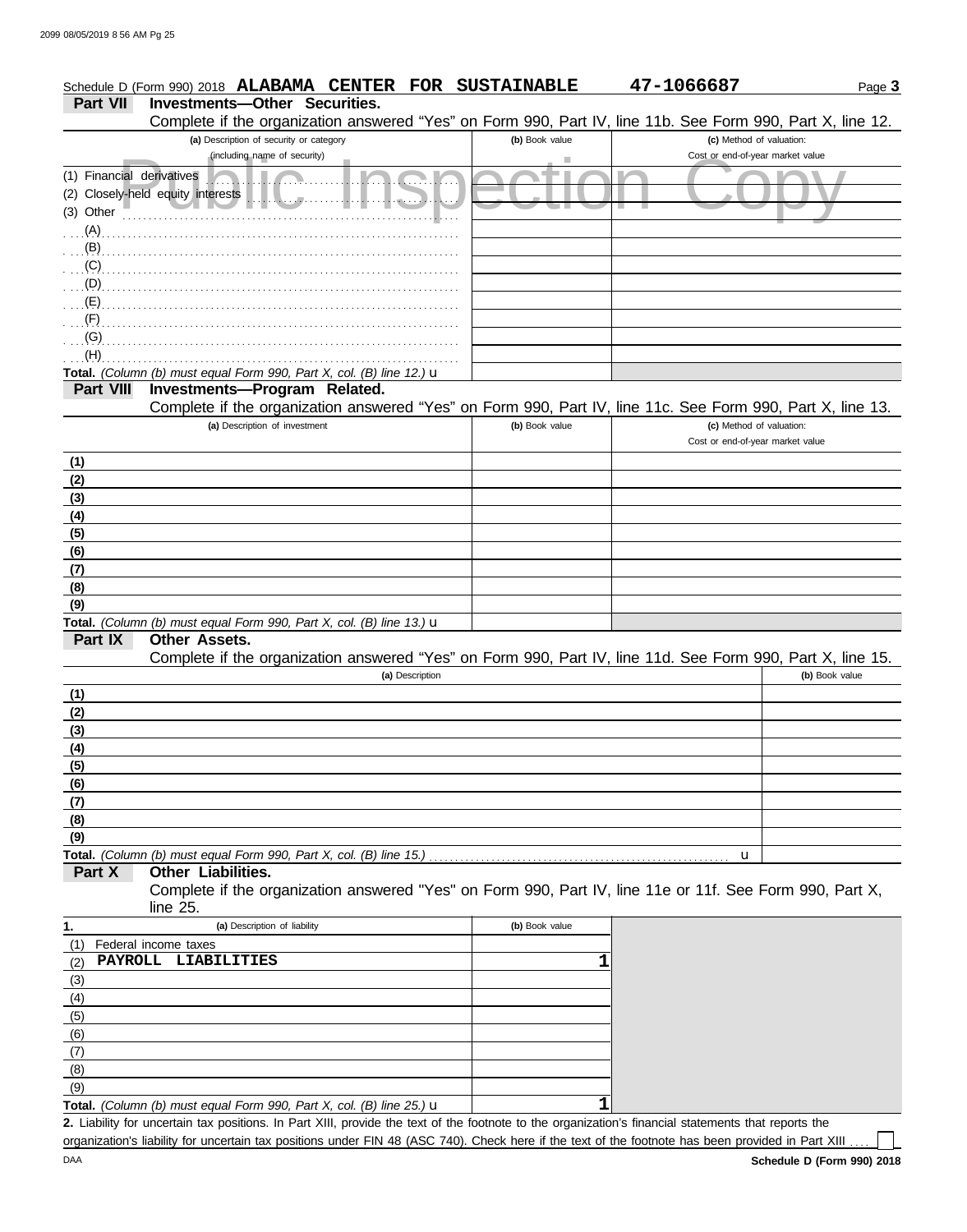|    | Schedule D (Form 990) 2018 ALABAMA CENTER FOR SUSTAINABLE                                                                                                                                                                            |                      | 47-1066687 | Page 4 |
|----|--------------------------------------------------------------------------------------------------------------------------------------------------------------------------------------------------------------------------------------|----------------------|------------|--------|
|    | Reconciliation of Revenue per Audited Financial Statements With Revenue per Return.<br><b>Part XI</b>                                                                                                                                |                      |            |        |
|    | Complete if the organization answered "Yes" on Form 990, Part IV, line 12a.                                                                                                                                                          |                      |            |        |
| 1. |                                                                                                                                                                                                                                      |                      | 1          |        |
| 2  | Amounts included on line 1 but not on Form 990, Part VIII, line 12:                                                                                                                                                                  |                      |            |        |
|    | a Net unrealized gains (losses) on investments <b>and a strategie of the strategie of the strategie of the strategie of the strategie of the strategie of the strategie of the strategie of the strategie of the strategie of th</b> | 2a                   |            |        |
|    |                                                                                                                                                                                                                                      | 2 <sub>b</sub><br>2c |            |        |
| c  |                                                                                                                                                                                                                                      |                      |            |        |
| d  |                                                                                                                                                                                                                                      | 2d                   |            |        |
|    |                                                                                                                                                                                                                                      |                      | 2e         |        |
| 3  |                                                                                                                                                                                                                                      |                      | 3          |        |
|    | Amounts included on Form 990, Part VIII, line 12, but not on line 1:                                                                                                                                                                 |                      |            |        |
|    |                                                                                                                                                                                                                                      | 4a                   |            |        |
|    | <b>b</b> Other (Describe in Part XIII.) <b>CONSIDENT DESCRIPTION DESCRIPTION DESCRIPTION DESCRIPTION DESCRIPTION DESCRIPTION DESCRIPTION DESCRIPTION DESCRIPTION DESCRIPTION DESCRIPTION DESCRIPTION DESCRI</b>                      | 4 <sub>b</sub>       |            |        |
|    | c Add lines 4a and 4b (a) and the contract of the contract of the contract of the contract of the contract of the contract of the contract of the contract of the contract of the contract of the contract of the contract of        |                      | 4c<br>5    |        |
|    | 5 Total revenue. Add lines 3 and 4c. (This must equal Form 990, Part I, line 12.)                                                                                                                                                    |                      |            |        |
|    | Reconciliation of Expenses per Audited Financial Statements With Expenses per Return.<br><b>Part XII</b>                                                                                                                             |                      |            |        |
|    | Complete if the organization answered "Yes" on Form 990, Part IV, line 12a.                                                                                                                                                          |                      |            |        |
| 1  |                                                                                                                                                                                                                                      |                      | 1          |        |
| 2  | Amounts included on line 1 but not on Form 990, Part IX, line 25:                                                                                                                                                                    |                      |            |        |
| а  |                                                                                                                                                                                                                                      | 2a                   |            |        |
|    |                                                                                                                                                                                                                                      | 2 <sub>b</sub>       |            |        |
|    |                                                                                                                                                                                                                                      | 2c                   |            |        |
|    |                                                                                                                                                                                                                                      | 2d                   |            |        |
|    |                                                                                                                                                                                                                                      |                      | 2e         |        |
| 3  |                                                                                                                                                                                                                                      |                      | 3          |        |
|    | Amounts included on Form 990, Part IX, line 25, but not on line 1:                                                                                                                                                                   |                      |            |        |
|    |                                                                                                                                                                                                                                      | 4a                   |            |        |
|    | <b>b</b> Other (Describe in Part XIII.) <b>CONSIDENT DESCRIPTION DESCRIPTION DESCRIPTION DESCRIPTION DESCRIPTION DESCRIPTION DESCRIPTION DESCRIPTION DESCRIPTION DESCRIPTION DESCRIPTION DESCRIPTION DESCRI</b>                      | 4 <sub>b</sub>       |            |        |
|    | c Add lines 4a and 4b (a) and the contract of the contract of the contract of the contract of the contract of the contract of the contract of the contract of the contract of the contract of the contract of the contract of        |                      | 4c         |        |
|    |                                                                                                                                                                                                                                      |                      | 5          |        |
|    | Part XIII Supplemental Information.                                                                                                                                                                                                  |                      |            |        |
|    | Provide the descriptions required for Part II, lines 3, 5, and 9; Part III, lines 1a and 4; Part IV, lines 1b and 2b; Part V, line 4; Part X, line                                                                                   |                      |            |        |
|    | 2; Part XI, lines 2d and 4b; and Part XII, lines 2d and 4b. Also complete this part to provide any additional information.                                                                                                           |                      |            |        |
|    |                                                                                                                                                                                                                                      |                      |            |        |
|    |                                                                                                                                                                                                                                      |                      |            |        |
|    |                                                                                                                                                                                                                                      |                      |            |        |
|    |                                                                                                                                                                                                                                      |                      |            |        |
|    |                                                                                                                                                                                                                                      |                      |            |        |
|    |                                                                                                                                                                                                                                      |                      |            |        |
|    |                                                                                                                                                                                                                                      |                      |            |        |
|    |                                                                                                                                                                                                                                      |                      |            |        |
|    |                                                                                                                                                                                                                                      |                      |            |        |
|    |                                                                                                                                                                                                                                      |                      |            |        |
|    |                                                                                                                                                                                                                                      |                      |            |        |
|    |                                                                                                                                                                                                                                      |                      |            |        |
|    |                                                                                                                                                                                                                                      |                      |            |        |
|    |                                                                                                                                                                                                                                      |                      |            |        |
|    |                                                                                                                                                                                                                                      |                      |            |        |
|    |                                                                                                                                                                                                                                      |                      |            |        |
|    |                                                                                                                                                                                                                                      |                      |            |        |
|    |                                                                                                                                                                                                                                      |                      |            |        |
|    |                                                                                                                                                                                                                                      |                      |            |        |
|    |                                                                                                                                                                                                                                      |                      |            |        |
|    |                                                                                                                                                                                                                                      |                      |            |        |
|    |                                                                                                                                                                                                                                      |                      |            |        |
|    |                                                                                                                                                                                                                                      |                      |            |        |
|    |                                                                                                                                                                                                                                      |                      |            |        |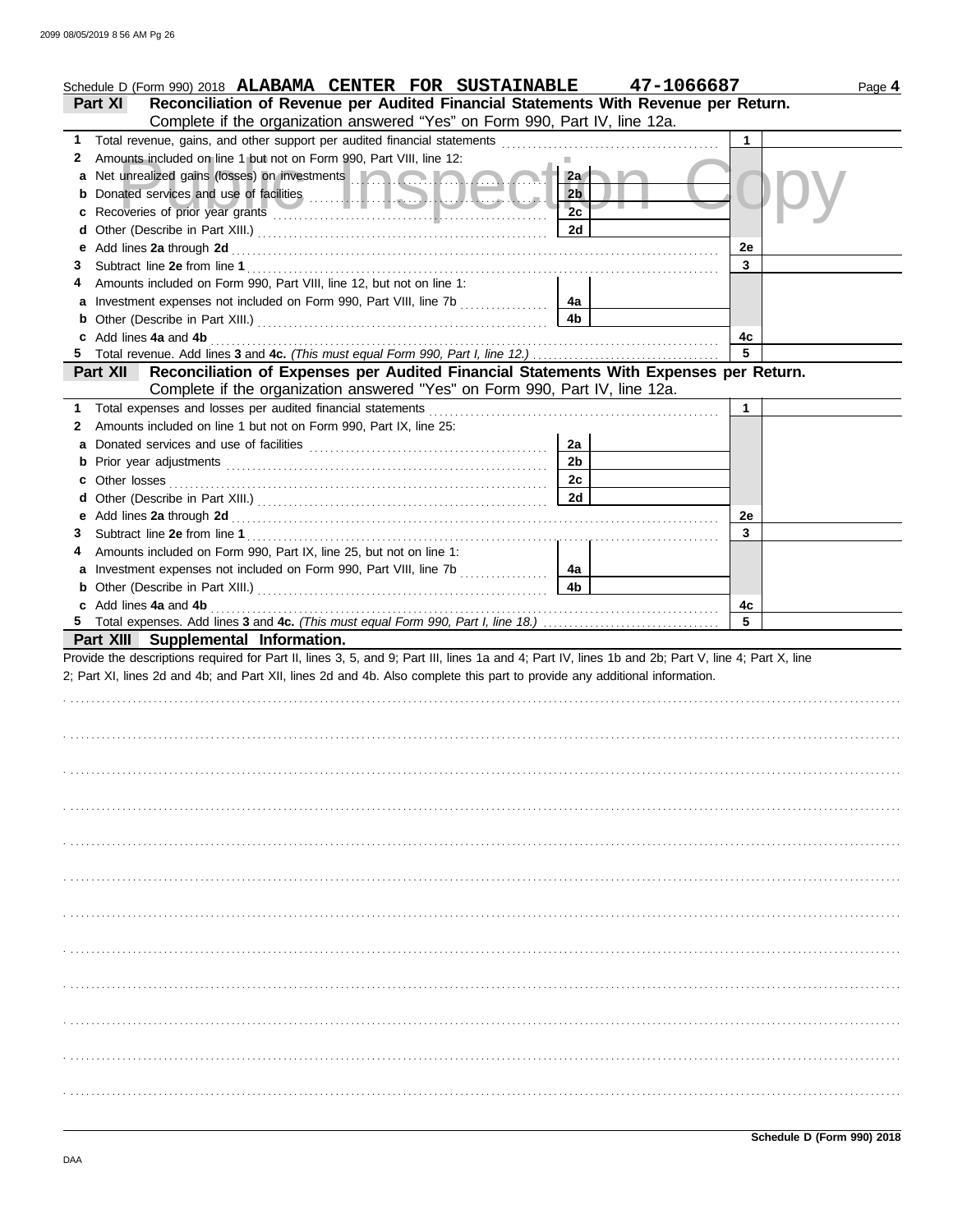|  |  | Schedule D (Form 990) 2018 ALABAMA CENTER FOR SUSTAINABLE Part XIII Supplemental Information (continued) | 47-1066687           | Page 5 |
|--|--|----------------------------------------------------------------------------------------------------------|----------------------|--------|
|  |  |                                                                                                          |                      |        |
|  |  |                                                                                                          |                      |        |
|  |  |                                                                                                          | Public Inspection Co |        |
|  |  |                                                                                                          |                      |        |
|  |  |                                                                                                          |                      |        |
|  |  |                                                                                                          |                      |        |
|  |  |                                                                                                          |                      |        |
|  |  |                                                                                                          |                      |        |
|  |  |                                                                                                          |                      |        |
|  |  |                                                                                                          |                      |        |
|  |  |                                                                                                          |                      |        |
|  |  |                                                                                                          |                      |        |
|  |  |                                                                                                          |                      |        |
|  |  |                                                                                                          |                      |        |
|  |  |                                                                                                          |                      |        |
|  |  |                                                                                                          |                      |        |
|  |  |                                                                                                          |                      |        |
|  |  |                                                                                                          |                      |        |
|  |  |                                                                                                          |                      |        |
|  |  |                                                                                                          |                      |        |
|  |  |                                                                                                          |                      |        |
|  |  |                                                                                                          |                      |        |
|  |  |                                                                                                          |                      |        |
|  |  |                                                                                                          |                      |        |
|  |  |                                                                                                          |                      |        |
|  |  |                                                                                                          |                      |        |
|  |  |                                                                                                          |                      |        |
|  |  |                                                                                                          |                      |        |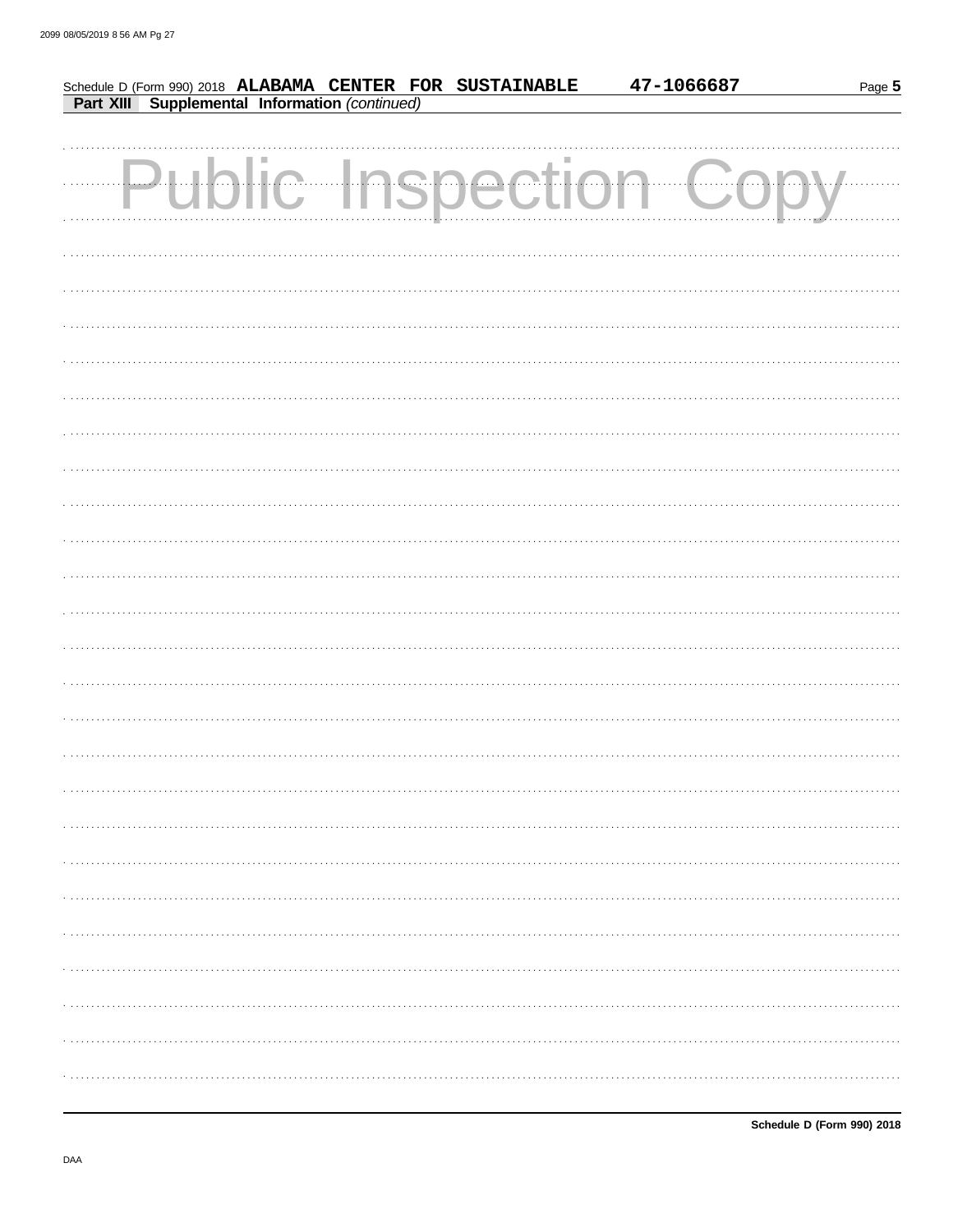OMB No. 1545-0047 Supplemental Information to Form 990 or 990-EZ **SCHEDULE O** (Form 990 or 990-EZ) Complete to provide information for responses to specific questions on 2018 Form 990 or 990-EZ or to provide any additional information. **Open to Public** u Attach to Form 990 or 990-EZ. Department of the Treasury<br>Internal Revenue Service u Go to www.irs.gov/Form990 for the latest information. **Inspection** Name of the organization **ALABAMA Employer identification number** CENTER FOR SUSTAINABLE 47-1066687 **ENERGY** FORM 990, PART VI, LINE 11B - ORGANIZATION'S PROCESS TO REVIEW FORM 990 THE BOARD REVIEWS AND APPROVES THE FORM 990 BEFORE IT IS FILED. FORM 990, PART VI, LINE 12C - ENFORCEMENT OF CONFLICTS POLICY THE BOARD AND MAJOR EMPLOYEES MUST MAKE AN ANNUAL DECLARATION OF ANY KNOWN CONFLICTS. IN ADDITION, THEY MUST DISCLOSE ANY CONFLICTS THAT ARISE DURING THE COURSE OF THE YEAR. FORM 990, PART VI, LINE 15A - COMPENSATION PROCESS FOR TOP OFFICIAL THE BOARD REVIEWS THE AREA DATA ON SALARIES FOR COMPARABLE POSITIONS AND USES THE DATA IN DETERMINING THE COMPENSATION OF OFFICERS AND KEY EMPLOYEES. FORM 990, PART VI, LINE 15B - COMPENSATION PROCESS FOR OFFICERS THE BOARD REVIEWS THE AREA DATA ON SALARIES FOR COMPARABLE POSITIONS AND USES THE DATA IN DETERMINING THE COMPENSATION OF OFFICERS AND KEY EMPLOYEES. FORM 990, PART VI, LINE 19 - GOVERNING DOCUMENTS DISCLOSURE EXPLANATION DOCUMENTS ARE AVAILABLE ON THE WEBSITE.